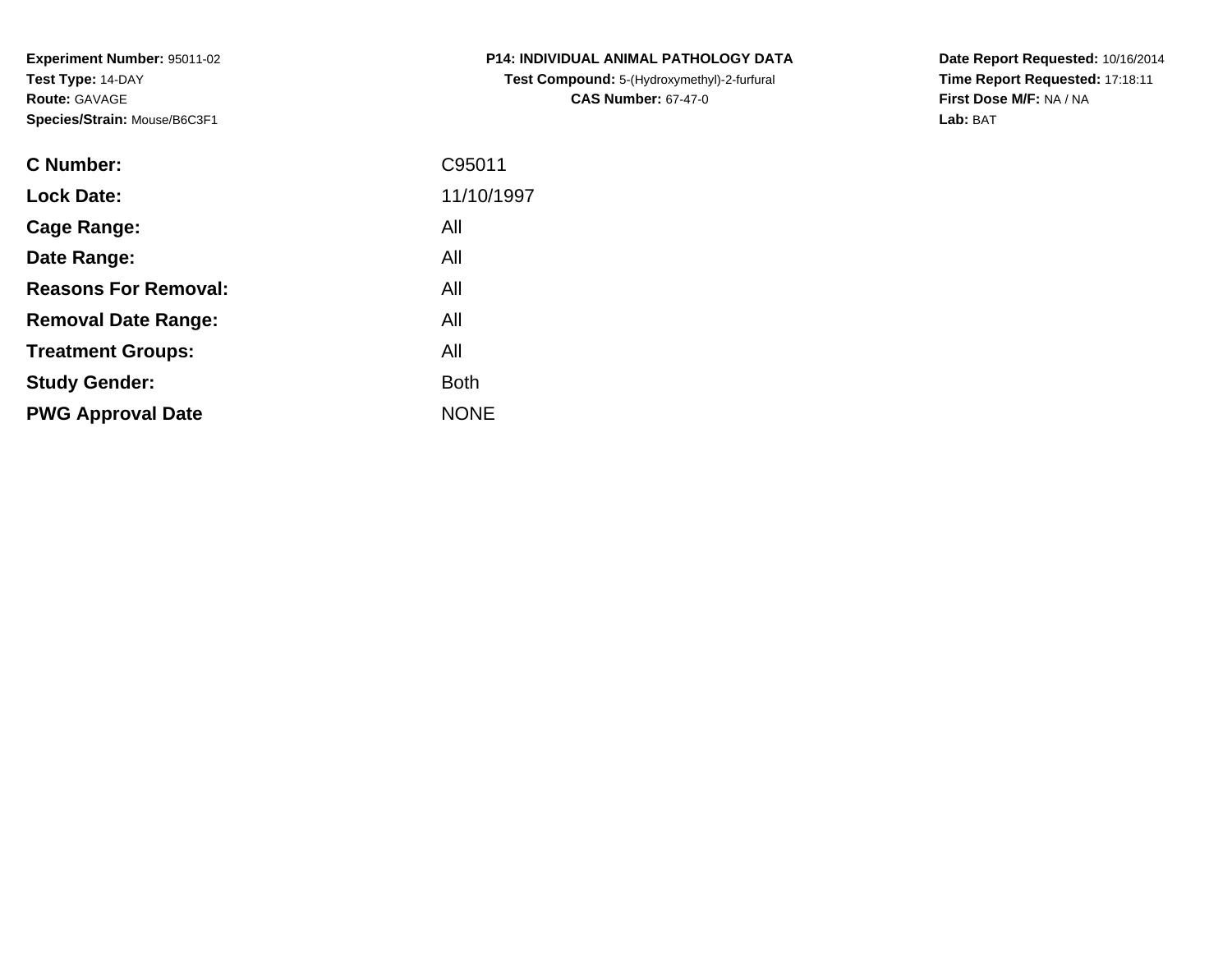| <b>Experiment Number: 95011-02</b><br>Test Type: 14-DAY |                      | <b>P14: INDIVIDUAL ANIMAL PATHOLOGY DATA</b> | Date Report Requested: 10/16/2014 |  |
|---------------------------------------------------------|----------------------|----------------------------------------------|-----------------------------------|--|
|                                                         |                      | Test Compound: 5-(Hydroxymethyl)-2-furfural  | Time Report Requested: 17:18:11   |  |
| <b>Route: GAVAGE</b>                                    |                      | <b>CAS Number: 67-47-0</b>                   | <b>First Dose M/F: NA / NA</b>    |  |
| Species/Strain: Mouse/B6C3F1                            |                      |                                              | Lab: BAT                          |  |
| <b>ANIMAL ID: 81</b>                                    | <b>TRT#: 1</b>       | <b>SEX: Male</b>                             | DAY ON TEST: 22                   |  |
|                                                         | <b>DOSE: 0 MG/KG</b> | <b>DISP:</b> Terminal Sacrifice              | <b>HISTO: 9702711</b>             |  |
|                                                         |                      | ORGAN AND ACCOUNTABLE SITE STATUS            |                                   |  |
| <b>NORMAL</b>                                           |                      |                                              |                                   |  |
| * Intestine Large, Colon                                | * Liver              | * Stomach, Forestomach                       | * Stomach, Glandular              |  |
| PRIMARY CAUSE OF DEATH                                  |                      |                                              |                                   |  |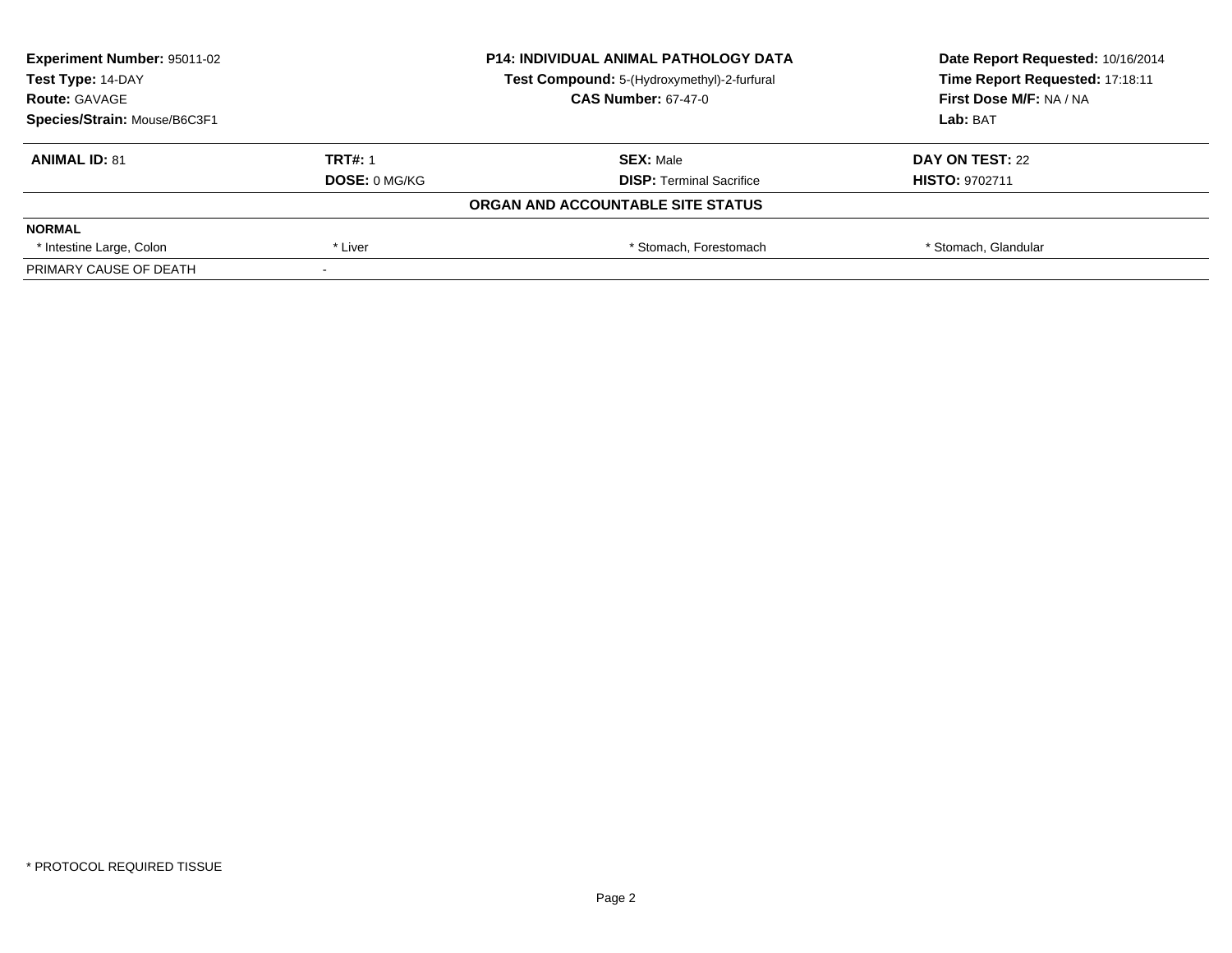| <b>Experiment Number: 95011-02</b><br>Test Type: 14-DAY |                      | <b>P14: INDIVIDUAL ANIMAL PATHOLOGY DATA</b> | Date Report Requested: 10/16/2014 |
|---------------------------------------------------------|----------------------|----------------------------------------------|-----------------------------------|
|                                                         |                      | Test Compound: 5-(Hydroxymethyl)-2-furfural  | Time Report Requested: 17:18:11   |
| <b>Route: GAVAGE</b>                                    |                      | <b>CAS Number: 67-47-0</b>                   | <b>First Dose M/F: NA / NA</b>    |
| Species/Strain: Mouse/B6C3F1                            |                      |                                              | Lab: BAT                          |
| <b>ANIMAL ID: 82</b>                                    | <b>TRT#: 1</b>       | <b>SEX: Male</b>                             | DAY ON TEST: 22                   |
|                                                         | <b>DOSE: 0 MG/KG</b> | <b>DISP: Terminal Sacrifice</b>              | <b>HISTO: 9702712</b>             |
|                                                         |                      | ORGAN AND ACCOUNTABLE SITE STATUS            |                                   |
| <b>NORMAL</b>                                           |                      |                                              |                                   |
| * Intestine Large, Colon                                | * Liver              | * Stomach. Forestomach                       | * Stomach, Glandular              |
| PRIMARY CAUSE OF DEATH                                  |                      |                                              |                                   |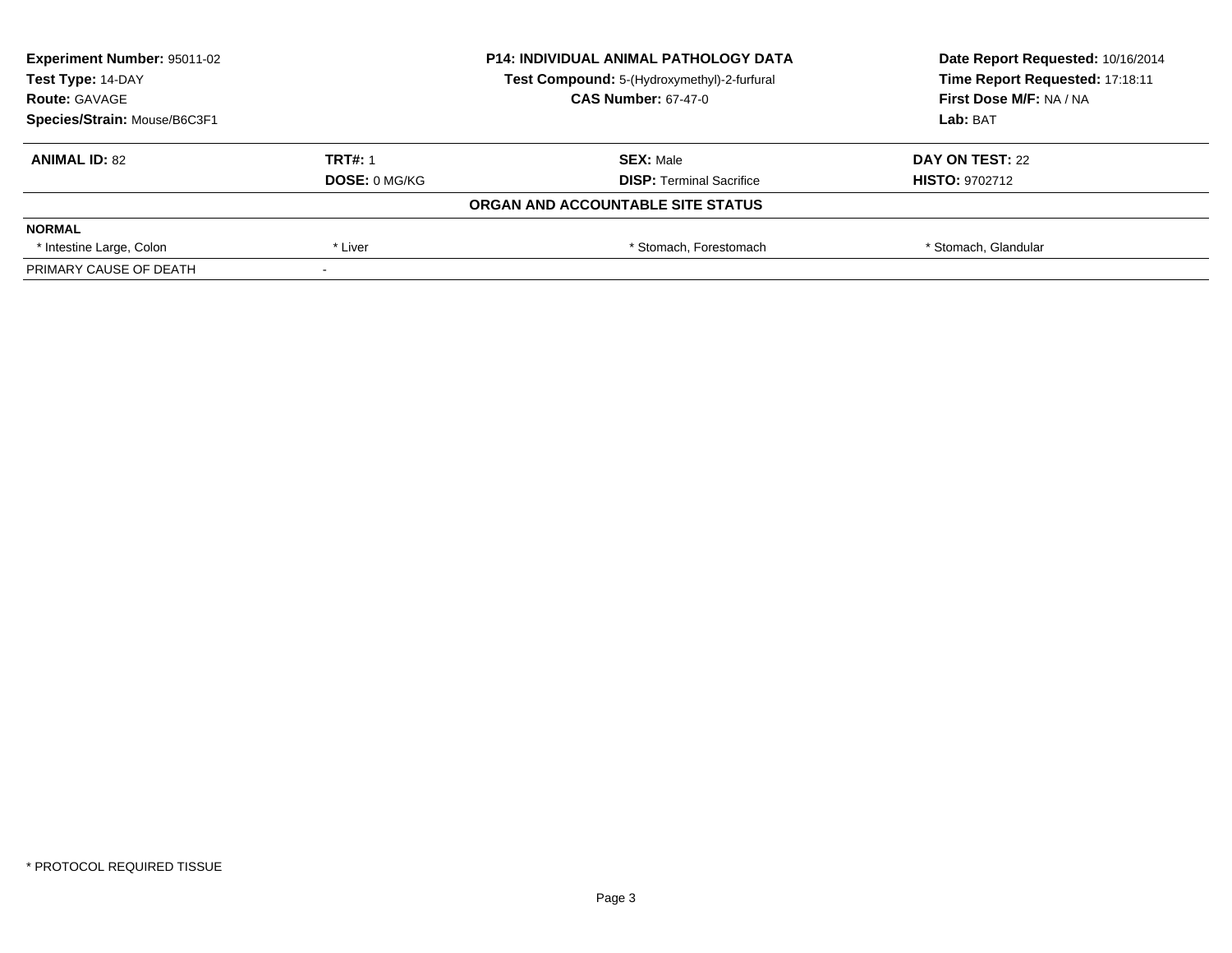| <b>Experiment Number: 95011-02</b><br>Test Type: 14-DAY |                      | <b>P14: INDIVIDUAL ANIMAL PATHOLOGY DATA</b> | Date Report Requested: 10/16/2014<br>Time Report Requested: 17:18:11 |  |
|---------------------------------------------------------|----------------------|----------------------------------------------|----------------------------------------------------------------------|--|
|                                                         |                      | Test Compound: 5-(Hydroxymethyl)-2-furfural  |                                                                      |  |
| <b>Route: GAVAGE</b>                                    |                      | <b>CAS Number: 67-47-0</b>                   | <b>First Dose M/F: NA / NA</b>                                       |  |
| Species/Strain: Mouse/B6C3F1                            |                      |                                              | Lab: BAT                                                             |  |
| <b>ANIMAL ID: 83</b>                                    | <b>TRT#: 1</b>       | <b>SEX: Male</b>                             | DAY ON TEST: 22                                                      |  |
|                                                         | <b>DOSE: 0 MG/KG</b> | <b>DISP:</b> Terminal Sacrifice              | <b>HISTO: 9702713</b>                                                |  |
|                                                         |                      | ORGAN AND ACCOUNTABLE SITE STATUS            |                                                                      |  |
| <b>NORMAL</b>                                           |                      |                                              |                                                                      |  |
| * Intestine Large, Colon                                | * Liver              | * Stomach, Forestomach                       | * Stomach, Glandular                                                 |  |
| PRIMARY CAUSE OF DEATH                                  |                      |                                              |                                                                      |  |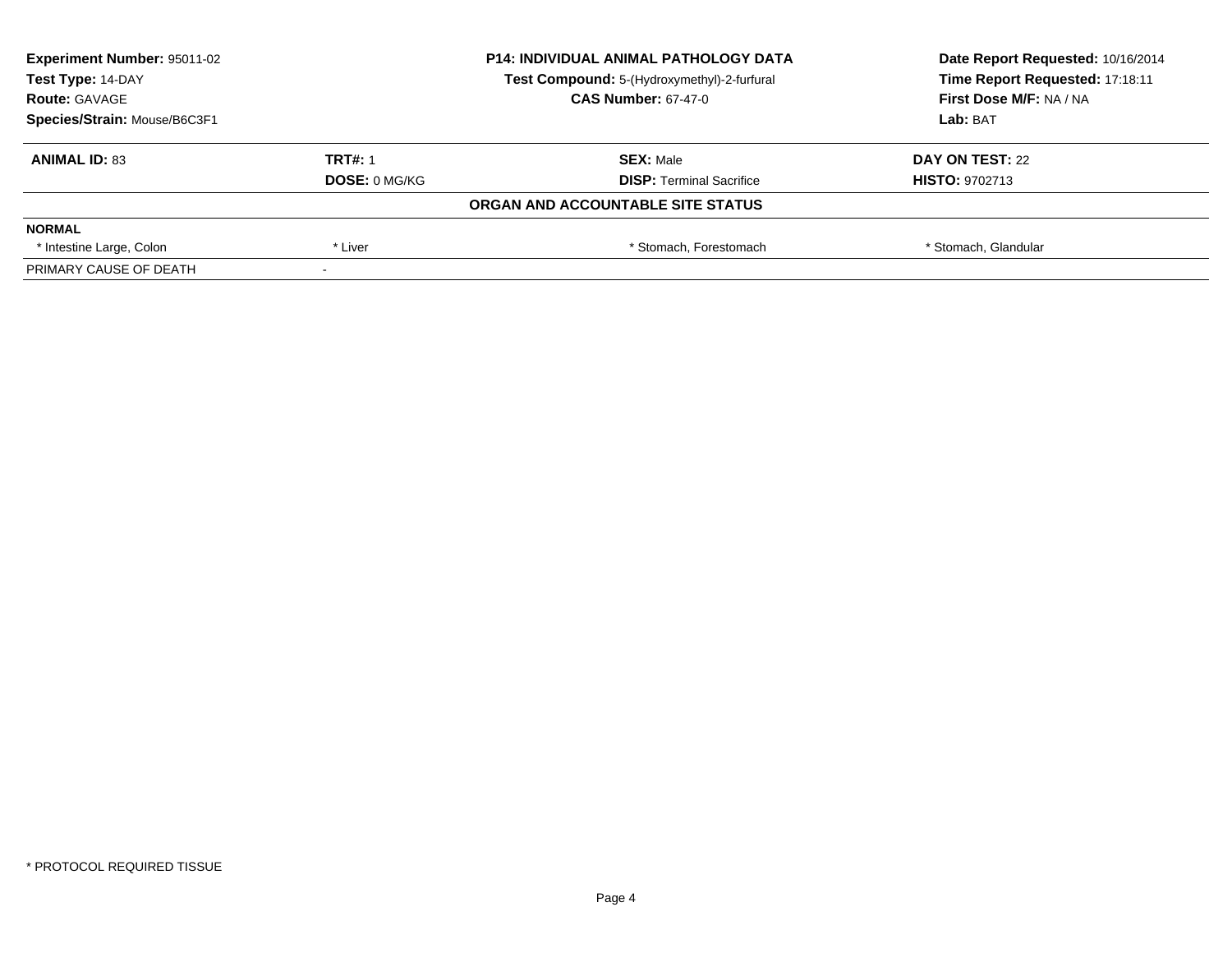| <b>Experiment Number: 95011-02</b>                               |                        | <b>P14: INDIVIDUAL ANIMAL PATHOLOGY DATA</b> | Date Report Requested: 10/16/2014 |
|------------------------------------------------------------------|------------------------|----------------------------------------------|-----------------------------------|
| Test Type: 14-DAY<br>Test Compound: 5-(Hydroxymethyl)-2-furfural |                        | Time Report Requested: 17:18:11              |                                   |
| <b>Route: GAVAGE</b>                                             |                        | <b>CAS Number: 67-47-0</b>                   | First Dose M/F: NA / NA           |
| Species/Strain: Mouse/B6C3F1                                     |                        |                                              | <b>Lab: BAT</b>                   |
| <b>ANIMAL ID: 84</b>                                             | <b>TRT#: 1</b>         | <b>SEX: Male</b>                             | DAY ON TEST: 22                   |
|                                                                  | DOSE: 0 MG/KG          | <b>DISP:</b> Terminal Sacrifice              | <b>HISTO: 9702714</b>             |
|                                                                  |                        | ORGAN AND ACCOUNTABLE SITE STATUS            |                                   |
| <b>NORMAL</b>                                                    |                        |                                              |                                   |
| * Intestine Large, Colon                                         | * Stomach, Forestomach | * Stomach, Glandular                         |                                   |
| <b>OBSERVATIONS</b>                                              |                        |                                              |                                   |
| * Liver                                                          |                        | Necrosis                                     | Minimal                           |
| PRIMARY CAUSE OF DEATH                                           |                        |                                              |                                   |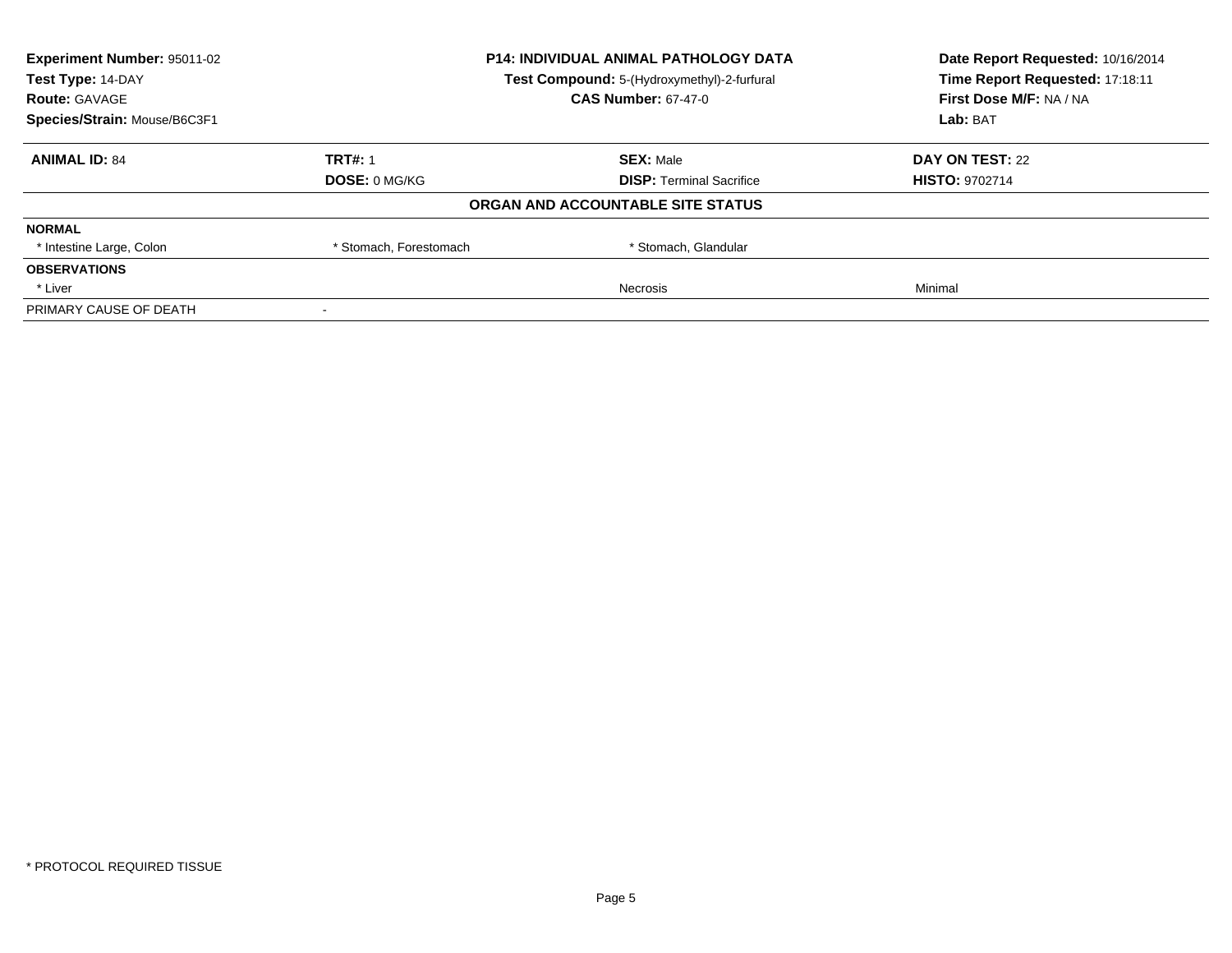| <b>Experiment Number: 95011-02</b><br>Test Type: 14-DAY |                      | <b>P14: INDIVIDUAL ANIMAL PATHOLOGY DATA</b> | Date Report Requested: 10/16/2014 |
|---------------------------------------------------------|----------------------|----------------------------------------------|-----------------------------------|
|                                                         |                      | Test Compound: 5-(Hydroxymethyl)-2-furfural  | Time Report Requested: 17:18:11   |
| <b>Route: GAVAGE</b>                                    |                      | <b>CAS Number: 67-47-0</b>                   | <b>First Dose M/F: NA / NA</b>    |
| Species/Strain: Mouse/B6C3F1                            |                      |                                              | Lab: BAT                          |
| <b>ANIMAL ID: 85</b>                                    | <b>TRT#: 1</b>       | <b>SEX: Male</b>                             | DAY ON TEST: 22                   |
|                                                         | <b>DOSE: 0 MG/KG</b> | <b>DISP: Terminal Sacrifice</b>              | <b>HISTO: 9702715</b>             |
|                                                         |                      | ORGAN AND ACCOUNTABLE SITE STATUS            |                                   |
| <b>NORMAL</b>                                           |                      |                                              |                                   |
| * Intestine Large, Colon                                | * Liver              | * Stomach. Forestomach                       | * Stomach, Glandular              |
| PRIMARY CAUSE OF DEATH                                  |                      |                                              |                                   |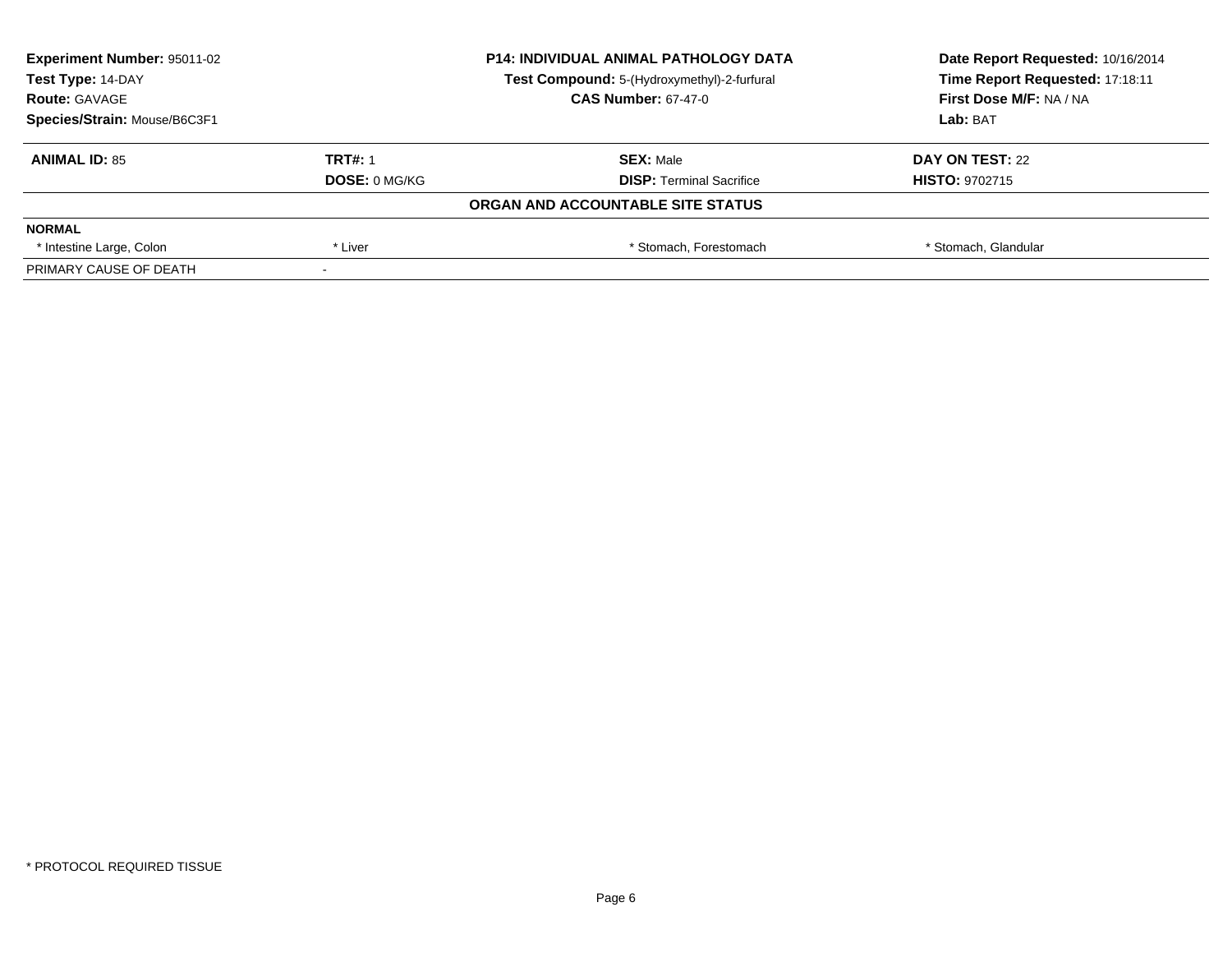| <b>Experiment Number: 95011-02</b><br>Test Type: 14-DAY |                       | <b>P14: INDIVIDUAL ANIMAL PATHOLOGY DATA</b> | Date Report Requested: 10/16/2014 |  |
|---------------------------------------------------------|-----------------------|----------------------------------------------|-----------------------------------|--|
|                                                         |                       | Test Compound: 5-(Hydroxymethyl)-2-furfural  | Time Report Requested: 17:18:11   |  |
| <b>Route: GAVAGE</b>                                    |                       | <b>CAS Number: 67-47-0</b>                   | <b>First Dose M/F: NA / NA</b>    |  |
| Species/Strain: Mouse/B6C3F1                            |                       |                                              | Lab: BAT                          |  |
| <b>ANIMAL ID: 86</b>                                    | TRT#: 3               | <b>SEX: Male</b>                             | DAY ON TEST: 22                   |  |
|                                                         | <b>DOSE: 94 MG/KG</b> | <b>DISP: Terminal Sacrifice</b>              | <b>HISTO: 9702716</b>             |  |
|                                                         |                       | ORGAN AND ACCOUNTABLE SITE STATUS            |                                   |  |
| <b>NORMAL</b>                                           |                       |                                              |                                   |  |
| * Intestine Large, Colon                                | * Liver               | * Stomach. Forestomach                       | * Stomach, Glandular              |  |
| PRIMARY CAUSE OF DEATH                                  |                       |                                              |                                   |  |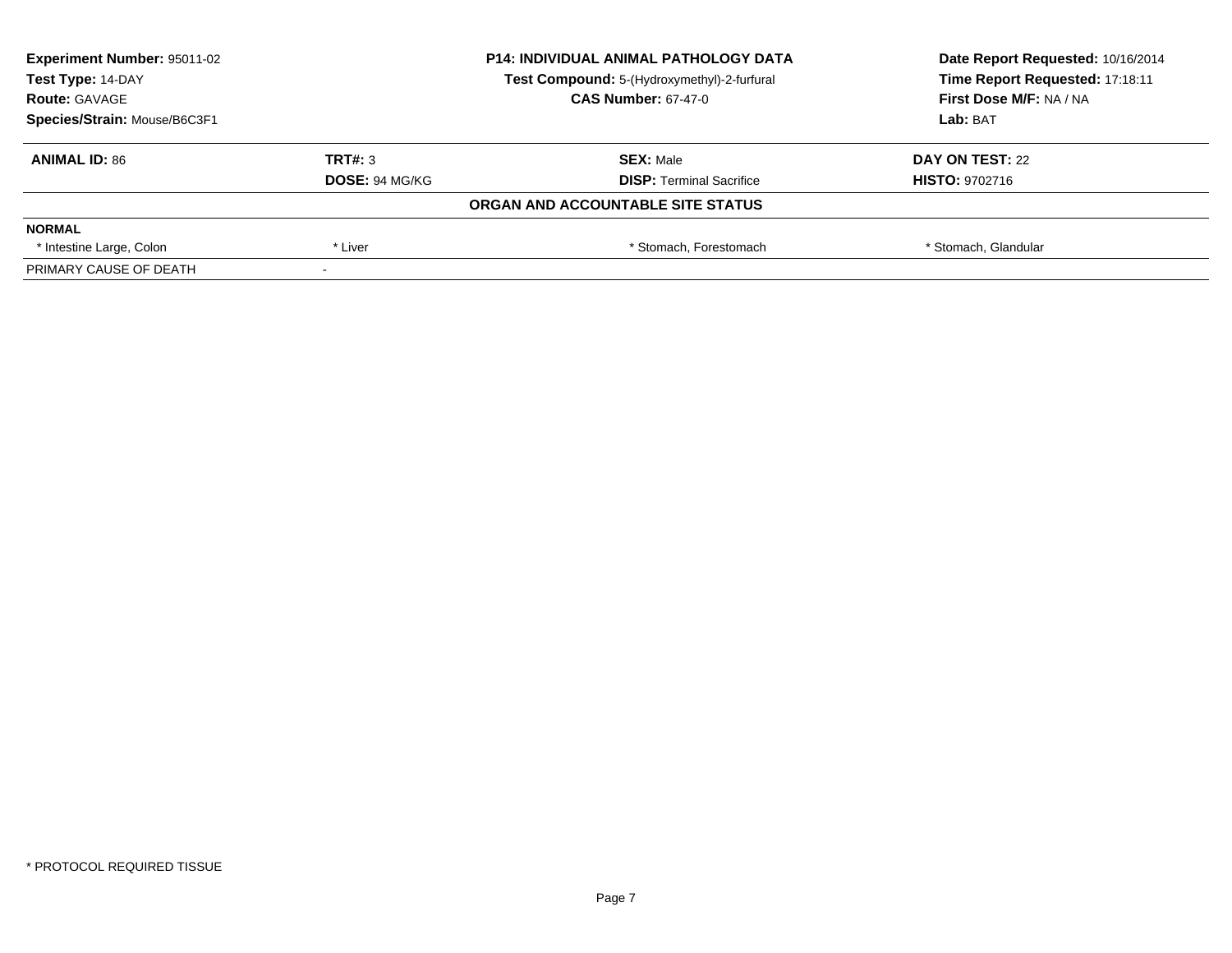| <b>Experiment Number: 95011-02</b><br>Test Type: 14-DAY |                       | <b>P14: INDIVIDUAL ANIMAL PATHOLOGY DATA</b> | Date Report Requested: 10/16/2014<br>Time Report Requested: 17:18:11 |  |
|---------------------------------------------------------|-----------------------|----------------------------------------------|----------------------------------------------------------------------|--|
|                                                         |                       | Test Compound: 5-(Hydroxymethyl)-2-furfural  |                                                                      |  |
| <b>Route: GAVAGE</b>                                    |                       | <b>CAS Number: 67-47-0</b>                   | <b>First Dose M/F: NA / NA</b>                                       |  |
| Species/Strain: Mouse/B6C3F1                            |                       |                                              | Lab: BAT                                                             |  |
| <b>ANIMAL ID: 87</b>                                    | TRT#: 3               | <b>SEX: Male</b>                             | DAY ON TEST: 22                                                      |  |
|                                                         | <b>DOSE: 94 MG/KG</b> | <b>DISP:</b> Terminal Sacrifice              | <b>HISTO: 9702717</b>                                                |  |
|                                                         |                       | ORGAN AND ACCOUNTABLE SITE STATUS            |                                                                      |  |
| <b>NORMAL</b>                                           |                       |                                              |                                                                      |  |
| * Intestine Large, Colon                                | * Liver               | * Stomach, Forestomach                       | * Stomach, Glandular                                                 |  |
| PRIMARY CAUSE OF DEATH                                  |                       |                                              |                                                                      |  |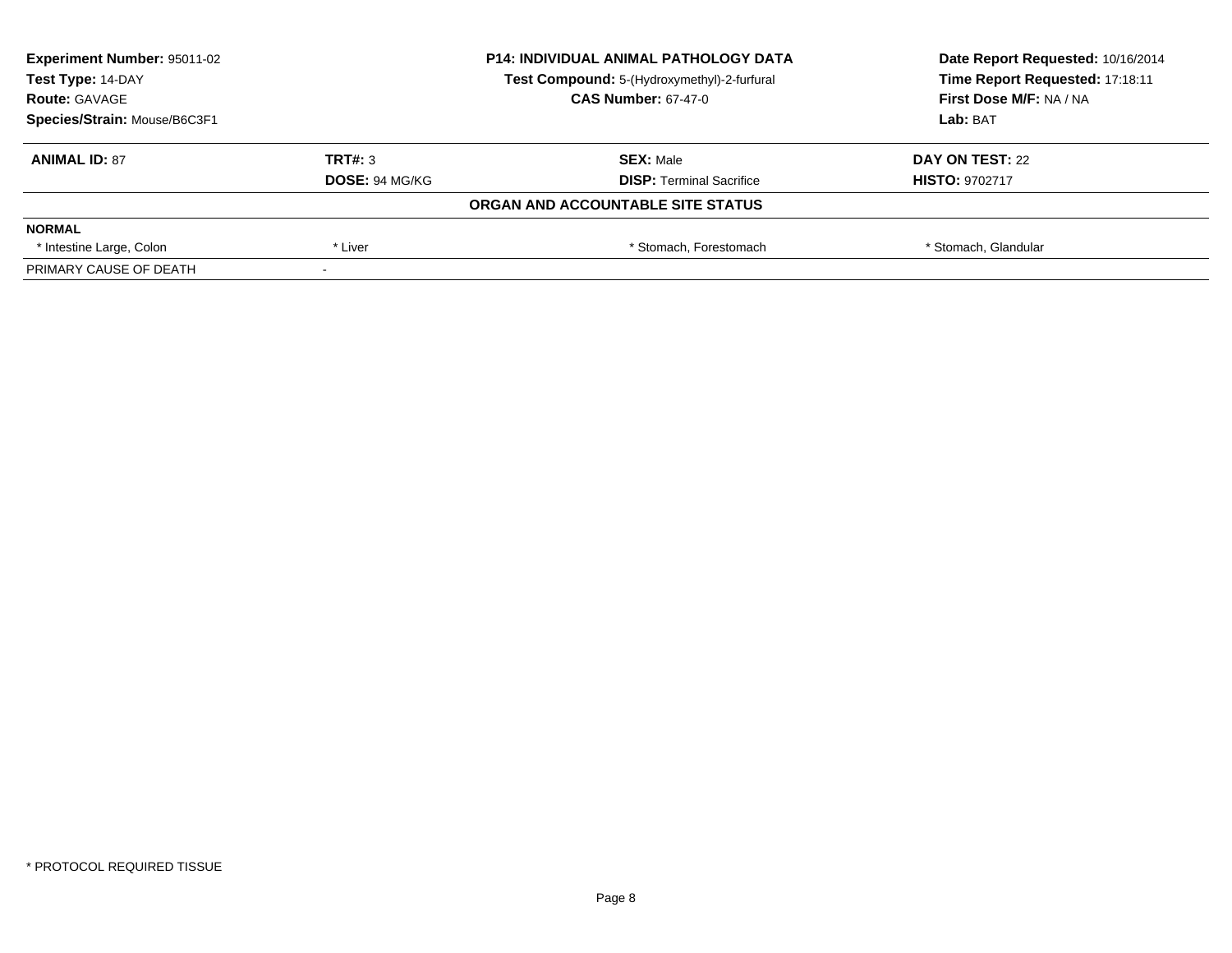| <b>Experiment Number: 95011-02</b><br>Test Type: 14-DAY |                       | <b>P14: INDIVIDUAL ANIMAL PATHOLOGY DATA</b> | Date Report Requested: 10/16/2014 |  |
|---------------------------------------------------------|-----------------------|----------------------------------------------|-----------------------------------|--|
|                                                         |                       | Test Compound: 5-(Hydroxymethyl)-2-furfural  | Time Report Requested: 17:18:11   |  |
| <b>Route: GAVAGE</b>                                    |                       | <b>CAS Number: 67-47-0</b>                   | <b>First Dose M/F: NA / NA</b>    |  |
| Species/Strain: Mouse/B6C3F1                            |                       |                                              | Lab: BAT                          |  |
| <b>ANIMAL ID: 88</b>                                    | TRT#: 3               | <b>SEX: Male</b>                             | DAY ON TEST: 22                   |  |
|                                                         | <b>DOSE: 94 MG/KG</b> | <b>DISP: Terminal Sacrifice</b>              | <b>HISTO: 9702718</b>             |  |
|                                                         |                       | ORGAN AND ACCOUNTABLE SITE STATUS            |                                   |  |
| <b>NORMAL</b>                                           |                       |                                              |                                   |  |
| * Intestine Large, Colon                                | * Liver               | * Stomach. Forestomach                       | * Stomach, Glandular              |  |
| PRIMARY CAUSE OF DEATH                                  |                       |                                              |                                   |  |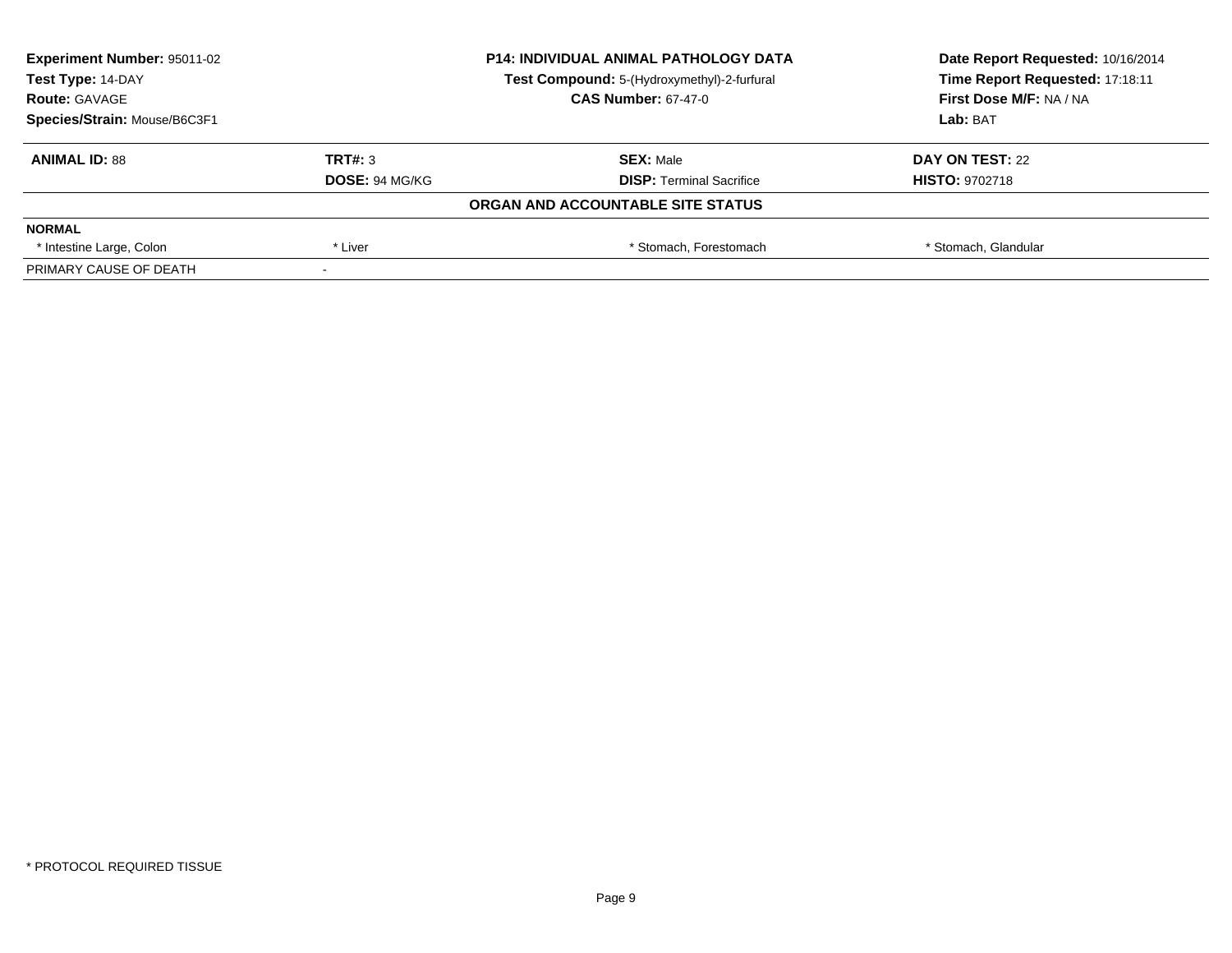| <b>Experiment Number: 95011-02</b><br>Test Type: 14-DAY |                       | <b>P14: INDIVIDUAL ANIMAL PATHOLOGY DATA</b> | Date Report Requested: 10/16/2014 |  |
|---------------------------------------------------------|-----------------------|----------------------------------------------|-----------------------------------|--|
|                                                         |                       | Test Compound: 5-(Hydroxymethyl)-2-furfural  | Time Report Requested: 17:18:11   |  |
| <b>Route: GAVAGE</b>                                    |                       | <b>CAS Number: 67-47-0</b>                   | <b>First Dose M/F: NA / NA</b>    |  |
| Species/Strain: Mouse/B6C3F1                            |                       |                                              | Lab: BAT                          |  |
| <b>ANIMAL ID: 89</b>                                    | TRT#: 3               | <b>SEX: Male</b>                             | DAY ON TEST: 22                   |  |
|                                                         | <b>DOSE: 94 MG/KG</b> | <b>DISP:</b> Terminal Sacrifice              | <b>HISTO: 9702719</b>             |  |
|                                                         |                       | ORGAN AND ACCOUNTABLE SITE STATUS            |                                   |  |
| <b>NORMAL</b>                                           |                       |                                              |                                   |  |
| * Intestine Large, Colon                                | * Liver               | * Stomach, Forestomach                       | * Stomach, Glandular              |  |
| PRIMARY CAUSE OF DEATH                                  |                       |                                              |                                   |  |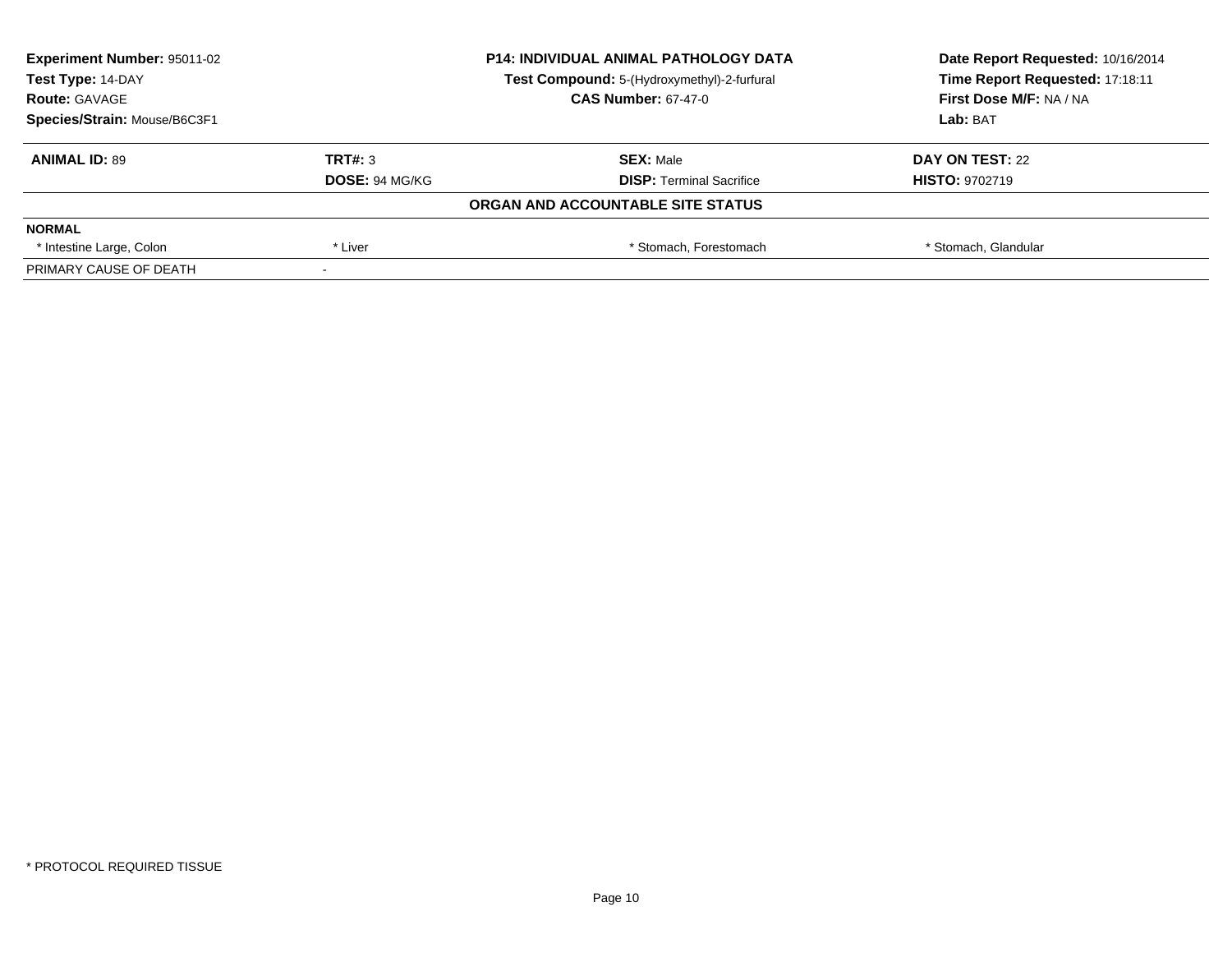| <b>Experiment Number: 95011-02</b><br>Test Type: 14-DAY |                       | <b>P14: INDIVIDUAL ANIMAL PATHOLOGY DATA</b> | Date Report Requested: 10/16/2014<br>Time Report Requested: 17:18:11 |  |
|---------------------------------------------------------|-----------------------|----------------------------------------------|----------------------------------------------------------------------|--|
|                                                         |                       | Test Compound: 5-(Hydroxymethyl)-2-furfural  |                                                                      |  |
| <b>Route: GAVAGE</b>                                    |                       | <b>CAS Number: 67-47-0</b>                   | <b>First Dose M/F: NA / NA</b>                                       |  |
| Species/Strain: Mouse/B6C3F1                            |                       |                                              | Lab: BAT                                                             |  |
| <b>ANIMAL ID: 90</b>                                    | TRT#: 3               | <b>SEX: Male</b>                             | DAY ON TEST: 22                                                      |  |
|                                                         | <b>DOSE: 94 MG/KG</b> | <b>DISP:</b> Terminal Sacrifice              | <b>HISTO: 9702720</b>                                                |  |
|                                                         |                       | ORGAN AND ACCOUNTABLE SITE STATUS            |                                                                      |  |
| <b>NORMAL</b>                                           |                       |                                              |                                                                      |  |
| * Intestine Large, Colon                                | * Liver               | * Stomach, Forestomach                       | * Stomach, Glandular                                                 |  |
| PRIMARY CAUSE OF DEATH                                  |                       |                                              |                                                                      |  |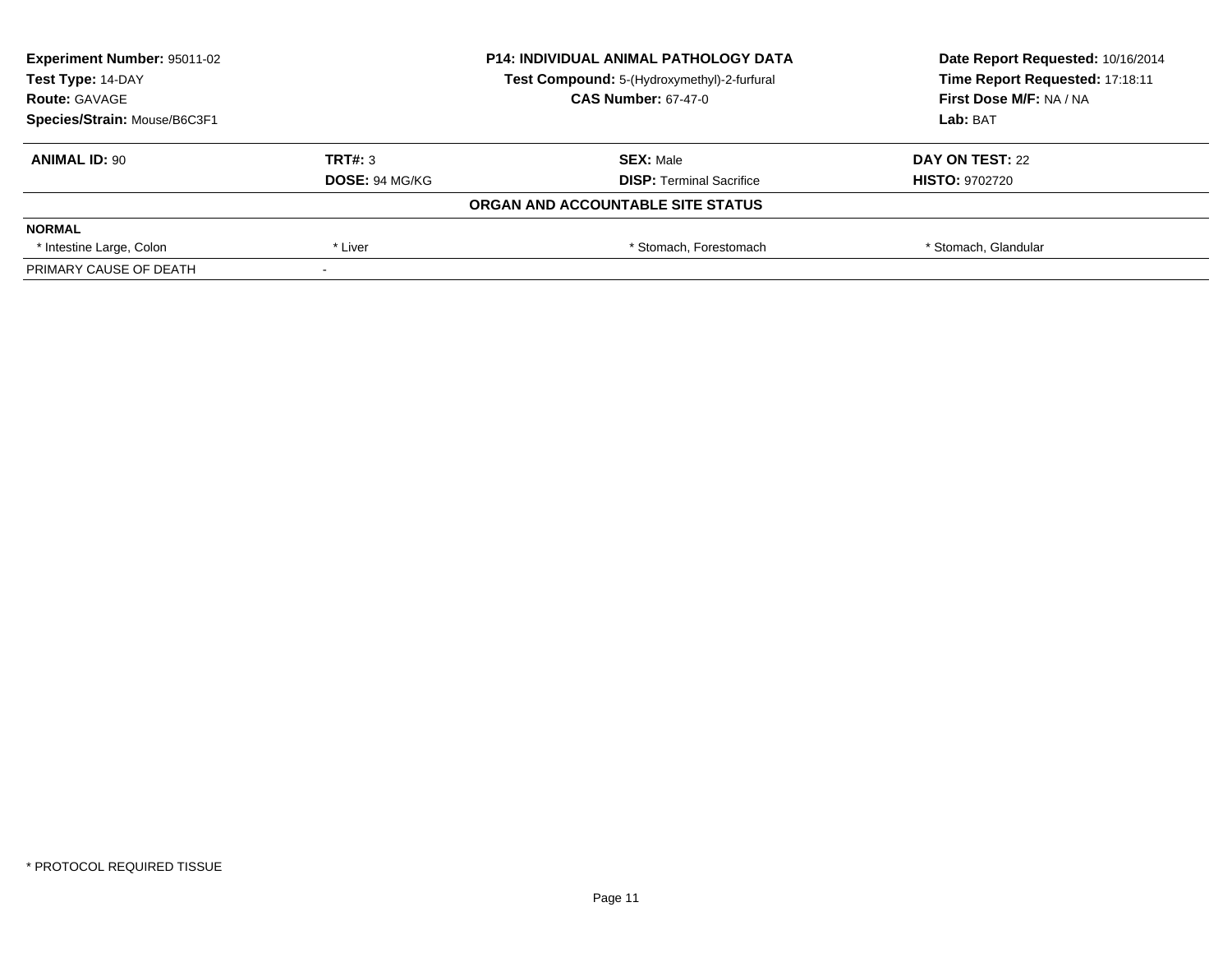| <b>Experiment Number: 95011-02</b> | <b>P14: INDIVIDUAL ANIMAL PATHOLOGY DATA</b><br>Test Compound: 5-(Hydroxymethyl)-2-furfural |                                   | Date Report Requested: 10/16/2014 |  |
|------------------------------------|---------------------------------------------------------------------------------------------|-----------------------------------|-----------------------------------|--|
| Test Type: 14-DAY                  |                                                                                             |                                   | Time Report Requested: 17:18:11   |  |
| <b>Route: GAVAGE</b>               |                                                                                             | <b>CAS Number: 67-47-0</b>        | <b>First Dose M/F: NA / NA</b>    |  |
| Species/Strain: Mouse/B6C3F1       |                                                                                             |                                   | Lab: BAT                          |  |
| <b>ANIMAL ID: 91</b>               | TRT#: 5                                                                                     | <b>SEX: Male</b>                  | DAY ON TEST: 22                   |  |
|                                    | <b>DOSE: 188</b><br>MG/KG                                                                   | <b>DISP:</b> Terminal Sacrifice   | <b>HISTO: 9702721</b>             |  |
|                                    |                                                                                             | ORGAN AND ACCOUNTABLE SITE STATUS |                                   |  |
| <b>NORMAL</b>                      |                                                                                             |                                   |                                   |  |
| * Intestine Large, Colon           | * Liver                                                                                     | * Stomach, Forestomach            | * Stomach, Glandular              |  |
| PRIMARY CAUSE OF DEATH             |                                                                                             |                                   |                                   |  |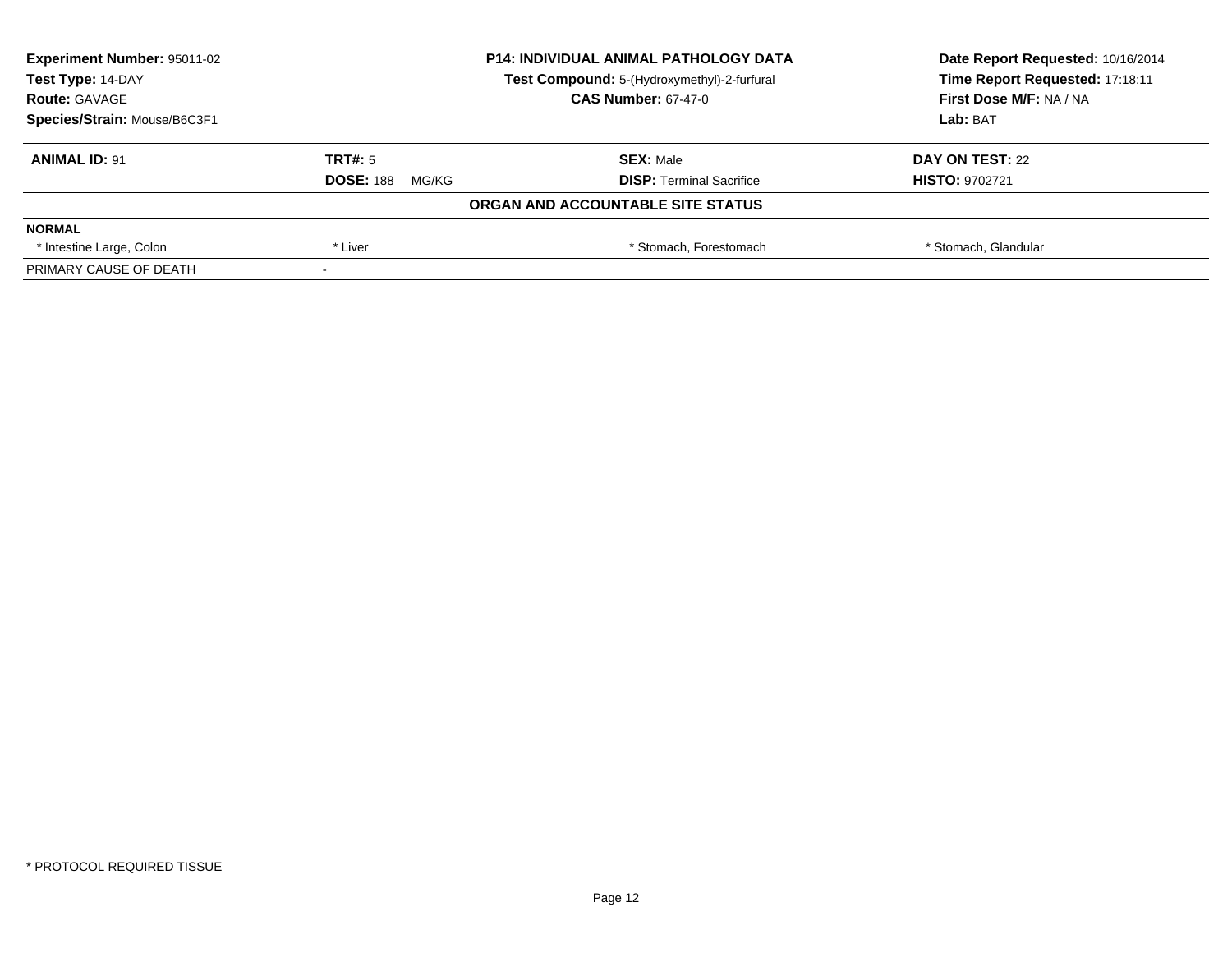| <b>Experiment Number: 95011-02</b> | <b>P14: INDIVIDUAL ANIMAL PATHOLOGY DATA</b> |                                             | Date Report Requested: 10/16/2014 |
|------------------------------------|----------------------------------------------|---------------------------------------------|-----------------------------------|
| Test Type: 14-DAY                  |                                              | Test Compound: 5-(Hydroxymethyl)-2-furfural | Time Report Requested: 17:18:11   |
| <b>Route: GAVAGE</b>               |                                              | <b>CAS Number: 67-47-0</b>                  | <b>First Dose M/F: NA / NA</b>    |
| Species/Strain: Mouse/B6C3F1       |                                              | Lab: BAT                                    |                                   |
| <b>ANIMAL ID: 92</b>               | TRT#: 5                                      | <b>SEX: Male</b>                            | DAY ON TEST: 22                   |
|                                    | <b>DOSE: 188</b><br>MG/KG                    | <b>DISP:</b> Terminal Sacrifice             | <b>HISTO: 9702722</b>             |
|                                    |                                              | ORGAN AND ACCOUNTABLE SITE STATUS           |                                   |
| <b>NORMAL</b>                      |                                              |                                             |                                   |
| * Intestine Large, Colon           | * Liver                                      | * Stomach, Forestomach                      | * Stomach, Glandular              |
| PRIMARY CAUSE OF DEATH             |                                              |                                             |                                   |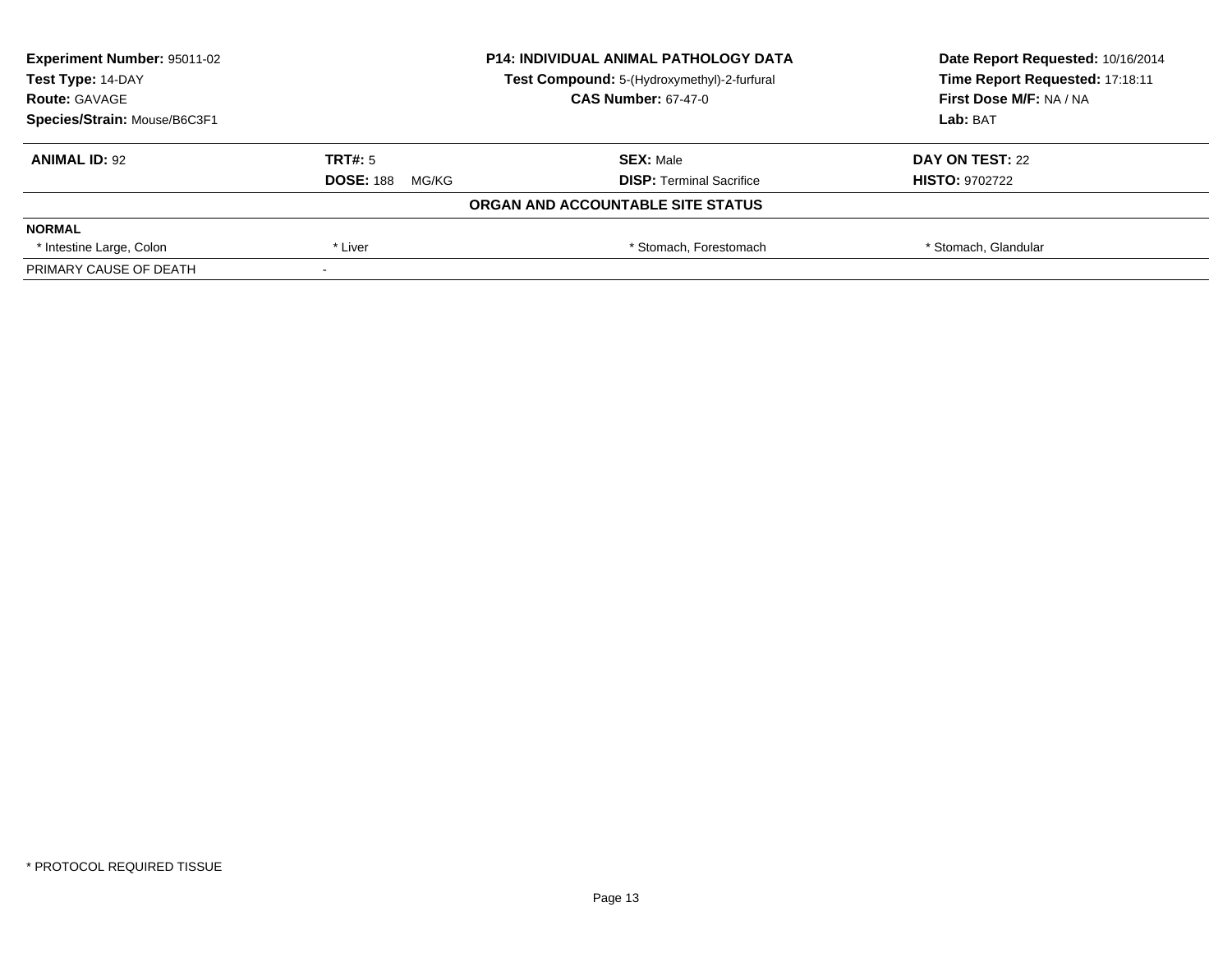| <b>Experiment Number: 95011-02</b> | <b>P14: INDIVIDUAL ANIMAL PATHOLOGY DATA</b><br>Test Compound: 5-(Hydroxymethyl)-2-furfural |                                   | Date Report Requested: 10/16/2014 |
|------------------------------------|---------------------------------------------------------------------------------------------|-----------------------------------|-----------------------------------|
| Test Type: 14-DAY                  |                                                                                             |                                   | Time Report Requested: 17:18:11   |
| <b>Route: GAVAGE</b>               |                                                                                             | <b>CAS Number: 67-47-0</b>        | <b>First Dose M/F: NA / NA</b>    |
| Species/Strain: Mouse/B6C3F1       |                                                                                             | Lab: BAT                          |                                   |
| <b>ANIMAL ID: 93</b>               | TRT#: 5                                                                                     | <b>SEX: Male</b>                  | DAY ON TEST: 22                   |
|                                    | <b>DOSE: 188</b><br>MG/KG                                                                   | <b>DISP:</b> Terminal Sacrifice   | <b>HISTO: 9702723</b>             |
|                                    |                                                                                             | ORGAN AND ACCOUNTABLE SITE STATUS |                                   |
| <b>NORMAL</b>                      |                                                                                             |                                   |                                   |
| * Intestine Large, Colon           | * Liver                                                                                     | * Stomach, Forestomach            | * Stomach, Glandular              |
| PRIMARY CAUSE OF DEATH             |                                                                                             |                                   |                                   |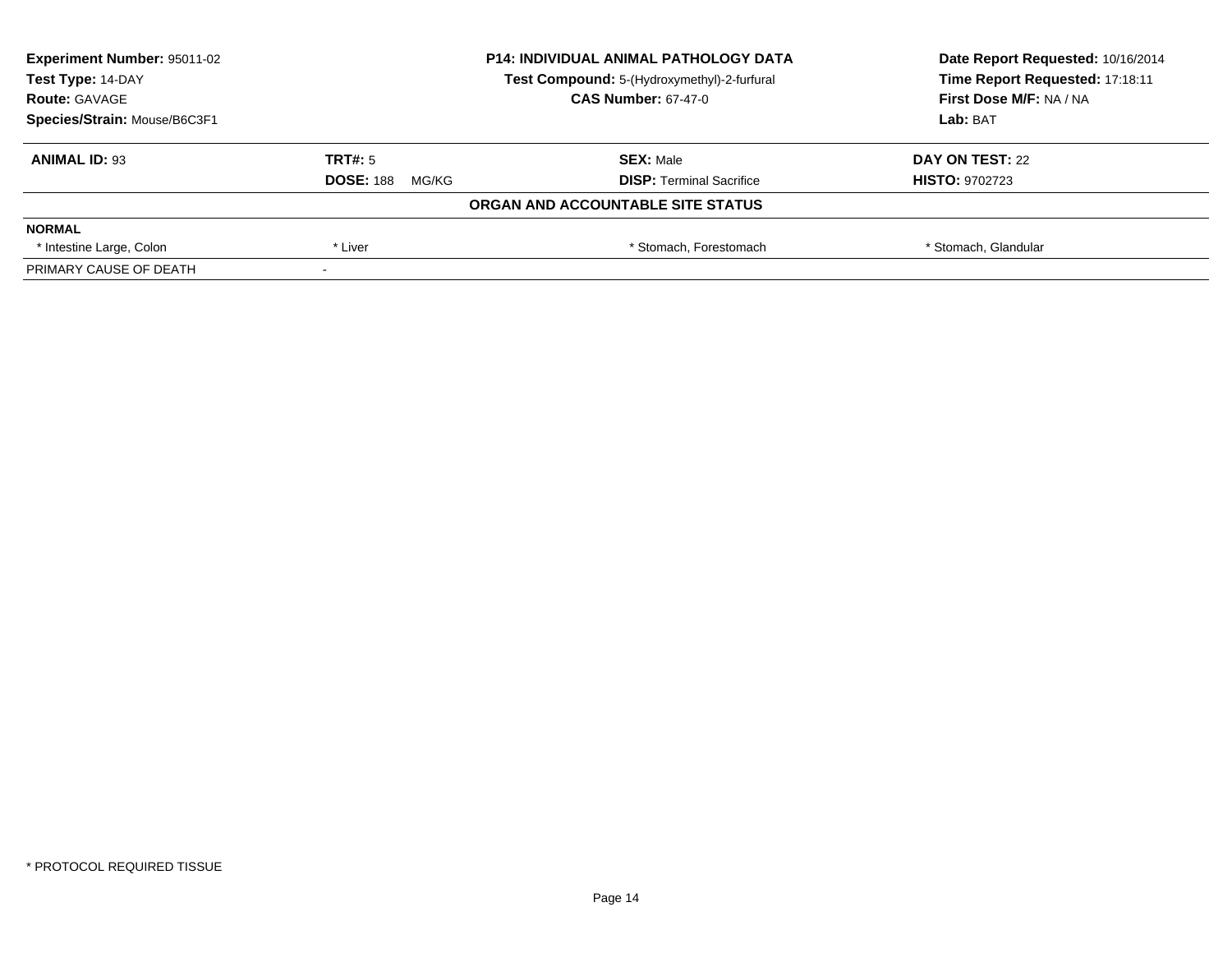| <b>Experiment Number: 95011-02</b> | <b>P14: INDIVIDUAL ANIMAL PATHOLOGY DATA</b><br>Test Compound: 5-(Hydroxymethyl)-2-furfural |                                   | Date Report Requested: 10/16/2014 |
|------------------------------------|---------------------------------------------------------------------------------------------|-----------------------------------|-----------------------------------|
| Test Type: 14-DAY                  |                                                                                             |                                   | Time Report Requested: 17:18:11   |
| <b>Route: GAVAGE</b>               |                                                                                             | <b>CAS Number: 67-47-0</b>        | <b>First Dose M/F: NA / NA</b>    |
| Species/Strain: Mouse/B6C3F1       |                                                                                             | Lab: BAT                          |                                   |
| <b>ANIMAL ID: 94</b>               | TRT#: 5                                                                                     | <b>SEX: Male</b>                  | DAY ON TEST: 22                   |
|                                    | <b>DOSE: 188</b><br>MG/KG                                                                   | <b>DISP:</b> Terminal Sacrifice   | <b>HISTO: 9702724</b>             |
|                                    |                                                                                             | ORGAN AND ACCOUNTABLE SITE STATUS |                                   |
| <b>NORMAL</b>                      |                                                                                             |                                   |                                   |
| * Intestine Large, Colon           | * Liver                                                                                     | * Stomach, Forestomach            | * Stomach, Glandular              |
| PRIMARY CAUSE OF DEATH             |                                                                                             |                                   |                                   |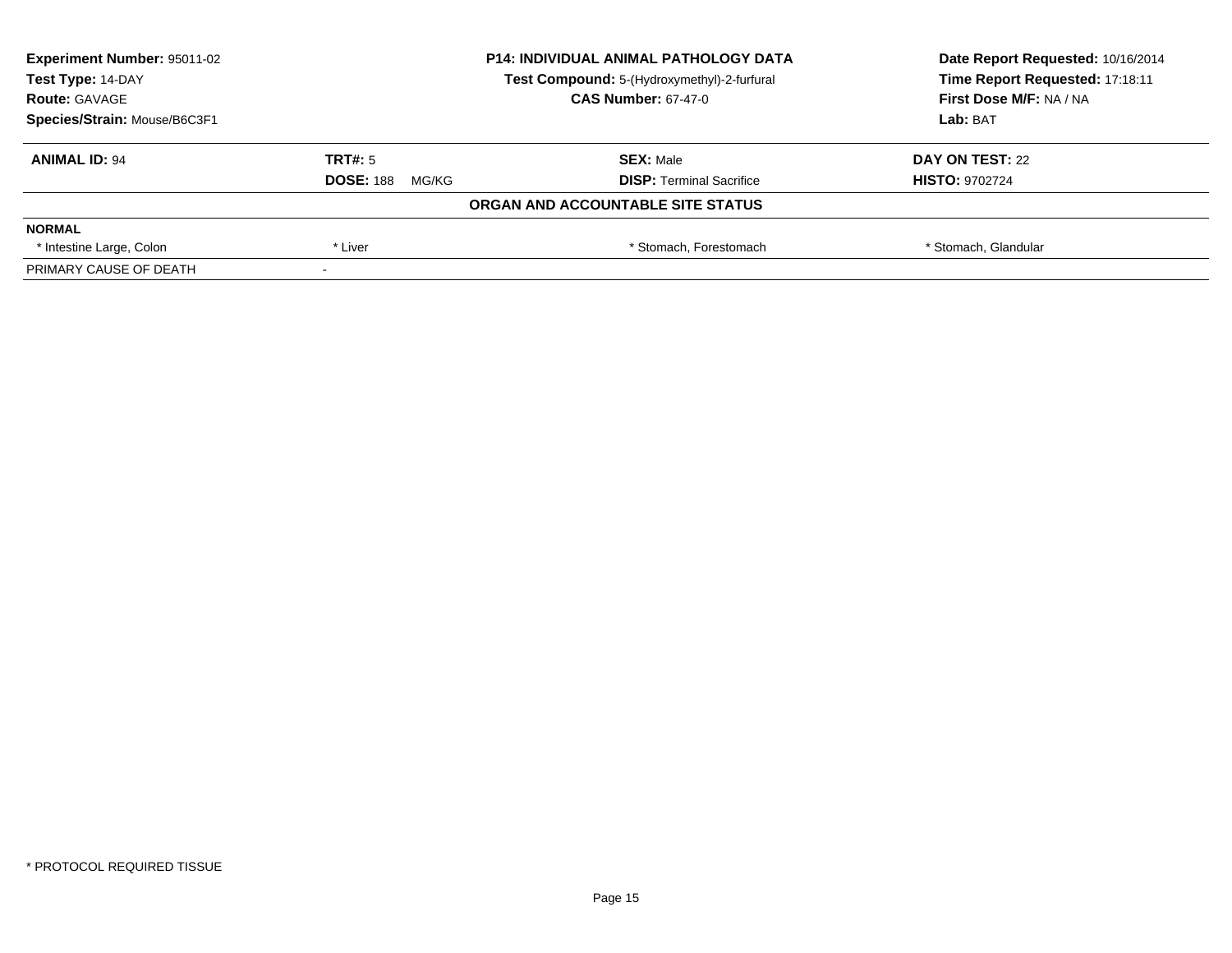| <b>Experiment Number: 95011-02</b> | <b>P14: INDIVIDUAL ANIMAL PATHOLOGY DATA</b><br>Test Compound: 5-(Hydroxymethyl)-2-furfural |                                   | Date Report Requested: 10/16/2014 |  |
|------------------------------------|---------------------------------------------------------------------------------------------|-----------------------------------|-----------------------------------|--|
| Test Type: 14-DAY                  |                                                                                             |                                   | Time Report Requested: 17:18:11   |  |
| <b>Route: GAVAGE</b>               |                                                                                             | <b>CAS Number: 67-47-0</b>        | <b>First Dose M/F: NA / NA</b>    |  |
| Species/Strain: Mouse/B6C3F1       |                                                                                             |                                   | Lab: BAT                          |  |
| <b>ANIMAL ID: 95</b>               | TRT#: 5                                                                                     | <b>SEX: Male</b>                  | DAY ON TEST: 22                   |  |
|                                    | <b>DOSE: 188</b><br>MG/KG                                                                   | <b>DISP:</b> Terminal Sacrifice   | <b>HISTO: 9702725</b>             |  |
|                                    |                                                                                             | ORGAN AND ACCOUNTABLE SITE STATUS |                                   |  |
| <b>NORMAL</b>                      |                                                                                             |                                   |                                   |  |
| * Intestine Large, Colon           | * Liver                                                                                     | * Stomach, Forestomach            | * Stomach, Glandular              |  |
| PRIMARY CAUSE OF DEATH             |                                                                                             |                                   |                                   |  |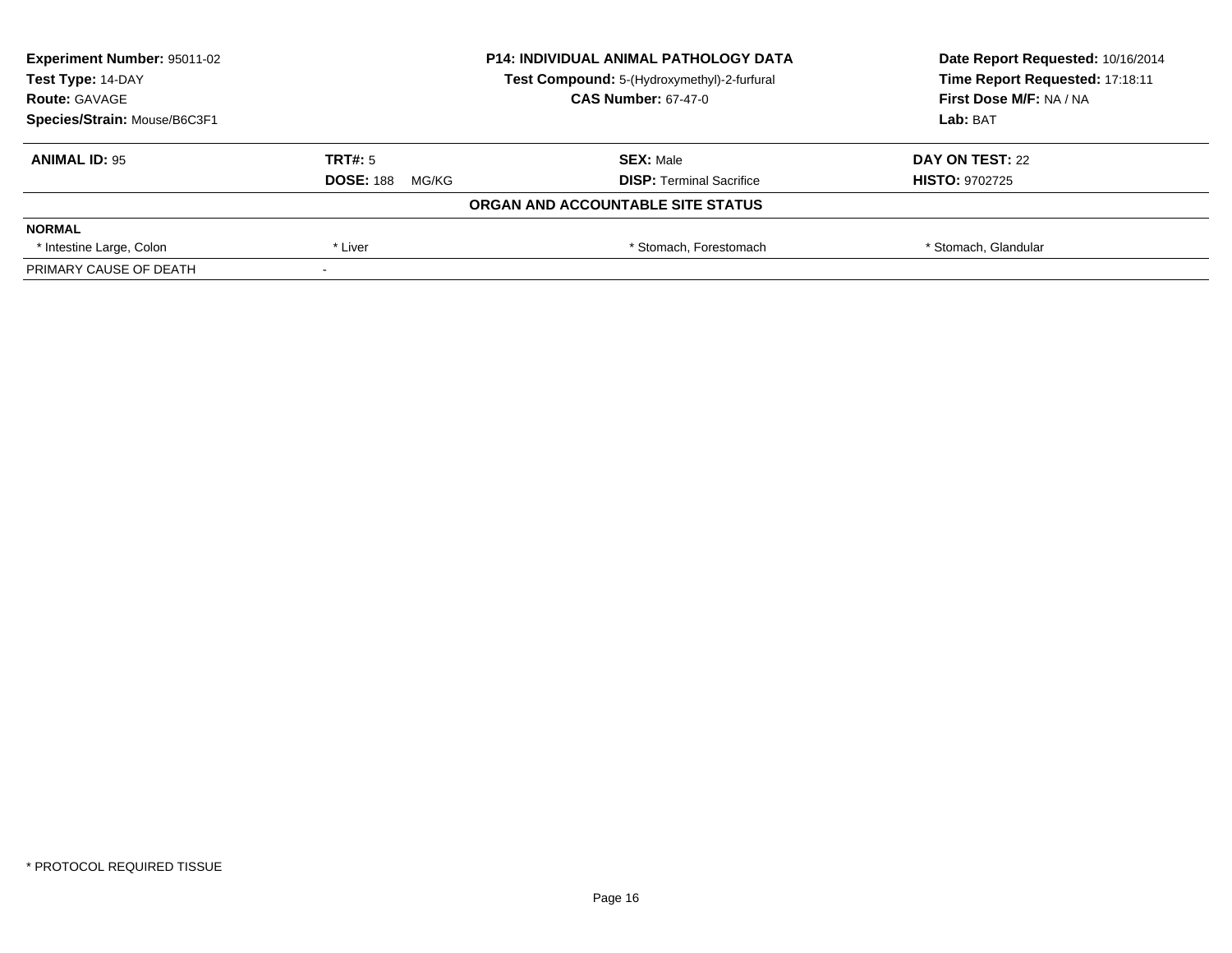| <b>Experiment Number: 95011-02</b> | <b>P14: INDIVIDUAL ANIMAL PATHOLOGY DATA</b><br>Test Compound: 5-(Hydroxymethyl)-2-furfural |                                   | Date Report Requested: 10/16/2014 |
|------------------------------------|---------------------------------------------------------------------------------------------|-----------------------------------|-----------------------------------|
| Test Type: 14-DAY                  |                                                                                             |                                   | Time Report Requested: 17:18:11   |
| <b>Route: GAVAGE</b>               |                                                                                             | <b>CAS Number: 67-47-0</b>        | <b>First Dose M/F: NA / NA</b>    |
| Species/Strain: Mouse/B6C3F1       |                                                                                             | Lab: BAT                          |                                   |
| <b>ANIMAL ID: 96</b>               | <b>TRT#: 7</b>                                                                              | <b>SEX: Male</b>                  | DAY ON TEST: 22                   |
|                                    | <b>DOSE: 375</b><br>MG/KG                                                                   | <b>DISP:</b> Terminal Sacrifice   | <b>HISTO: 9702726</b>             |
|                                    |                                                                                             | ORGAN AND ACCOUNTABLE SITE STATUS |                                   |
| <b>NORMAL</b>                      |                                                                                             |                                   |                                   |
| * Intestine Large, Colon           | * Liver                                                                                     | * Stomach, Forestomach            | * Stomach, Glandular              |
| PRIMARY CAUSE OF DEATH             |                                                                                             |                                   |                                   |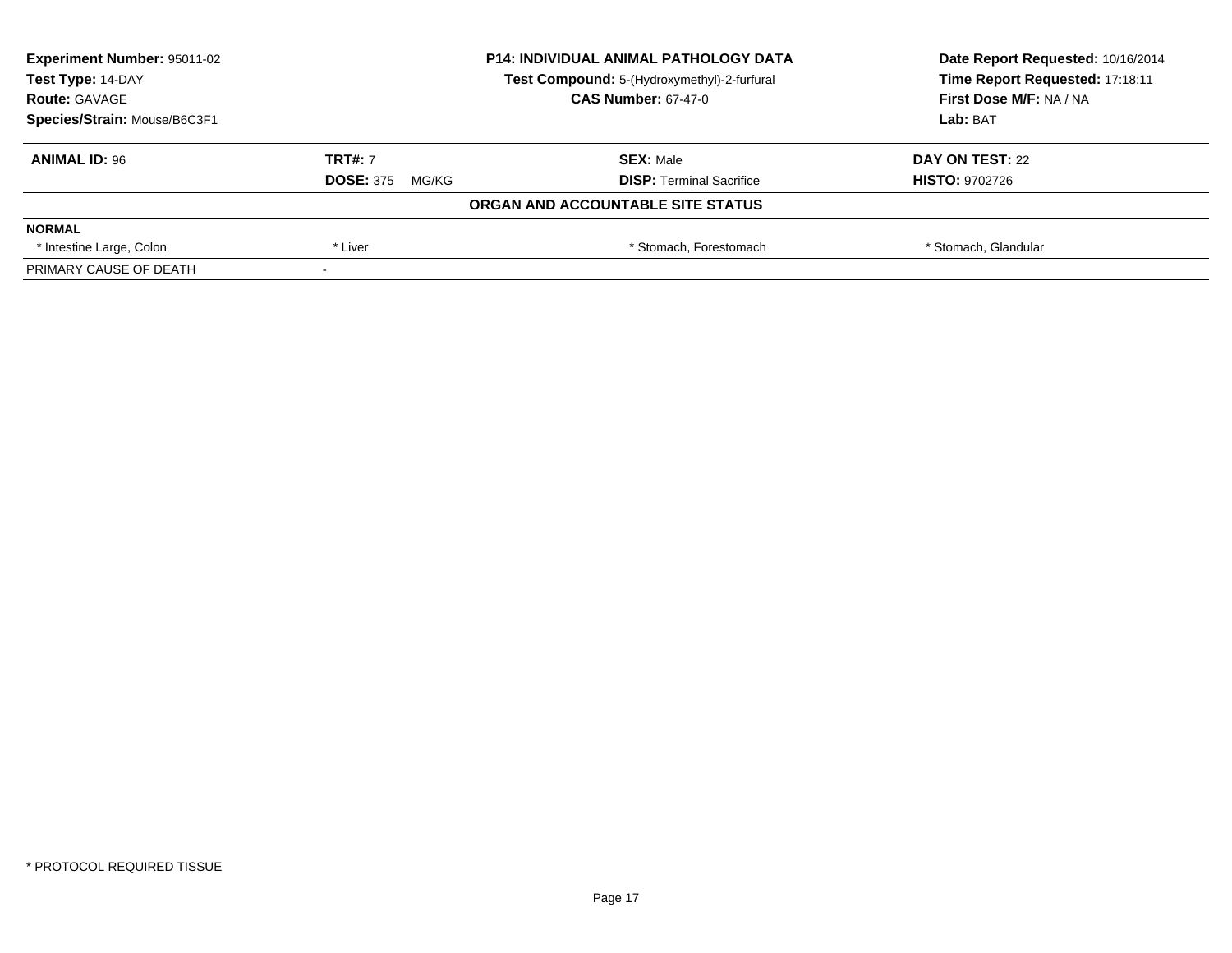| <b>Experiment Number: 95011-02</b> | <b>P14: INDIVIDUAL ANIMAL PATHOLOGY DATA</b><br>Test Compound: 5-(Hydroxymethyl)-2-furfural |                                   | Date Report Requested: 10/16/2014 |  |
|------------------------------------|---------------------------------------------------------------------------------------------|-----------------------------------|-----------------------------------|--|
| Test Type: 14-DAY                  |                                                                                             |                                   | Time Report Requested: 17:18:11   |  |
| <b>Route: GAVAGE</b>               |                                                                                             | <b>CAS Number: 67-47-0</b>        | <b>First Dose M/F: NA / NA</b>    |  |
| Species/Strain: Mouse/B6C3F1       |                                                                                             |                                   | Lab: BAT                          |  |
| <b>ANIMAL ID: 97</b>               | <b>TRT#: 7</b>                                                                              | <b>SEX: Male</b>                  | DAY ON TEST: 22                   |  |
|                                    | <b>DOSE: 375</b><br>MG/KG                                                                   | <b>DISP:</b> Terminal Sacrifice   | <b>HISTO: 9702727</b>             |  |
|                                    |                                                                                             | ORGAN AND ACCOUNTABLE SITE STATUS |                                   |  |
| <b>NORMAL</b>                      |                                                                                             |                                   |                                   |  |
| * Intestine Large, Colon           | * Liver                                                                                     | * Stomach, Forestomach            | * Stomach, Glandular              |  |
| PRIMARY CAUSE OF DEATH             |                                                                                             |                                   |                                   |  |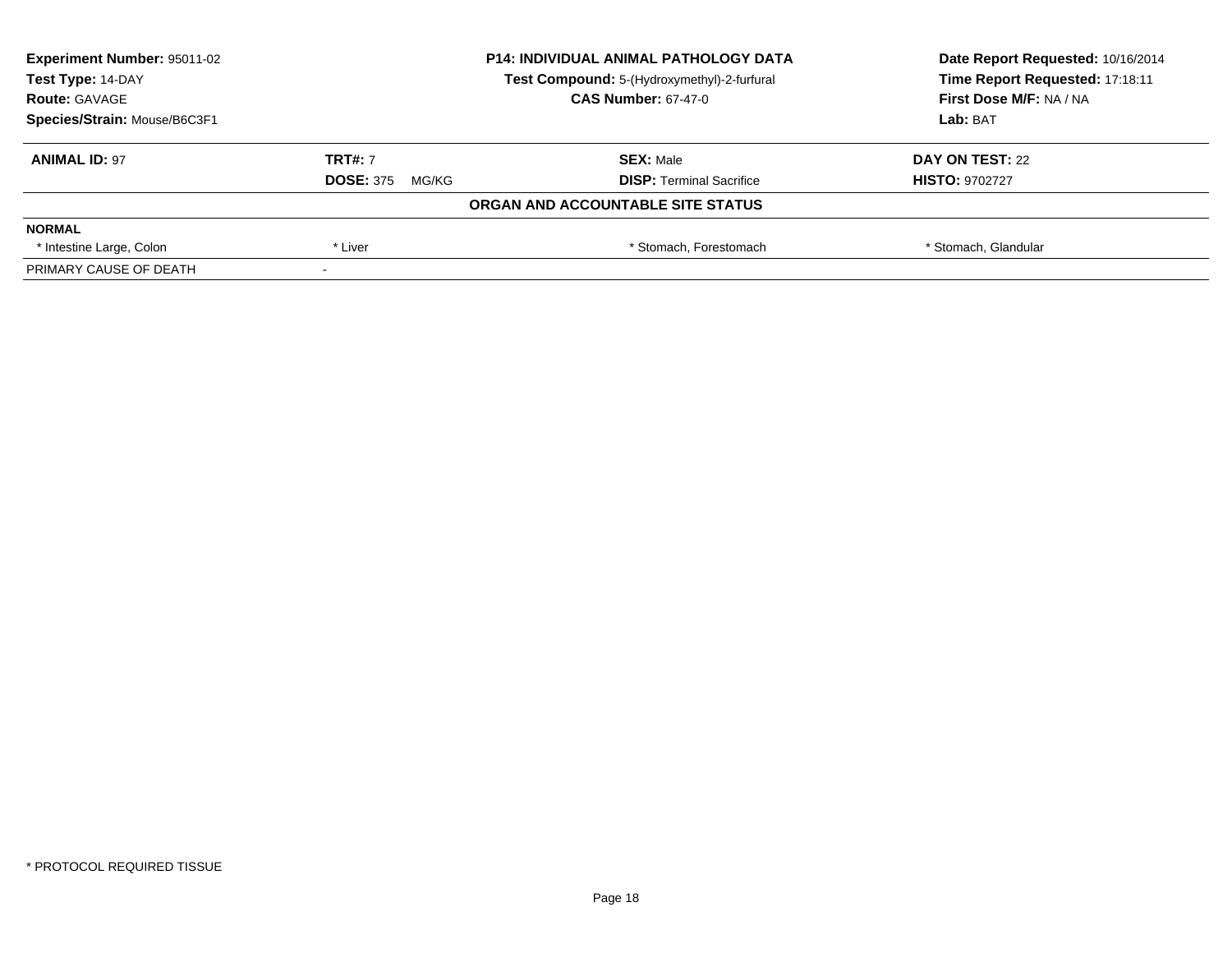| <b>Experiment Number: 95011-02</b> | <b>P14: INDIVIDUAL ANIMAL PATHOLOGY DATA</b><br>Test Compound: 5-(Hydroxymethyl)-2-furfural |                                   | Date Report Requested: 10/16/2014 |
|------------------------------------|---------------------------------------------------------------------------------------------|-----------------------------------|-----------------------------------|
| Test Type: 14-DAY                  |                                                                                             |                                   | Time Report Requested: 17:18:11   |
| <b>Route: GAVAGE</b>               |                                                                                             | <b>CAS Number: 67-47-0</b>        | <b>First Dose M/F: NA / NA</b>    |
| Species/Strain: Mouse/B6C3F1       |                                                                                             |                                   | Lab: BAT                          |
| <b>ANIMAL ID: 98</b>               | <b>TRT#: 7</b>                                                                              | <b>SEX: Male</b>                  | DAY ON TEST: 22                   |
|                                    | <b>DOSE: 375</b><br>MG/KG                                                                   | <b>DISP:</b> Terminal Sacrifice   | <b>HISTO: 9702728</b>             |
|                                    |                                                                                             | ORGAN AND ACCOUNTABLE SITE STATUS |                                   |
| <b>NORMAL</b>                      |                                                                                             |                                   |                                   |
| * Intestine Large, Colon           | * Liver                                                                                     | * Stomach, Forestomach            | * Stomach, Glandular              |
| PRIMARY CAUSE OF DEATH             |                                                                                             |                                   |                                   |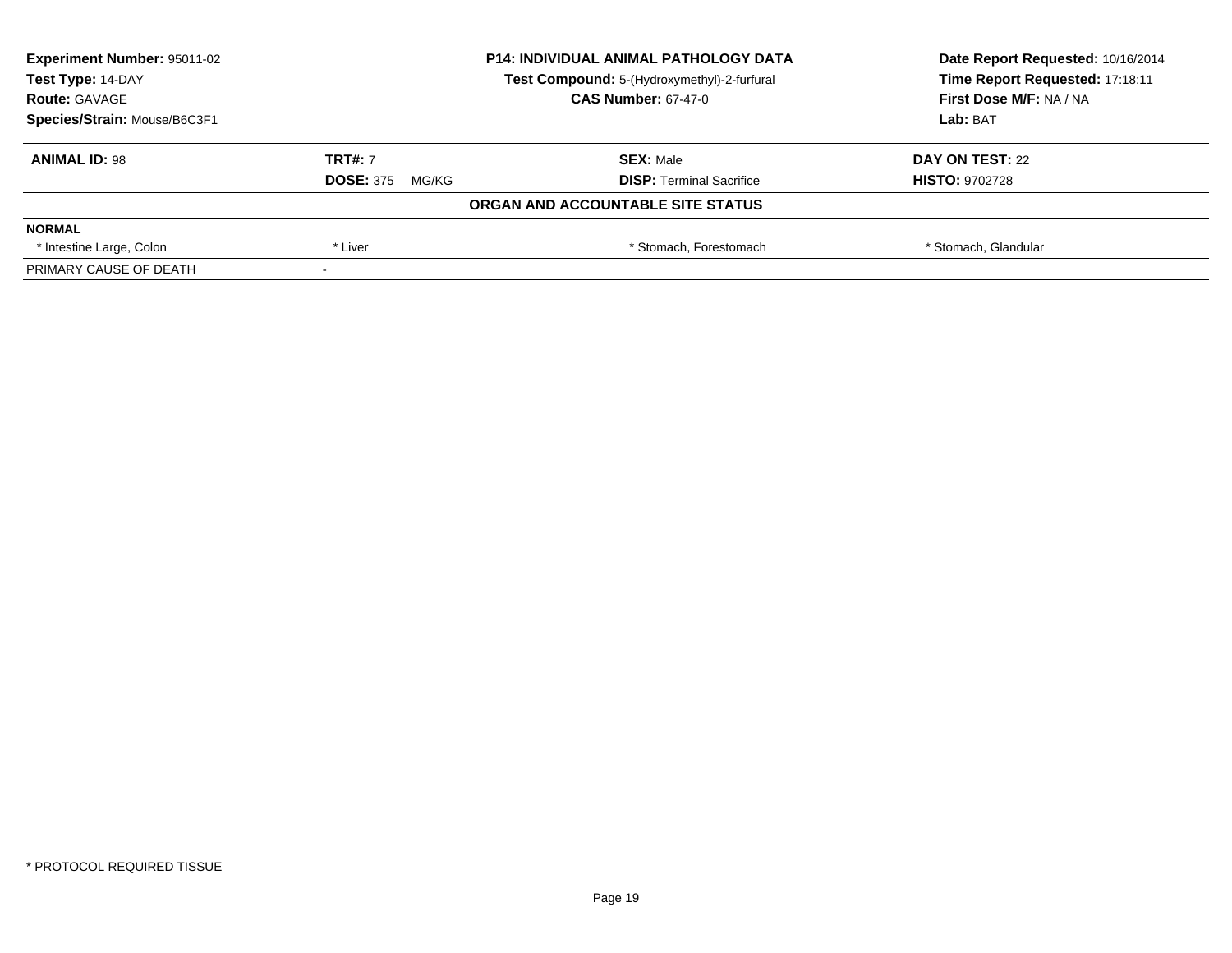| <b>Experiment Number: 95011-02</b>                               |                           | <b>P14: INDIVIDUAL ANIMAL PATHOLOGY DATA</b> | Date Report Requested: 10/16/2014 |
|------------------------------------------------------------------|---------------------------|----------------------------------------------|-----------------------------------|
| Test Type: 14-DAY<br>Test Compound: 5-(Hydroxymethyl)-2-furfural |                           | Time Report Requested: 17:18:11              |                                   |
| <b>Route: GAVAGE</b>                                             |                           | <b>CAS Number: 67-47-0</b>                   | First Dose M/F: NA / NA           |
| Species/Strain: Mouse/B6C3F1                                     |                           |                                              | Lab: BAT                          |
| <b>ANIMAL ID: 99</b>                                             | <b>TRT#: 7</b>            | <b>SEX: Male</b>                             | DAY ON TEST: 22                   |
|                                                                  | <b>DOSE: 375</b><br>MG/KG | <b>DISP:</b> Terminal Sacrifice              | <b>HISTO: 9702729</b>             |
|                                                                  |                           | ORGAN AND ACCOUNTABLE SITE STATUS            |                                   |
| <b>NORMAL</b>                                                    |                           |                                              |                                   |
| * Intestine Large, Colon                                         | * Stomach, Forestomach    | * Stomach, Glandular                         |                                   |
| <b>OBSERVATIONS</b>                                              |                           |                                              |                                   |
| * Liver                                                          |                           | Necrosis                                     | Minimal                           |
| PRIMARY CAUSE OF DEATH                                           |                           |                                              |                                   |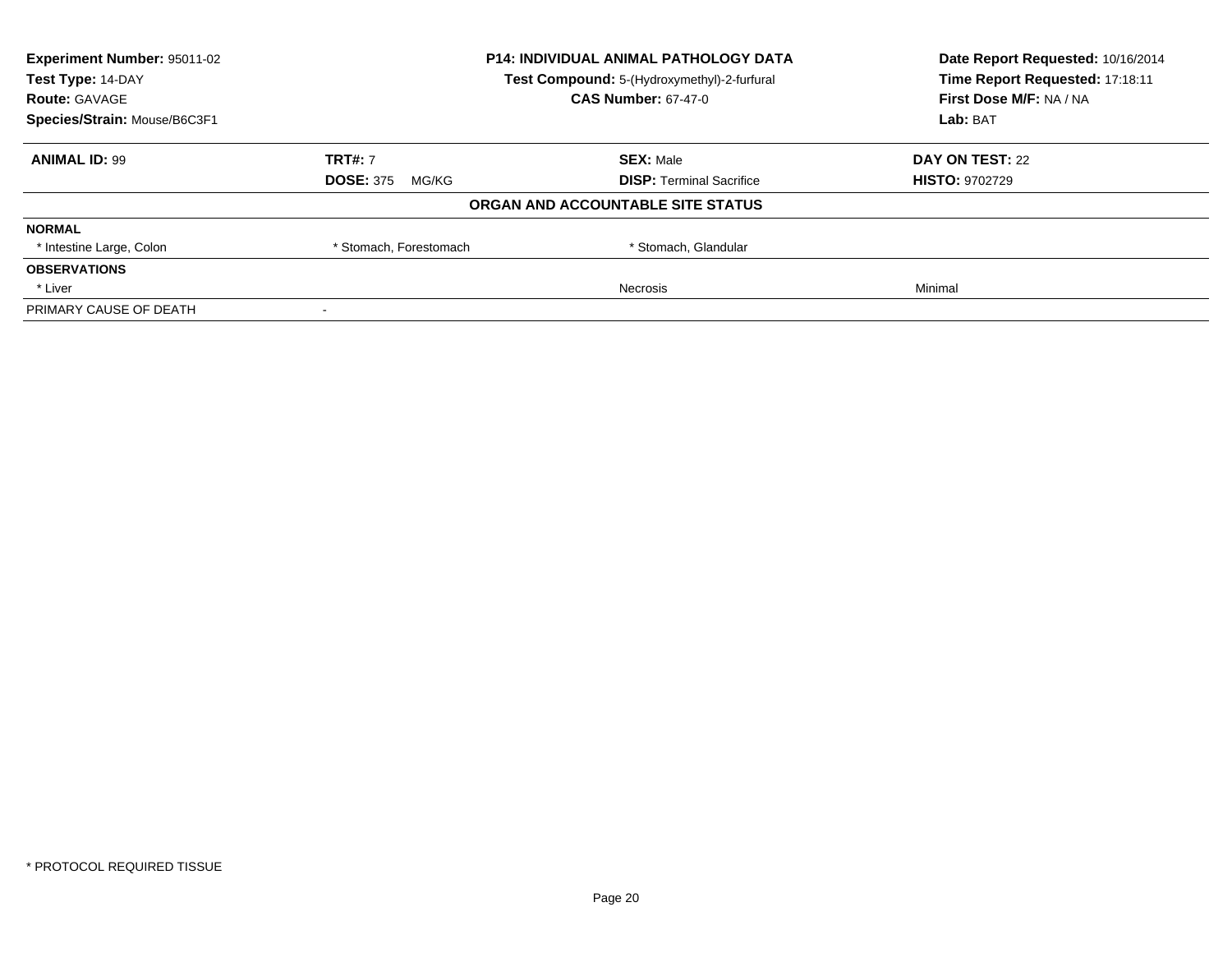| <b>Experiment Number: 95011-02</b> | <b>P14: INDIVIDUAL ANIMAL PATHOLOGY DATA</b><br>Test Compound: 5-(Hydroxymethyl)-2-furfural |                                   | Date Report Requested: 10/16/2014 |  |
|------------------------------------|---------------------------------------------------------------------------------------------|-----------------------------------|-----------------------------------|--|
| Test Type: 14-DAY                  |                                                                                             |                                   | Time Report Requested: 17:18:11   |  |
| <b>Route: GAVAGE</b>               |                                                                                             | <b>CAS Number: 67-47-0</b>        | <b>First Dose M/F: NA / NA</b>    |  |
| Species/Strain: Mouse/B6C3F1       |                                                                                             |                                   | Lab: BAT                          |  |
| <b>ANIMAL ID: 100</b>              | <b>TRT#: 7</b>                                                                              | <b>SEX: Male</b>                  | DAY ON TEST: 22                   |  |
|                                    | <b>DOSE: 375</b><br>MG/KG                                                                   | <b>DISP:</b> Terminal Sacrifice   | <b>HISTO: 9702730</b>             |  |
|                                    |                                                                                             | ORGAN AND ACCOUNTABLE SITE STATUS |                                   |  |
| <b>NORMAL</b>                      |                                                                                             |                                   |                                   |  |
| * Intestine Large, Colon           | * Liver                                                                                     | * Stomach, Forestomach            | * Stomach, Glandular              |  |
| PRIMARY CAUSE OF DEATH             |                                                                                             |                                   |                                   |  |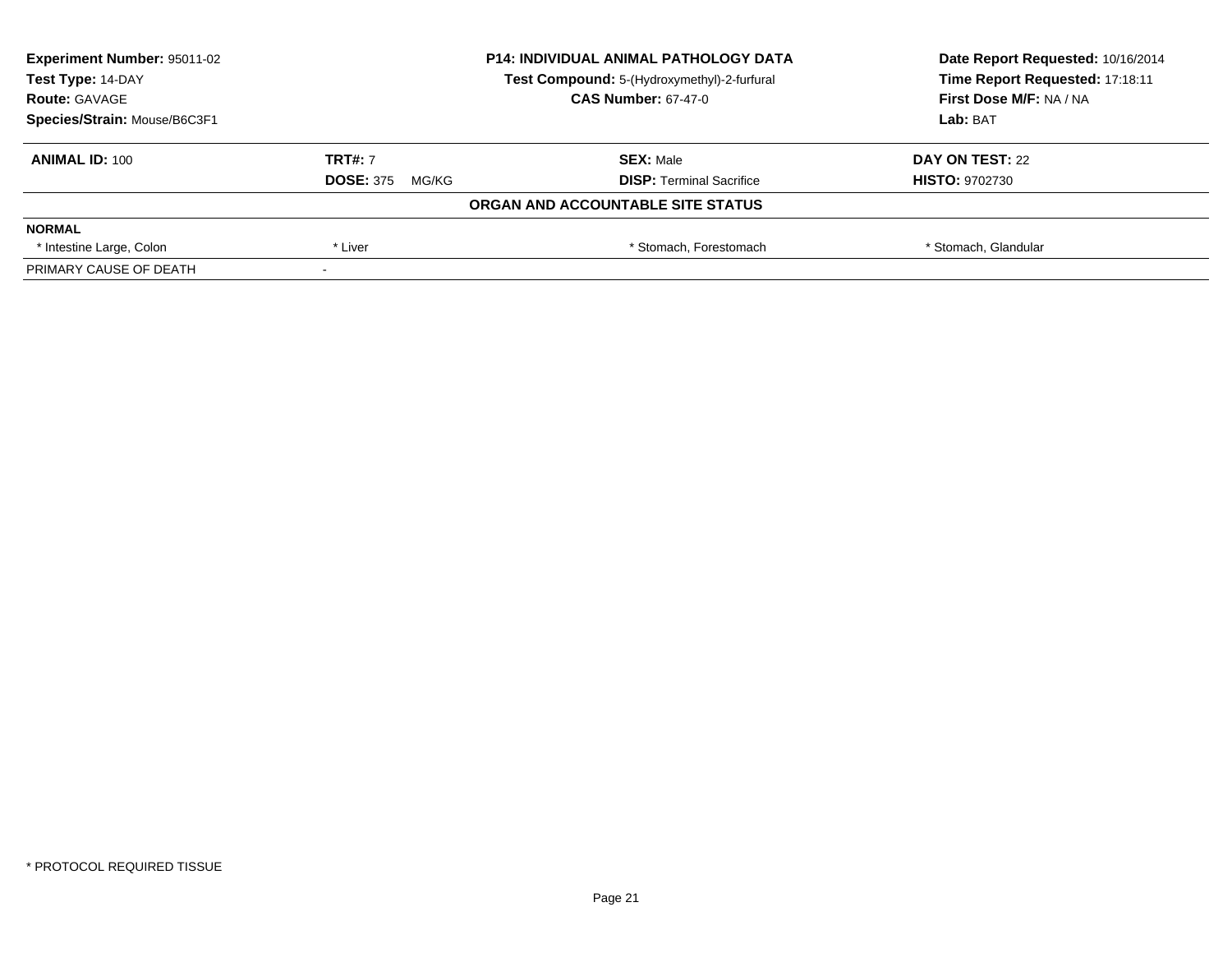| <b>Experiment Number: 95011-02</b> | <b>P14: INDIVIDUAL ANIMAL PATHOLOGY DATA</b><br>Test Compound: 5-(Hydroxymethyl)-2-furfural |                                   | Date Report Requested: 10/16/2014 |  |
|------------------------------------|---------------------------------------------------------------------------------------------|-----------------------------------|-----------------------------------|--|
| Test Type: 14-DAY                  |                                                                                             |                                   | Time Report Requested: 17:18:11   |  |
| <b>Route: GAVAGE</b>               |                                                                                             | <b>CAS Number: 67-47-0</b>        | <b>First Dose M/F: NA / NA</b>    |  |
| Species/Strain: Mouse/B6C3F1       |                                                                                             |                                   | Lab: BAT                          |  |
| <b>ANIMAL ID: 101</b>              | <b>TRT#: 9</b>                                                                              | <b>SEX: Male</b>                  | DAY ON TEST: 22                   |  |
|                                    | <b>DOSE: 750</b><br>MG/KG                                                                   | <b>DISP:</b> Terminal Sacrifice   | <b>HISTO: 9702731</b>             |  |
|                                    |                                                                                             | ORGAN AND ACCOUNTABLE SITE STATUS |                                   |  |
| <b>NORMAL</b>                      |                                                                                             |                                   |                                   |  |
| * Intestine Large, Colon           | * Liver                                                                                     | * Stomach, Forestomach            | * Stomach, Glandular              |  |
| PRIMARY CAUSE OF DEATH             |                                                                                             |                                   |                                   |  |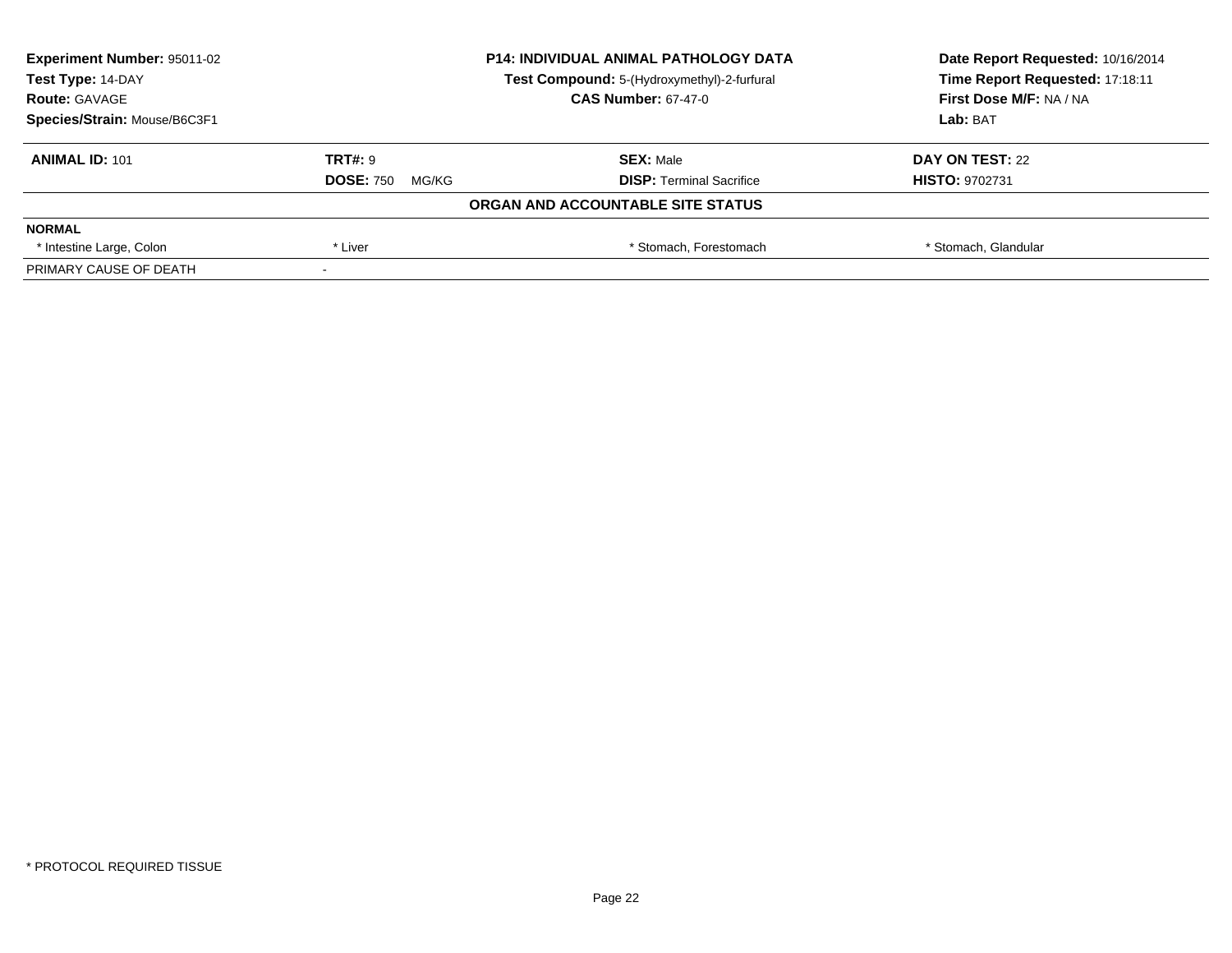| <b>Experiment Number: 95011-02</b> | <b>P14: INDIVIDUAL ANIMAL PATHOLOGY DATA</b><br>Test Compound: 5-(Hydroxymethyl)-2-furfural |                                   | Date Report Requested: 10/16/2014 |
|------------------------------------|---------------------------------------------------------------------------------------------|-----------------------------------|-----------------------------------|
| Test Type: 14-DAY                  |                                                                                             |                                   | Time Report Requested: 17:18:11   |
| <b>Route: GAVAGE</b>               |                                                                                             | <b>CAS Number: 67-47-0</b>        | First Dose M/F: NA / NA           |
| Species/Strain: Mouse/B6C3F1       |                                                                                             | Lab: BAT                          |                                   |
| <b>ANIMAL ID: 102</b>              | <b>TRT#: 9</b>                                                                              | <b>SEX: Male</b>                  | DAY ON TEST: 22                   |
|                                    | <b>DOSE: 750</b><br>MG/KG                                                                   | <b>DISP:</b> Terminal Sacrifice   | <b>HISTO: 9702732</b>             |
|                                    |                                                                                             | ORGAN AND ACCOUNTABLE SITE STATUS |                                   |
| <b>NORMAL</b>                      |                                                                                             |                                   |                                   |
| * Intestine Large, Colon           | * Liver                                                                                     | * Stomach, Forestomach            | * Stomach, Glandular              |
| PRIMARY CAUSE OF DEATH             |                                                                                             |                                   |                                   |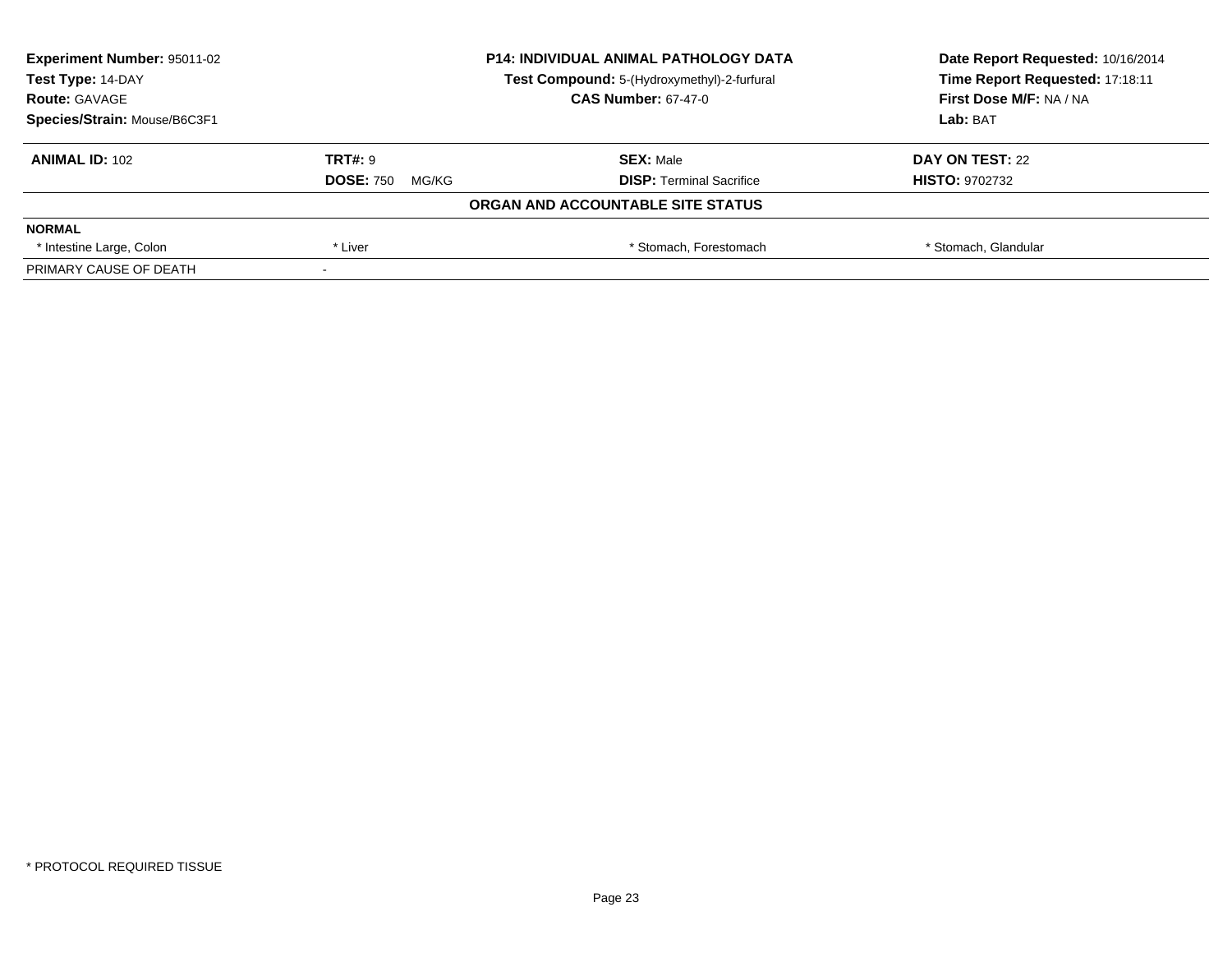| <b>Experiment Number: 95011-02</b> | <b>P14: INDIVIDUAL ANIMAL PATHOLOGY DATA</b><br>Test Compound: 5-(Hydroxymethyl)-2-furfural |                                   | Date Report Requested: 10/16/2014 |  |
|------------------------------------|---------------------------------------------------------------------------------------------|-----------------------------------|-----------------------------------|--|
| Test Type: 14-DAY                  |                                                                                             |                                   | Time Report Requested: 17:18:11   |  |
| <b>Route: GAVAGE</b>               |                                                                                             | <b>CAS Number: 67-47-0</b>        | First Dose M/F: NA / NA           |  |
| Species/Strain: Mouse/B6C3F1       |                                                                                             |                                   | Lab: BAT                          |  |
| <b>ANIMAL ID: 103</b>              | <b>TRT#: 9</b>                                                                              | <b>SEX: Male</b>                  | DAY ON TEST: 22                   |  |
|                                    | <b>DOSE: 750</b><br>MG/KG                                                                   | <b>DISP:</b> Terminal Sacrifice   | <b>HISTO: 9702733</b>             |  |
|                                    |                                                                                             | ORGAN AND ACCOUNTABLE SITE STATUS |                                   |  |
| <b>NORMAL</b>                      |                                                                                             |                                   |                                   |  |
| * Intestine Large, Colon           | * Liver                                                                                     | * Stomach, Forestomach            | * Stomach, Glandular              |  |
| PRIMARY CAUSE OF DEATH             |                                                                                             |                                   |                                   |  |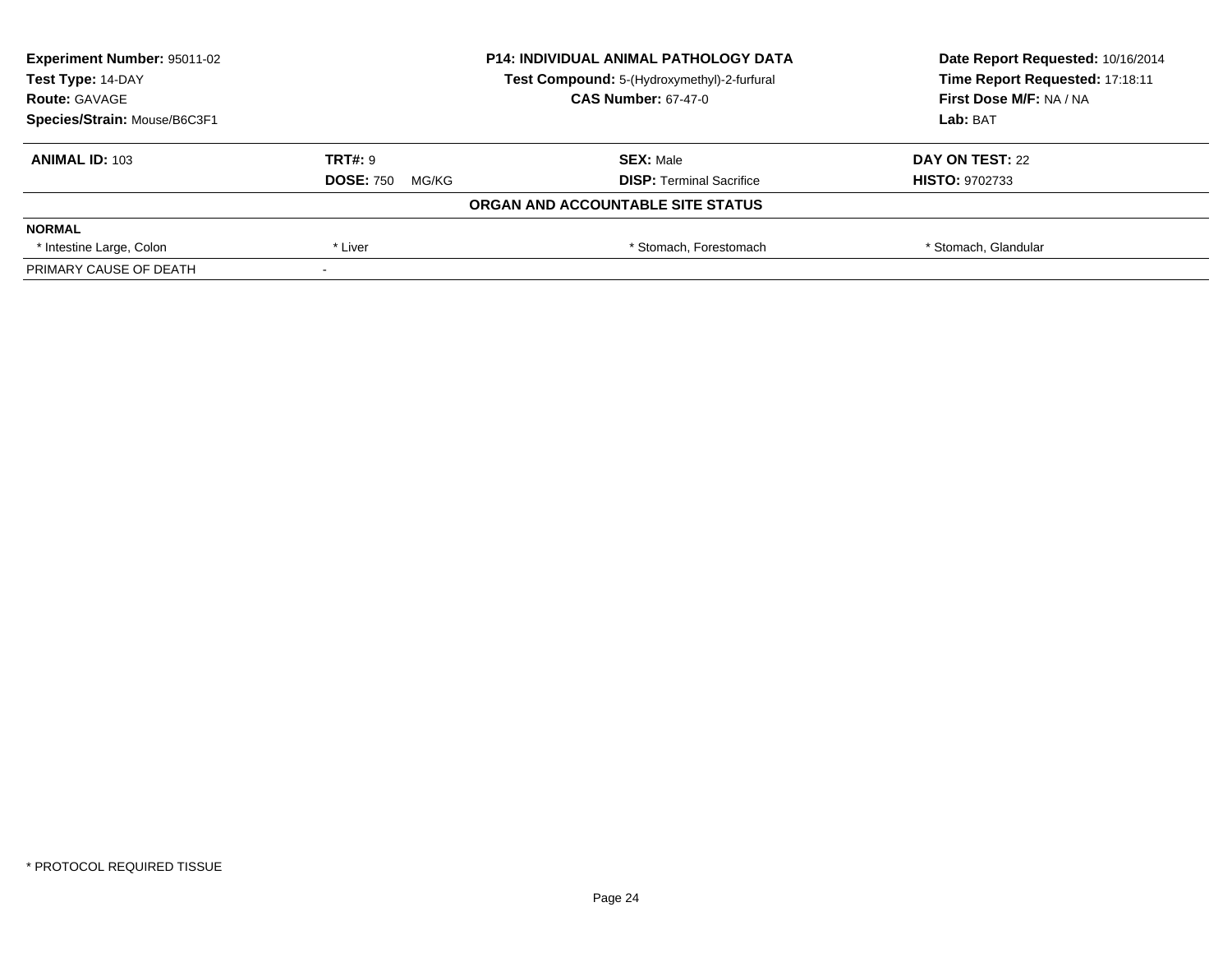| <b>Experiment Number: 95011-02</b> | <b>P14: INDIVIDUAL ANIMAL PATHOLOGY DATA</b> |                                             | Date Report Requested: 10/16/2014 |
|------------------------------------|----------------------------------------------|---------------------------------------------|-----------------------------------|
| Test Type: 14-DAY                  |                                              | Test Compound: 5-(Hydroxymethyl)-2-furfural | Time Report Requested: 17:18:11   |
| <b>Route: GAVAGE</b>               |                                              | <b>CAS Number: 67-47-0</b>                  | First Dose M/F: NA / NA           |
| Species/Strain: Mouse/B6C3F1       |                                              |                                             | Lab: BAT                          |
| <b>ANIMAL ID: 104</b>              | <b>TRT#: 9</b>                               | <b>SEX: Male</b>                            | DAY ON TEST: 22                   |
|                                    | <b>DOSE: 750</b><br>MG/KG                    | <b>DISP:</b> Terminal Sacrifice             | <b>HISTO: 9702734</b>             |
|                                    |                                              | ORGAN AND ACCOUNTABLE SITE STATUS           |                                   |
| <b>NORMAL</b>                      |                                              |                                             |                                   |
| * Intestine Large, Colon           | * Liver                                      | * Stomach, Forestomach                      | * Stomach, Glandular              |
| PRIMARY CAUSE OF DEATH             |                                              |                                             |                                   |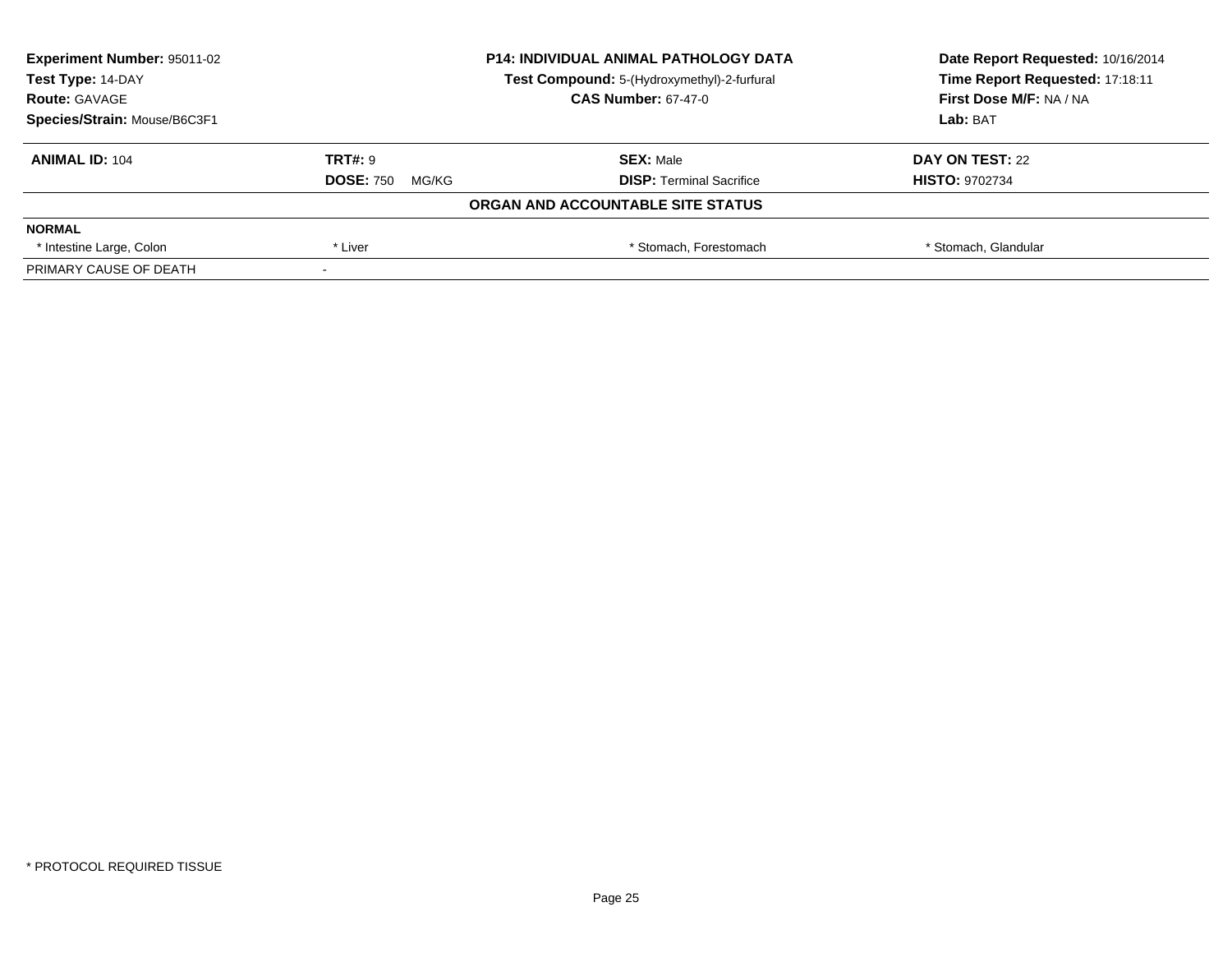| <b>Experiment Number: 95011-02</b> | <b>P14: INDIVIDUAL ANIMAL PATHOLOGY DATA</b><br>Test Compound: 5-(Hydroxymethyl)-2-furfural |                                   | Date Report Requested: 10/16/2014 |
|------------------------------------|---------------------------------------------------------------------------------------------|-----------------------------------|-----------------------------------|
| Test Type: 14-DAY                  |                                                                                             |                                   | Time Report Requested: 17:18:11   |
| <b>Route: GAVAGE</b>               |                                                                                             | <b>CAS Number: 67-47-0</b>        | First Dose M/F: NA / NA           |
| Species/Strain: Mouse/B6C3F1       |                                                                                             |                                   | Lab: BAT                          |
| <b>ANIMAL ID: 105</b>              | <b>TRT#: 9</b>                                                                              | <b>SEX: Male</b>                  | DAY ON TEST: 22                   |
|                                    | <b>DOSE: 750</b><br>MG/KG                                                                   | <b>DISP:</b> Terminal Sacrifice   | <b>HISTO: 9702735</b>             |
|                                    |                                                                                             | ORGAN AND ACCOUNTABLE SITE STATUS |                                   |
| <b>NORMAL</b>                      |                                                                                             |                                   |                                   |
| * Intestine Large, Colon           | * Liver                                                                                     | * Stomach, Forestomach            | * Stomach, Glandular              |
| PRIMARY CAUSE OF DEATH             |                                                                                             |                                   |                                   |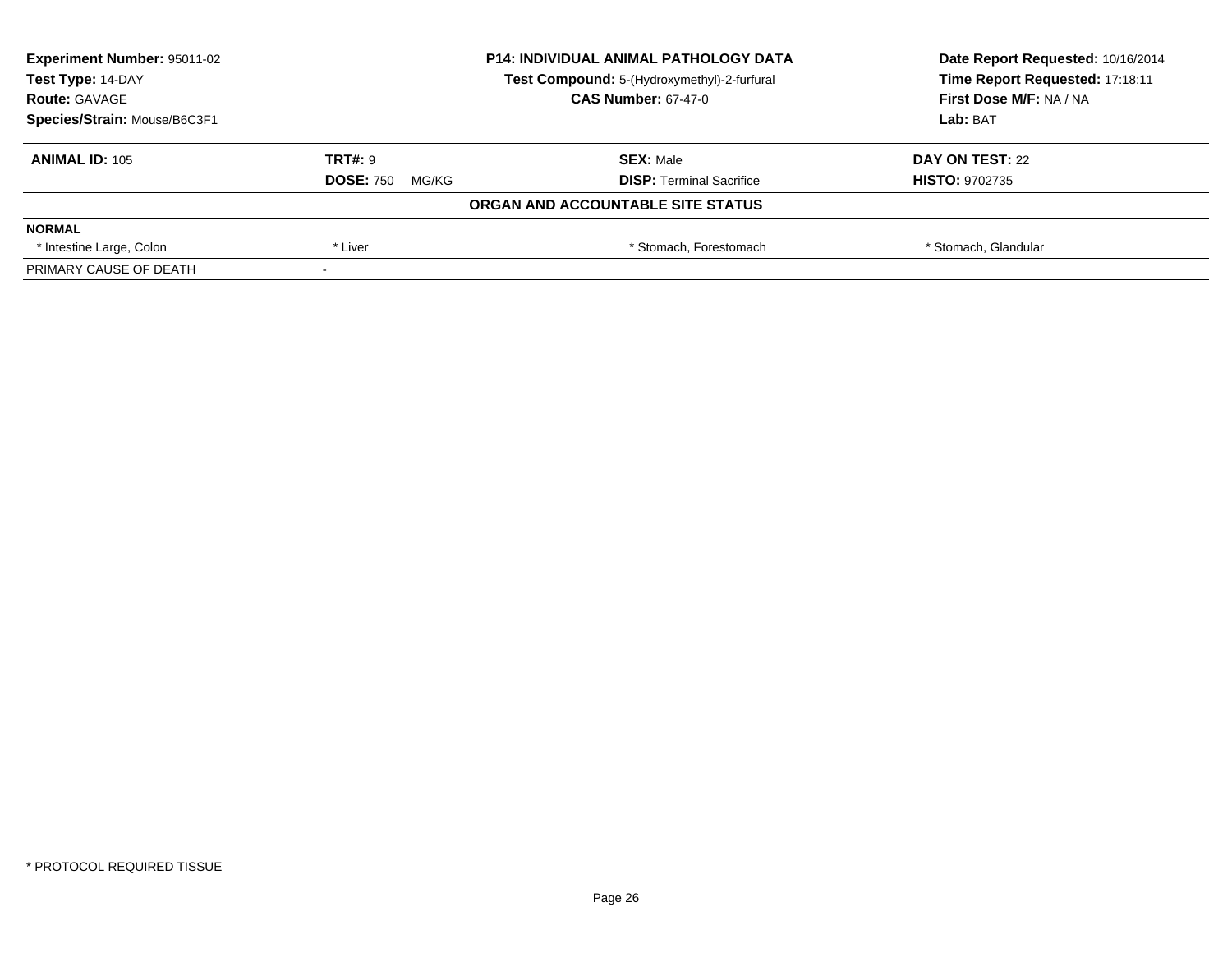| <b>Experiment Number: 95011-02</b> | <b>P14: INDIVIDUAL ANIMAL PATHOLOGY DATA</b> |                                             | Date Report Requested: 10/16/2014 |
|------------------------------------|----------------------------------------------|---------------------------------------------|-----------------------------------|
| Test Type: 14-DAY                  |                                              | Test Compound: 5-(Hydroxymethyl)-2-furfural | Time Report Requested: 17:18:11   |
| <b>Route: GAVAGE</b>               |                                              | <b>CAS Number: 67-47-0</b>                  | First Dose M/F: NA / NA           |
| Species/Strain: Mouse/B6C3F1       |                                              |                                             | Lab: BAT                          |
| <b>ANIMAL ID: 106</b>              | <b>TRT#: 11</b>                              | <b>SEX: Male</b>                            | DAY ON TEST: 2                    |
|                                    | <b>DOSE: 1500</b><br>MG/KG                   | <b>DISP:</b> Natural Death                  | <b>HISTO: 9702736</b>             |
|                                    |                                              | ORGAN AND ACCOUNTABLE SITE STATUS           |                                   |
| <b>NORMAL</b>                      |                                              |                                             |                                   |
| * Intestine Large, Colon           | * Liver                                      | * Stomach. Forestomach                      | * Stomach, Glandular              |
| PRIMARY CAUSE OF DEATH             |                                              |                                             |                                   |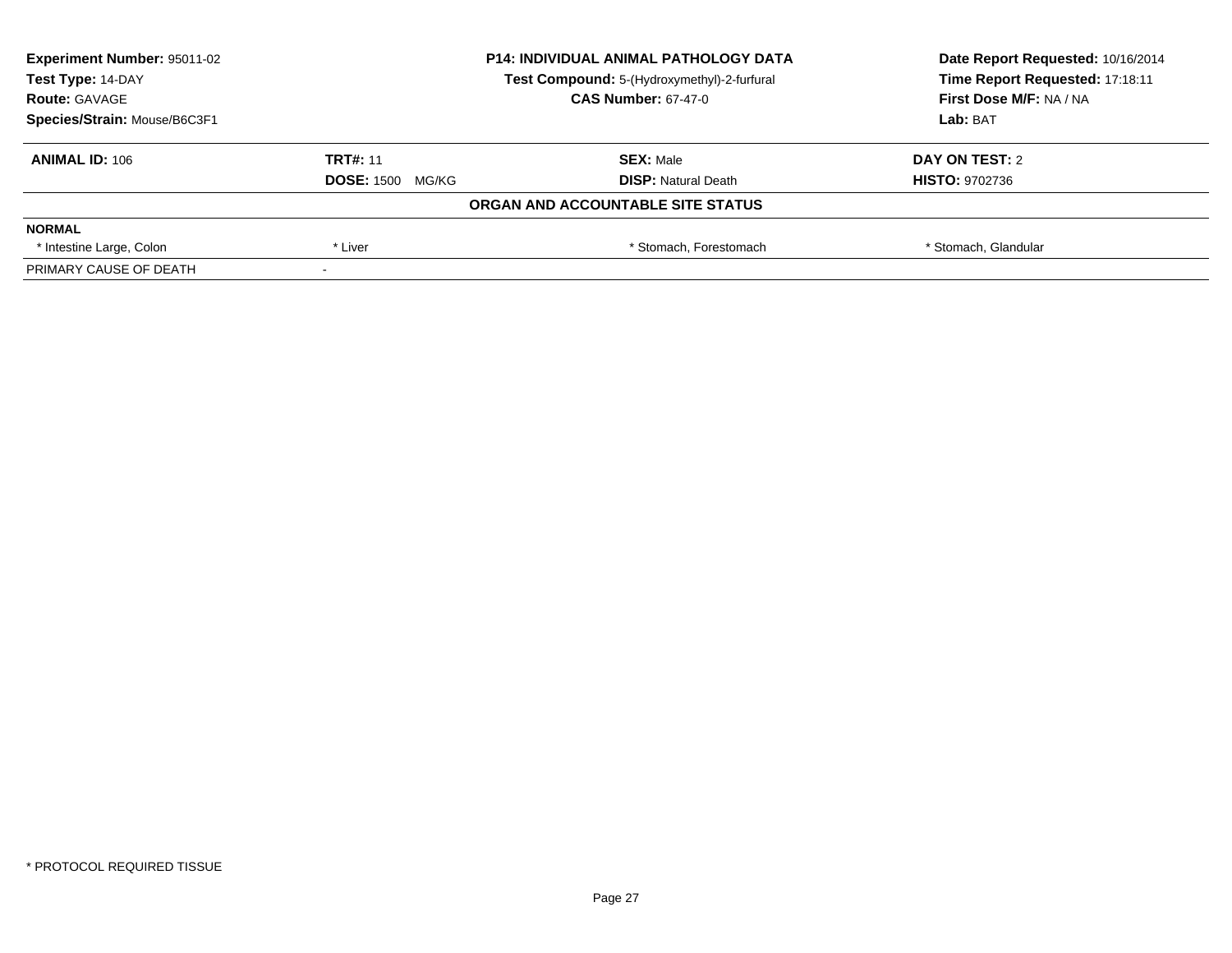| <b>Experiment Number: 95011-02</b> | <b>P14: INDIVIDUAL ANIMAL PATHOLOGY DATA</b><br>Test Compound: 5-(Hydroxymethyl)-2-furfural |                                   | Date Report Requested: 10/16/2014 |
|------------------------------------|---------------------------------------------------------------------------------------------|-----------------------------------|-----------------------------------|
| Test Type: 14-DAY                  |                                                                                             |                                   | Time Report Requested: 17:18:11   |
| <b>Route: GAVAGE</b>               |                                                                                             | <b>CAS Number: 67-47-0</b>        | First Dose M/F: NA / NA           |
| Species/Strain: Mouse/B6C3F1       |                                                                                             |                                   | Lab: BAT                          |
| <b>ANIMAL ID: 107</b>              | <b>TRT#: 11</b>                                                                             | <b>SEX: Male</b>                  | DAY ON TEST: 22                   |
|                                    | <b>DOSE: 1500 MG/KG</b>                                                                     | <b>DISP:</b> Terminal Sacrifice   | <b>HISTO: 9702737</b>             |
|                                    |                                                                                             | ORGAN AND ACCOUNTABLE SITE STATUS |                                   |
| <b>NORMAL</b>                      |                                                                                             |                                   |                                   |
| * Intestine Large, Colon           | * Liver                                                                                     | * Stomach, Forestomach            | * Stomach, Glandular              |
| PRIMARY CAUSE OF DEATH             |                                                                                             |                                   |                                   |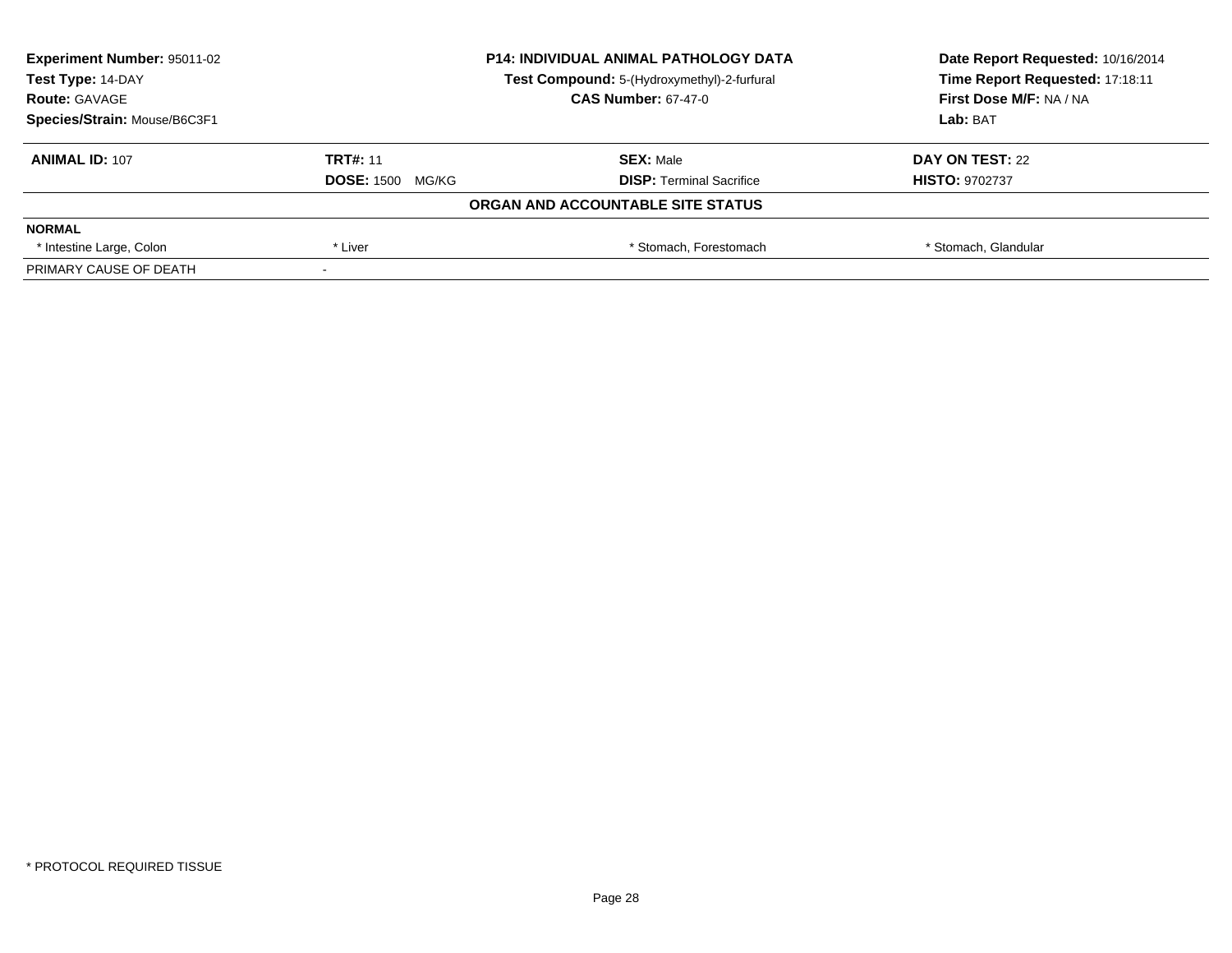| <b>Experiment Number: 95011-02</b> | <b>P14: INDIVIDUAL ANIMAL PATHOLOGY DATA</b><br>Test Compound: 5-(Hydroxymethyl)-2-furfural |                                   | Date Report Requested: 10/16/2014 |
|------------------------------------|---------------------------------------------------------------------------------------------|-----------------------------------|-----------------------------------|
| Test Type: 14-DAY                  |                                                                                             |                                   | Time Report Requested: 17:18:11   |
| <b>Route: GAVAGE</b>               |                                                                                             | <b>CAS Number: 67-47-0</b>        | First Dose M/F: NA / NA           |
| Species/Strain: Mouse/B6C3F1       |                                                                                             |                                   | Lab: BAT                          |
| <b>ANIMAL ID: 108</b>              | <b>TRT#: 11</b>                                                                             | <b>SEX: Male</b>                  | DAY ON TEST: 9                    |
|                                    | <b>DOSE: 1500 MG/KG</b>                                                                     | <b>DISP:</b> Moribund Sacrifice   | <b>HISTO: 9702738</b>             |
|                                    |                                                                                             | ORGAN AND ACCOUNTABLE SITE STATUS |                                   |
| <b>NORMAL</b>                      |                                                                                             |                                   |                                   |
| * Intestine Large, Colon           | * Liver                                                                                     | * Stomach, Forestomach            | * Stomach, Glandular              |
| PRIMARY CAUSE OF DEATH             |                                                                                             |                                   |                                   |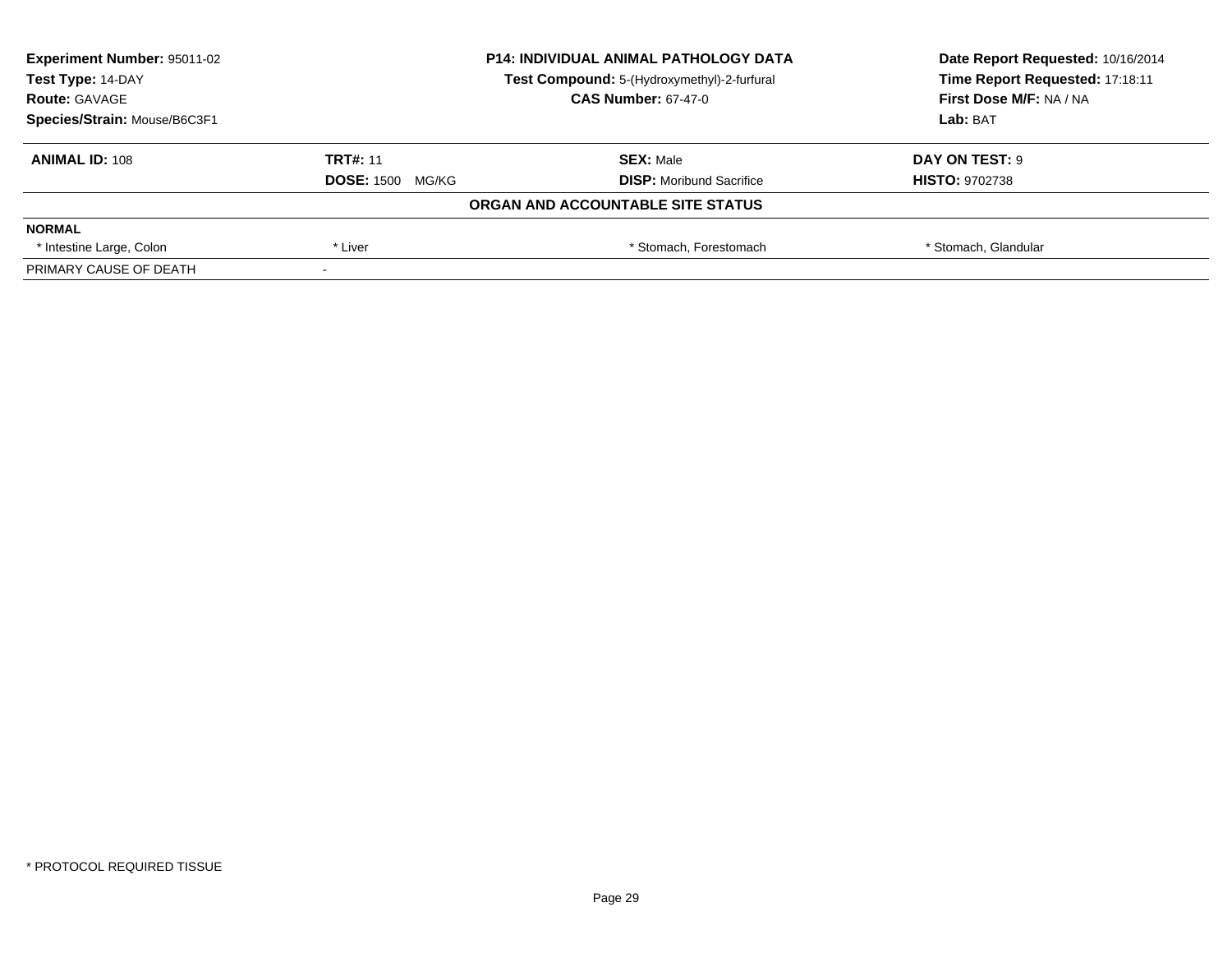| <b>Experiment Number: 95011-02</b> | <b>P14: INDIVIDUAL ANIMAL PATHOLOGY DATA</b><br>Test Compound: 5-(Hydroxymethyl)-2-furfural |                                   | Date Report Requested: 10/16/2014 |
|------------------------------------|---------------------------------------------------------------------------------------------|-----------------------------------|-----------------------------------|
| Test Type: 14-DAY                  |                                                                                             |                                   | Time Report Requested: 17:18:11   |
| <b>Route: GAVAGE</b>               |                                                                                             | <b>CAS Number: 67-47-0</b>        | First Dose M/F: NA / NA           |
| Species/Strain: Mouse/B6C3F1       |                                                                                             |                                   | Lab: BAT                          |
| <b>ANIMAL ID: 109</b>              | <b>TRT#: 11</b>                                                                             | <b>SEX: Male</b>                  | DAY ON TEST: 22                   |
|                                    | <b>DOSE: 1500 MG/KG</b>                                                                     | <b>DISP:</b> Terminal Sacrifice   | <b>HISTO: 9702739</b>             |
|                                    |                                                                                             | ORGAN AND ACCOUNTABLE SITE STATUS |                                   |
| <b>NORMAL</b>                      |                                                                                             |                                   |                                   |
| * Intestine Large, Colon           | * Liver                                                                                     | * Stomach, Forestomach            | * Stomach, Glandular              |
| PRIMARY CAUSE OF DEATH             |                                                                                             |                                   |                                   |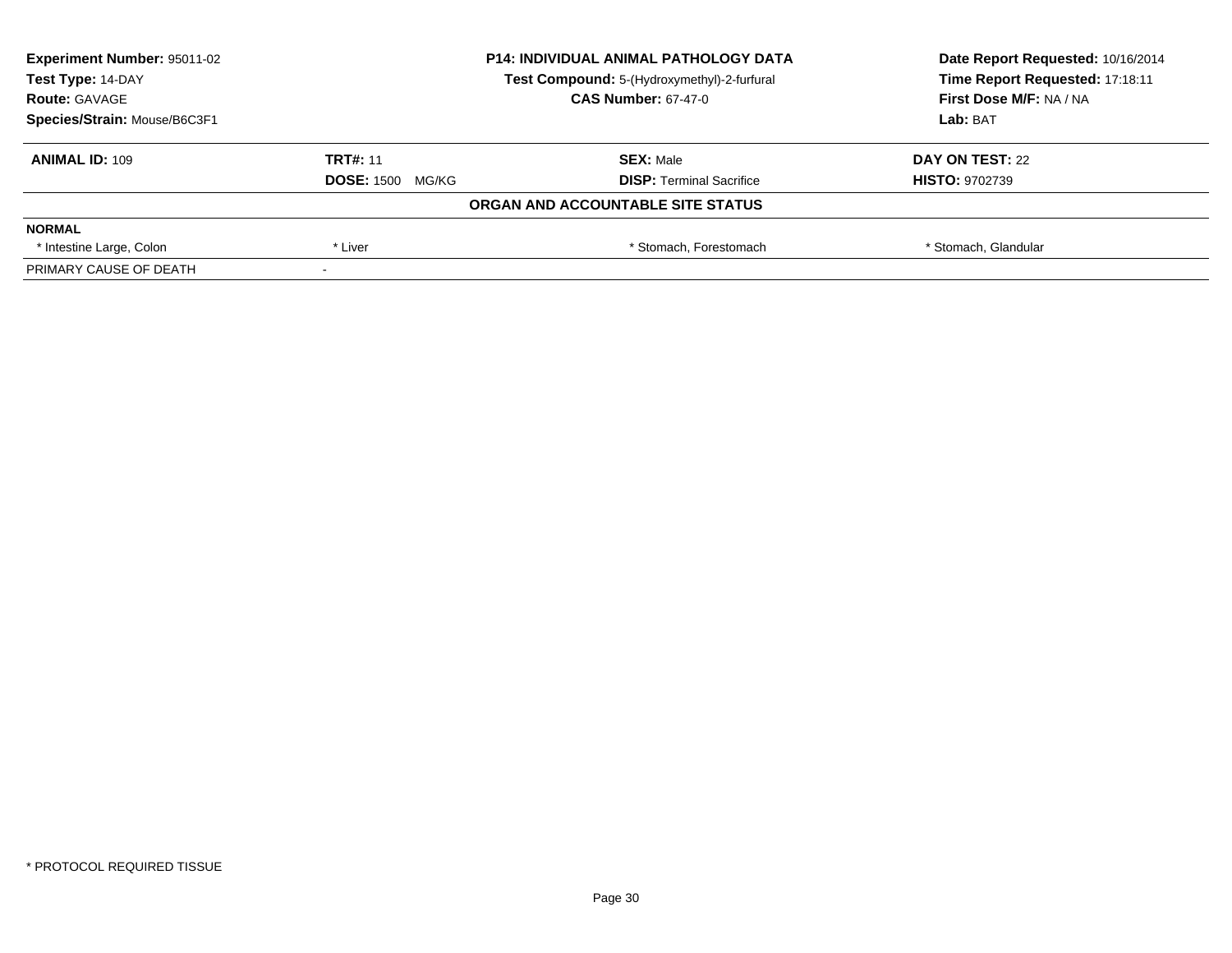| <b>Experiment Number: 95011-02</b> | <b>P14: INDIVIDUAL ANIMAL PATHOLOGY DATA</b><br>Test Compound: 5-(Hydroxymethyl)-2-furfural |                                   | Date Report Requested: 10/16/2014 |  |
|------------------------------------|---------------------------------------------------------------------------------------------|-----------------------------------|-----------------------------------|--|
| Test Type: 14-DAY                  |                                                                                             |                                   | Time Report Requested: 17:18:11   |  |
| <b>Route: GAVAGE</b>               |                                                                                             | <b>CAS Number: 67-47-0</b>        | First Dose M/F: NA / NA           |  |
| Species/Strain: Mouse/B6C3F1       |                                                                                             |                                   | Lab: BAT                          |  |
| <b>ANIMAL ID: 110</b>              | <b>TRT#: 11</b>                                                                             | <b>SEX: Male</b>                  | DAY ON TEST: 5                    |  |
|                                    | <b>DOSE: 1500</b><br>MG/KG                                                                  | <b>DISP:</b> Natural Death        | <b>HISTO: 9702740</b>             |  |
|                                    |                                                                                             | ORGAN AND ACCOUNTABLE SITE STATUS |                                   |  |
| <b>NORMAL</b>                      |                                                                                             |                                   |                                   |  |
| * Intestine Large, Colon           | * Liver                                                                                     | * Stomach, Forestomach            | * Stomach, Glandular              |  |
| PRIMARY CAUSE OF DEATH             |                                                                                             |                                   |                                   |  |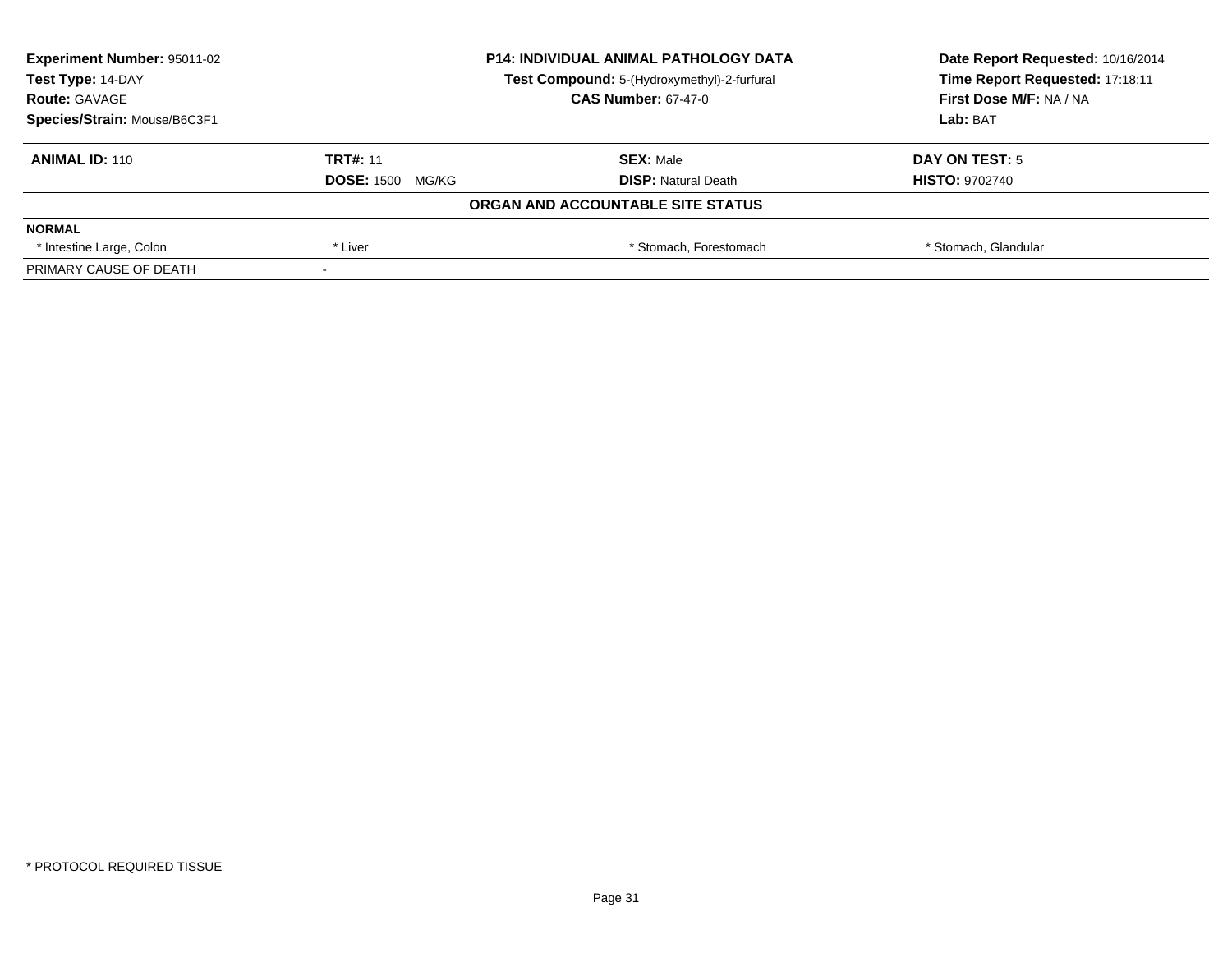| <b>Experiment Number: 95011-02</b> |                      | <b>P14: INDIVIDUAL ANIMAL PATHOLOGY DATA</b> | Date Report Requested: 10/16/2014 |  |
|------------------------------------|----------------------|----------------------------------------------|-----------------------------------|--|
| Test Type: 14-DAY                  |                      | Test Compound: 5-(Hydroxymethyl)-2-furfural  | Time Report Requested: 17:18:11   |  |
| <b>Route: GAVAGE</b>               |                      | <b>CAS Number: 67-47-0</b>                   | First Dose M/F: NA / NA           |  |
| Species/Strain: Mouse/B6C3F1       |                      |                                              | Lab: BAT                          |  |
| <b>ANIMAL ID: 111</b>              | TRT#: 2              | <b>SEX: Female</b>                           | DAY ON TEST: 22                   |  |
|                                    | <b>DOSE: 0 MG/KG</b> | <b>DISP:</b> Terminal Sacrifice              | <b>HISTO: 9702741</b>             |  |
|                                    |                      | ORGAN AND ACCOUNTABLE SITE STATUS            |                                   |  |
| <b>NORMAL</b>                      |                      |                                              |                                   |  |
| * Intestine Large, Colon           | * Liver              | * Stomach, Forestomach                       | * Stomach, Glandular              |  |
| PRIMARY CAUSE OF DEATH             |                      |                                              |                                   |  |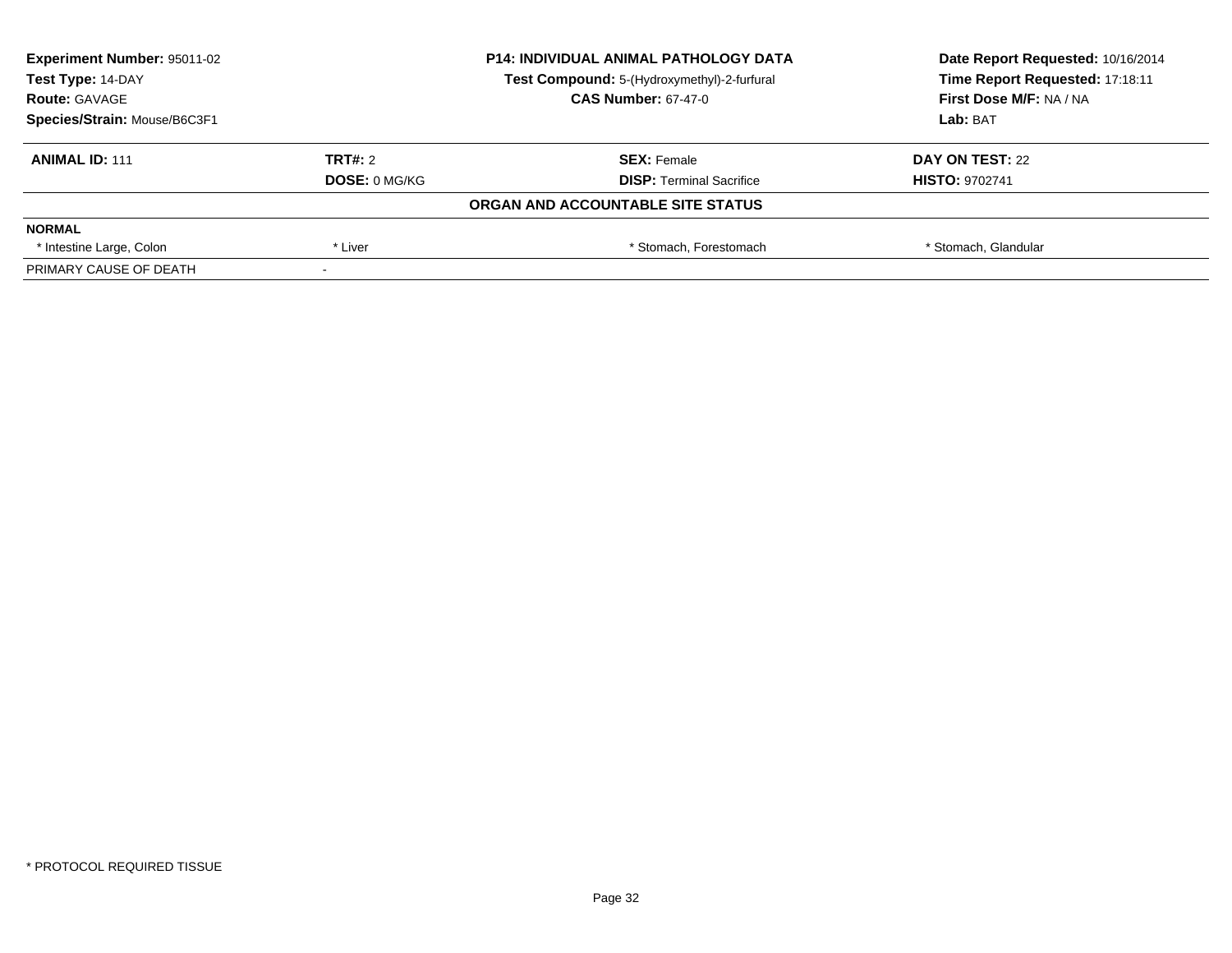| <b>Experiment Number: 95011-02</b> |                      | <b>P14: INDIVIDUAL ANIMAL PATHOLOGY DATA</b> | Date Report Requested: 10/16/2014 |
|------------------------------------|----------------------|----------------------------------------------|-----------------------------------|
| Test Type: 14-DAY                  |                      | Test Compound: 5-(Hydroxymethyl)-2-furfural  | Time Report Requested: 17:18:11   |
| <b>Route: GAVAGE</b>               |                      | <b>CAS Number: 67-47-0</b>                   | First Dose M/F: NA / NA           |
| Species/Strain: Mouse/B6C3F1       |                      |                                              | Lab: BAT                          |
| <b>ANIMAL ID: 112</b>              | <b>TRT#: 2</b>       | <b>SEX: Female</b>                           | DAY ON TEST: 22                   |
|                                    | <b>DOSE: 0 MG/KG</b> | <b>DISP:</b> Terminal Sacrifice              | <b>HISTO: 9702742</b>             |
|                                    |                      | ORGAN AND ACCOUNTABLE SITE STATUS            |                                   |
| <b>NORMAL</b>                      |                      |                                              |                                   |
| * Intestine Large, Colon           | * Liver              | * Stomach, Forestomach                       | * Stomach, Glandular              |
| PRIMARY CAUSE OF DEATH             |                      |                                              |                                   |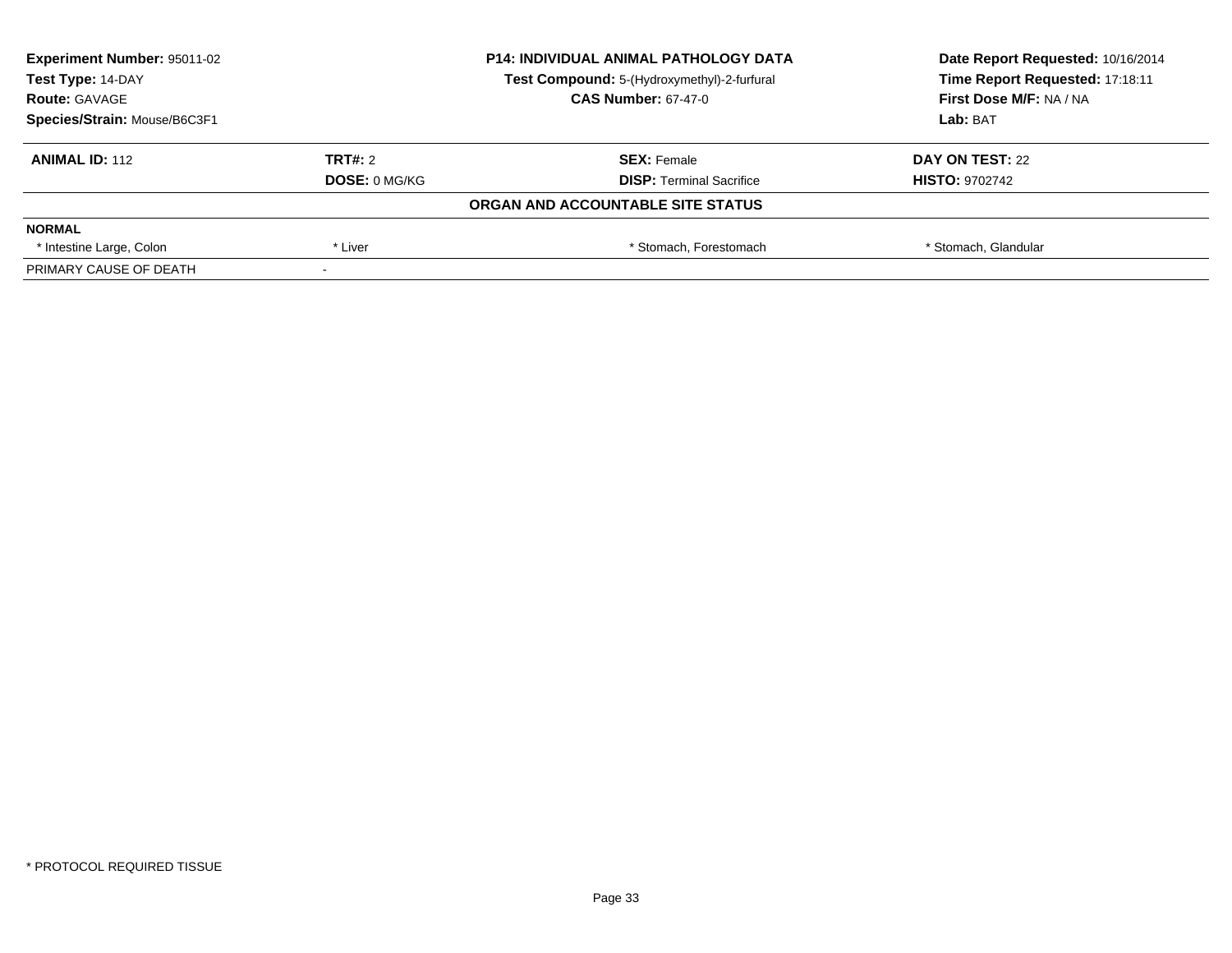| <b>Experiment Number: 95011-02</b> |                      | <b>P14: INDIVIDUAL ANIMAL PATHOLOGY DATA</b> | Date Report Requested: 10/16/2014 |
|------------------------------------|----------------------|----------------------------------------------|-----------------------------------|
| Test Type: 14-DAY                  |                      | Test Compound: 5-(Hydroxymethyl)-2-furfural  | Time Report Requested: 17:18:11   |
| <b>Route: GAVAGE</b>               |                      | <b>CAS Number: 67-47-0</b>                   | First Dose M/F: NA / NA           |
| Species/Strain: Mouse/B6C3F1       |                      |                                              | Lab: BAT                          |
| <b>ANIMAL ID: 113</b>              | <b>TRT#: 2</b>       | <b>SEX: Female</b>                           | DAY ON TEST: 22                   |
|                                    | <b>DOSE: 0 MG/KG</b> | <b>DISP:</b> Terminal Sacrifice              | <b>HISTO: 9702743</b>             |
|                                    |                      | ORGAN AND ACCOUNTABLE SITE STATUS            |                                   |
| <b>NORMAL</b>                      |                      |                                              |                                   |
| * Intestine Large, Colon           | * Liver              | * Stomach, Forestomach                       | * Stomach, Glandular              |
| PRIMARY CAUSE OF DEATH             |                      |                                              |                                   |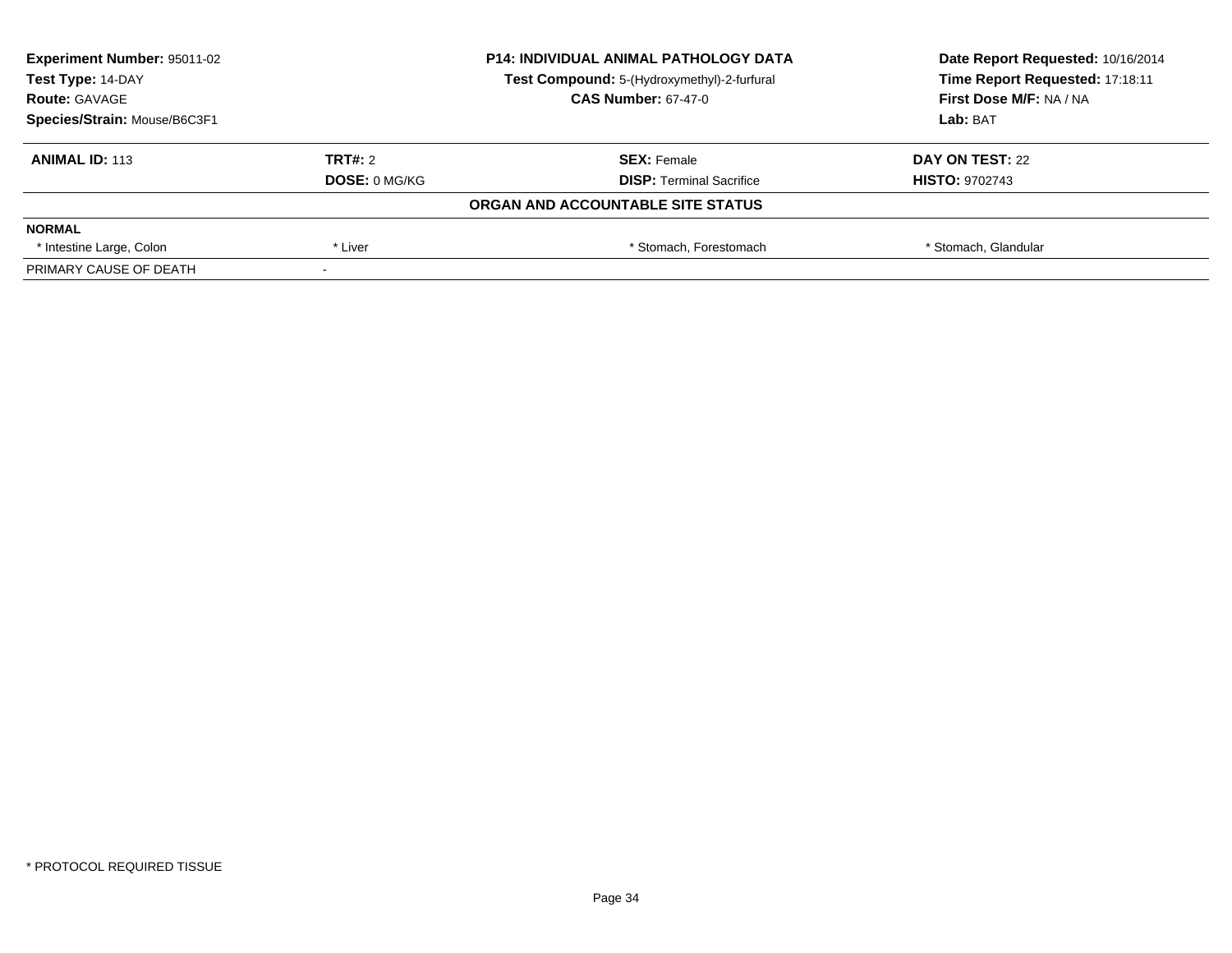| <b>Experiment Number: 95011-02</b> |                      | <b>P14: INDIVIDUAL ANIMAL PATHOLOGY DATA</b> | Date Report Requested: 10/16/2014 |  |
|------------------------------------|----------------------|----------------------------------------------|-----------------------------------|--|
| Test Type: 14-DAY                  |                      | Test Compound: 5-(Hydroxymethyl)-2-furfural  | Time Report Requested: 17:18:11   |  |
| <b>Route: GAVAGE</b>               |                      | <b>CAS Number: 67-47-0</b>                   | First Dose M/F: NA / NA           |  |
| Species/Strain: Mouse/B6C3F1       |                      |                                              | Lab: BAT                          |  |
| <b>ANIMAL ID: 114</b>              | TRT#: 2              | <b>SEX: Female</b>                           | DAY ON TEST: 22                   |  |
|                                    | <b>DOSE: 0 MG/KG</b> | <b>DISP:</b> Terminal Sacrifice              | <b>HISTO: 9702744</b>             |  |
|                                    |                      | ORGAN AND ACCOUNTABLE SITE STATUS            |                                   |  |
| <b>NORMAL</b>                      |                      |                                              |                                   |  |
| * Intestine Large, Colon           | * Liver              | * Stomach, Forestomach                       | * Stomach, Glandular              |  |
| PRIMARY CAUSE OF DEATH             |                      |                                              |                                   |  |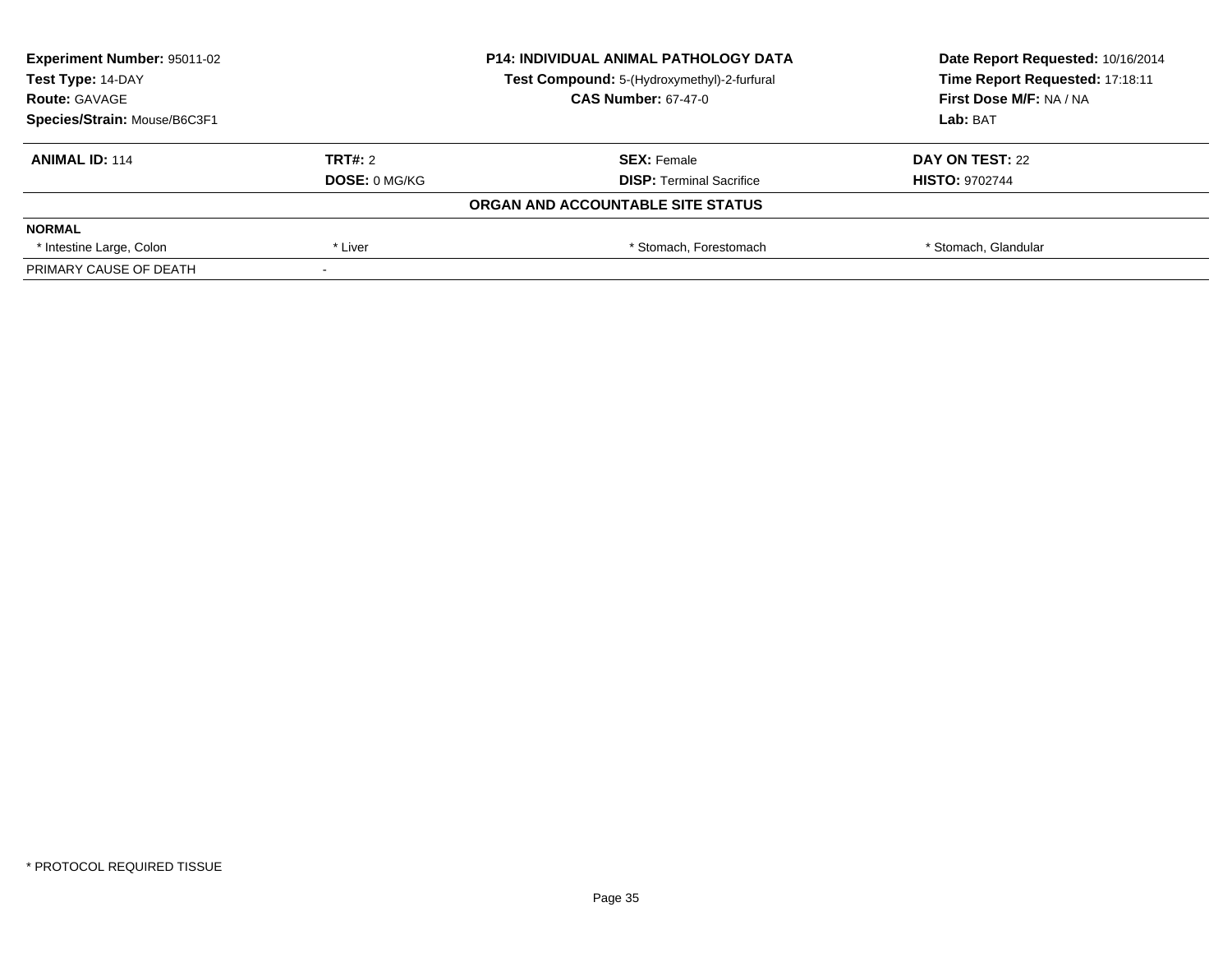| <b>Experiment Number: 95011-02</b> |                      | <b>P14: INDIVIDUAL ANIMAL PATHOLOGY DATA</b> | Date Report Requested: 10/16/2014 |
|------------------------------------|----------------------|----------------------------------------------|-----------------------------------|
| Test Type: 14-DAY                  |                      | Test Compound: 5-(Hydroxymethyl)-2-furfural  | Time Report Requested: 17:18:11   |
| <b>Route: GAVAGE</b>               |                      | <b>CAS Number: 67-47-0</b>                   | First Dose M/F: NA / NA           |
| Species/Strain: Mouse/B6C3F1       |                      |                                              | Lab: BAT                          |
| <b>ANIMAL ID: 115</b>              | <b>TRT#: 2</b>       | <b>SEX: Female</b>                           | DAY ON TEST: 22                   |
|                                    | <b>DOSE: 0 MG/KG</b> | <b>DISP:</b> Terminal Sacrifice              | <b>HISTO: 9702745</b>             |
|                                    |                      | ORGAN AND ACCOUNTABLE SITE STATUS            |                                   |
| <b>NORMAL</b>                      |                      |                                              |                                   |
| * Intestine Large, Colon           | * Liver              | * Stomach, Forestomach                       | * Stomach, Glandular              |
| PRIMARY CAUSE OF DEATH             |                      |                                              |                                   |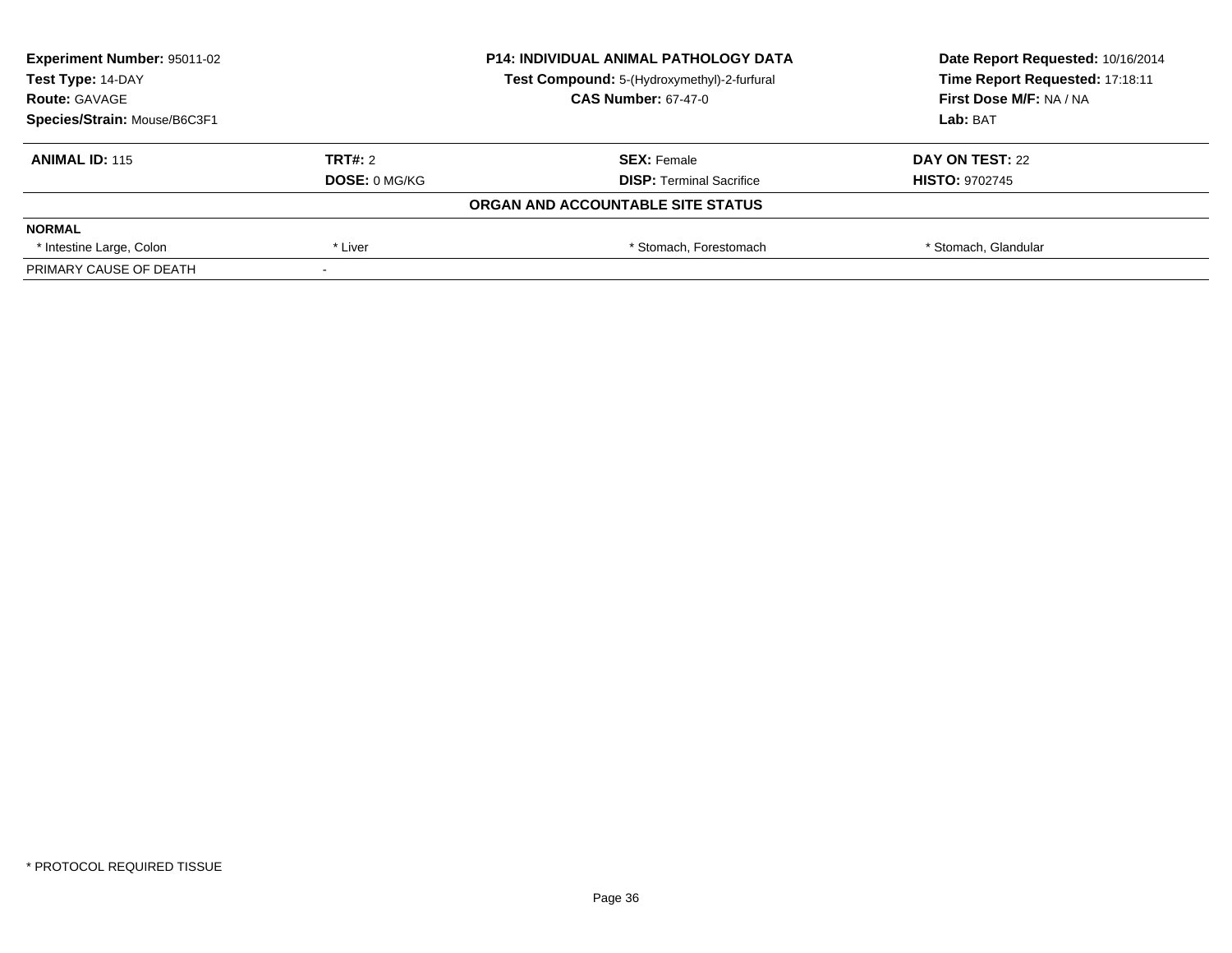| <b>Experiment Number: 95011-02</b><br>Test Type: 14-DAY |                       | <b>P14: INDIVIDUAL ANIMAL PATHOLOGY DATA</b> | Date Report Requested: 10/16/2014<br>Time Report Requested: 17:18:11 |
|---------------------------------------------------------|-----------------------|----------------------------------------------|----------------------------------------------------------------------|
|                                                         |                       | Test Compound: 5-(Hydroxymethyl)-2-furfural  |                                                                      |
| <b>Route: GAVAGE</b>                                    |                       | <b>CAS Number: 67-47-0</b>                   | First Dose M/F: NA / NA                                              |
| Species/Strain: Mouse/B6C3F1                            |                       |                                              | Lab: BAT                                                             |
| <b>ANIMAL ID: 116</b>                                   | <b>TRT#: 4</b>        | <b>SEX: Female</b>                           | DAY ON TEST: 22                                                      |
|                                                         | <b>DOSE: 94 MG/KG</b> | <b>DISP:</b> Terminal Sacrifice              | <b>HISTO: 9702746</b>                                                |
|                                                         |                       | ORGAN AND ACCOUNTABLE SITE STATUS            |                                                                      |
| <b>NORMAL</b>                                           |                       |                                              |                                                                      |
| * Intestine Large, Colon                                | * Liver               | * Stomach, Forestomach                       | * Stomach, Glandular                                                 |
| PRIMARY CAUSE OF DEATH                                  |                       |                                              |                                                                      |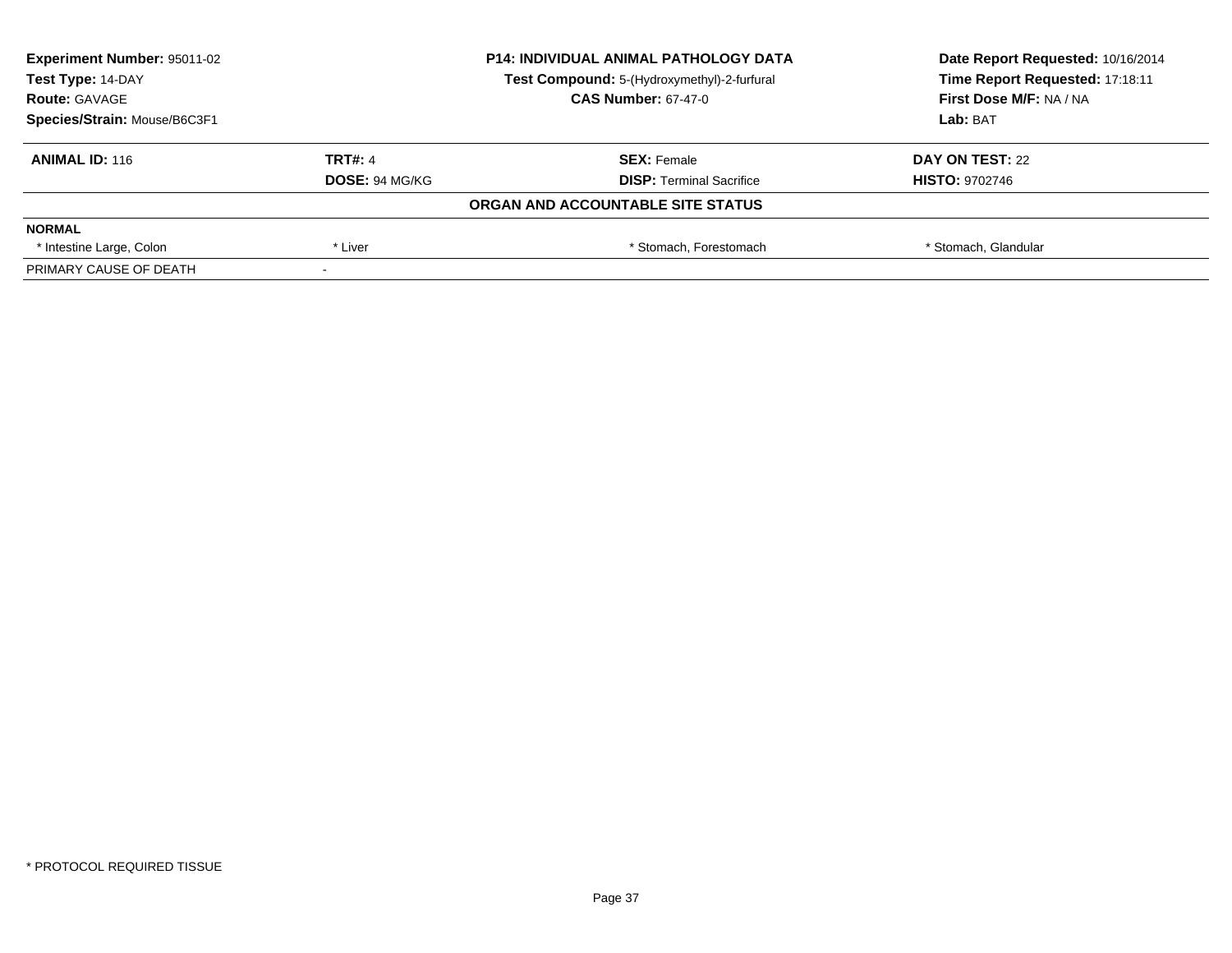| <b>Experiment Number: 95011-02</b> |                                             | <b>P14: INDIVIDUAL ANIMAL PATHOLOGY DATA</b> | Date Report Requested: 10/16/2014<br>Time Report Requested: 17:18:11 |
|------------------------------------|---------------------------------------------|----------------------------------------------|----------------------------------------------------------------------|
| Test Type: 14-DAY                  | Test Compound: 5-(Hydroxymethyl)-2-furfural |                                              |                                                                      |
| <b>Route: GAVAGE</b>               |                                             | <b>CAS Number: 67-47-0</b>                   | First Dose M/F: NA / NA                                              |
| Species/Strain: Mouse/B6C3F1       |                                             |                                              | Lab: BAT                                                             |
| <b>ANIMAL ID: 117</b>              | <b>TRT#: 4</b>                              | <b>SEX: Female</b>                           | DAY ON TEST: 22                                                      |
|                                    | <b>DOSE: 94 MG/KG</b>                       | <b>DISP:</b> Terminal Sacrifice              | <b>HISTO: 9702747</b>                                                |
|                                    |                                             | ORGAN AND ACCOUNTABLE SITE STATUS            |                                                                      |
| <b>NORMAL</b>                      |                                             |                                              |                                                                      |
| * Intestine Large, Colon           | * Stomach, Forestomach                      | * Stomach, Glandular                         |                                                                      |
| <b>OBSERVATIONS</b>                |                                             |                                              |                                                                      |
| * Liver                            |                                             | Necrosis                                     | Minimal                                                              |
| PRIMARY CAUSE OF DEATH             |                                             |                                              |                                                                      |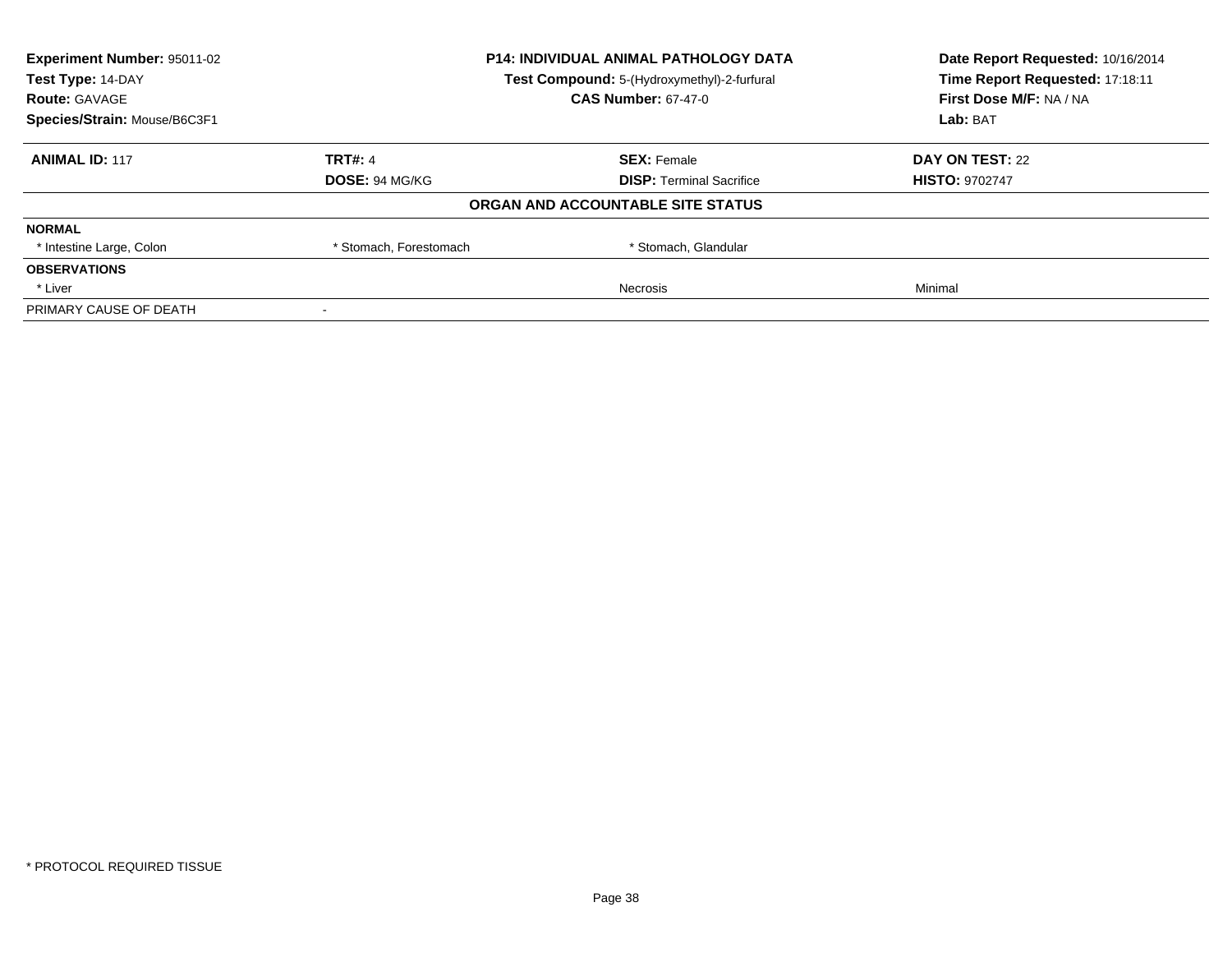| <b>Experiment Number: 95011-02</b><br>Test Type: 14-DAY |                | <b>P14: INDIVIDUAL ANIMAL PATHOLOGY DATA</b> | Date Report Requested: 10/16/2014<br>Time Report Requested: 17:18:11 |
|---------------------------------------------------------|----------------|----------------------------------------------|----------------------------------------------------------------------|
|                                                         |                | Test Compound: 5-(Hydroxymethyl)-2-furfural  |                                                                      |
| <b>Route: GAVAGE</b>                                    |                | <b>CAS Number: 67-47-0</b>                   | First Dose M/F: NA / NA                                              |
| Species/Strain: Mouse/B6C3F1                            |                |                                              | Lab: BAT                                                             |
| <b>ANIMAL ID: 118</b>                                   | <b>TRT#: 4</b> | <b>SEX: Female</b>                           | DAY ON TEST: 22                                                      |
|                                                         | DOSE: 94 MG/KG | <b>DISP:</b> Terminal Sacrifice              | <b>HISTO: 9702748</b>                                                |
|                                                         |                | ORGAN AND ACCOUNTABLE SITE STATUS            |                                                                      |
| <b>NORMAL</b>                                           |                |                                              |                                                                      |
| * Intestine Large, Colon                                | * Liver        | * Stomach, Forestomach                       | * Stomach, Glandular                                                 |
| <b>OBSERVATIONS</b>                                     |                |                                              |                                                                      |
| * Stom Gland                                            |                |                                              |                                                                      |
| Note: dilated gland/cyst noted                          |                |                                              |                                                                      |
| PRIMARY CAUSE OF DEATH                                  |                |                                              |                                                                      |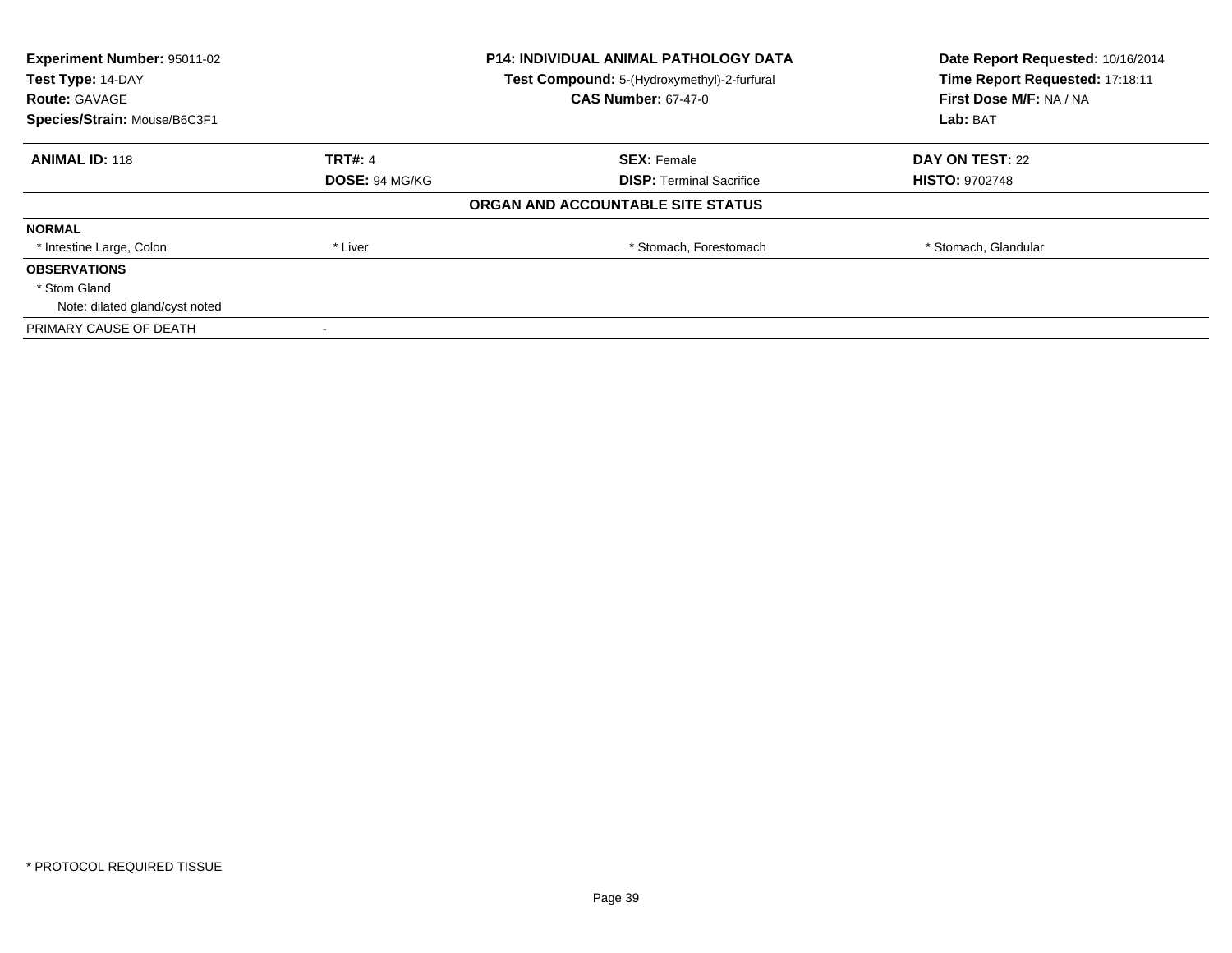| <b>Experiment Number: 95011-02</b><br>Test Type: 14-DAY |                       | <b>P14: INDIVIDUAL ANIMAL PATHOLOGY DATA</b> | Date Report Requested: 10/16/2014<br>Time Report Requested: 17:18:11 |
|---------------------------------------------------------|-----------------------|----------------------------------------------|----------------------------------------------------------------------|
|                                                         |                       | Test Compound: 5-(Hydroxymethyl)-2-furfural  |                                                                      |
| <b>Route: GAVAGE</b>                                    |                       | <b>CAS Number: 67-47-0</b>                   | First Dose M/F: NA / NA                                              |
| Species/Strain: Mouse/B6C3F1                            |                       |                                              | Lab: BAT                                                             |
| <b>ANIMAL ID: 119</b>                                   | <b>TRT#: 4</b>        | <b>SEX: Female</b>                           | DAY ON TEST: 22                                                      |
|                                                         | <b>DOSE: 94 MG/KG</b> | <b>DISP:</b> Terminal Sacrifice              | <b>HISTO: 9702749</b>                                                |
|                                                         |                       | ORGAN AND ACCOUNTABLE SITE STATUS            |                                                                      |
| <b>NORMAL</b>                                           |                       |                                              |                                                                      |
| * Intestine Large, Colon                                | * Liver               | * Stomach, Forestomach                       | * Stomach, Glandular                                                 |
| PRIMARY CAUSE OF DEATH                                  |                       |                                              |                                                                      |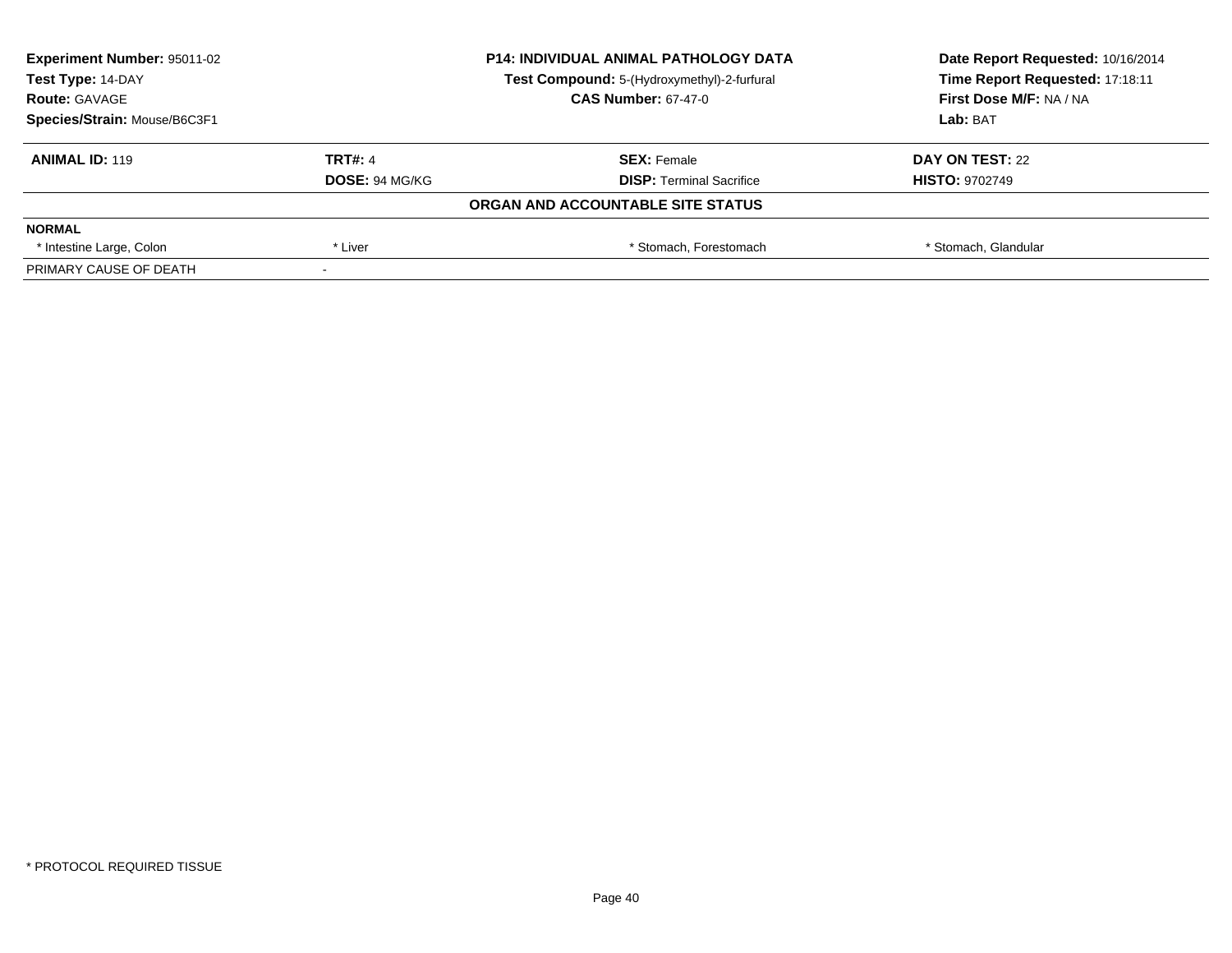| <b>Experiment Number: 95011-02</b><br>Test Type: 14-DAY |                       | <b>P14: INDIVIDUAL ANIMAL PATHOLOGY DATA</b> | Date Report Requested: 10/16/2014<br>Time Report Requested: 17:18:11 |
|---------------------------------------------------------|-----------------------|----------------------------------------------|----------------------------------------------------------------------|
|                                                         |                       | Test Compound: 5-(Hydroxymethyl)-2-furfural  |                                                                      |
| <b>Route: GAVAGE</b>                                    |                       | <b>CAS Number: 67-47-0</b>                   | First Dose M/F: NA / NA                                              |
| Species/Strain: Mouse/B6C3F1                            |                       |                                              | Lab: BAT                                                             |
| <b>ANIMAL ID: 120</b>                                   | <b>TRT#: 4</b>        | <b>SEX: Female</b>                           | DAY ON TEST: 22                                                      |
|                                                         | <b>DOSE: 94 MG/KG</b> | <b>DISP:</b> Terminal Sacrifice              | <b>HISTO: 9702750</b>                                                |
|                                                         |                       | ORGAN AND ACCOUNTABLE SITE STATUS            |                                                                      |
| <b>NORMAL</b>                                           |                       |                                              |                                                                      |
| * Intestine Large, Colon                                | * Liver               | * Stomach, Forestomach                       | * Stomach, Glandular                                                 |
| PRIMARY CAUSE OF DEATH                                  |                       |                                              |                                                                      |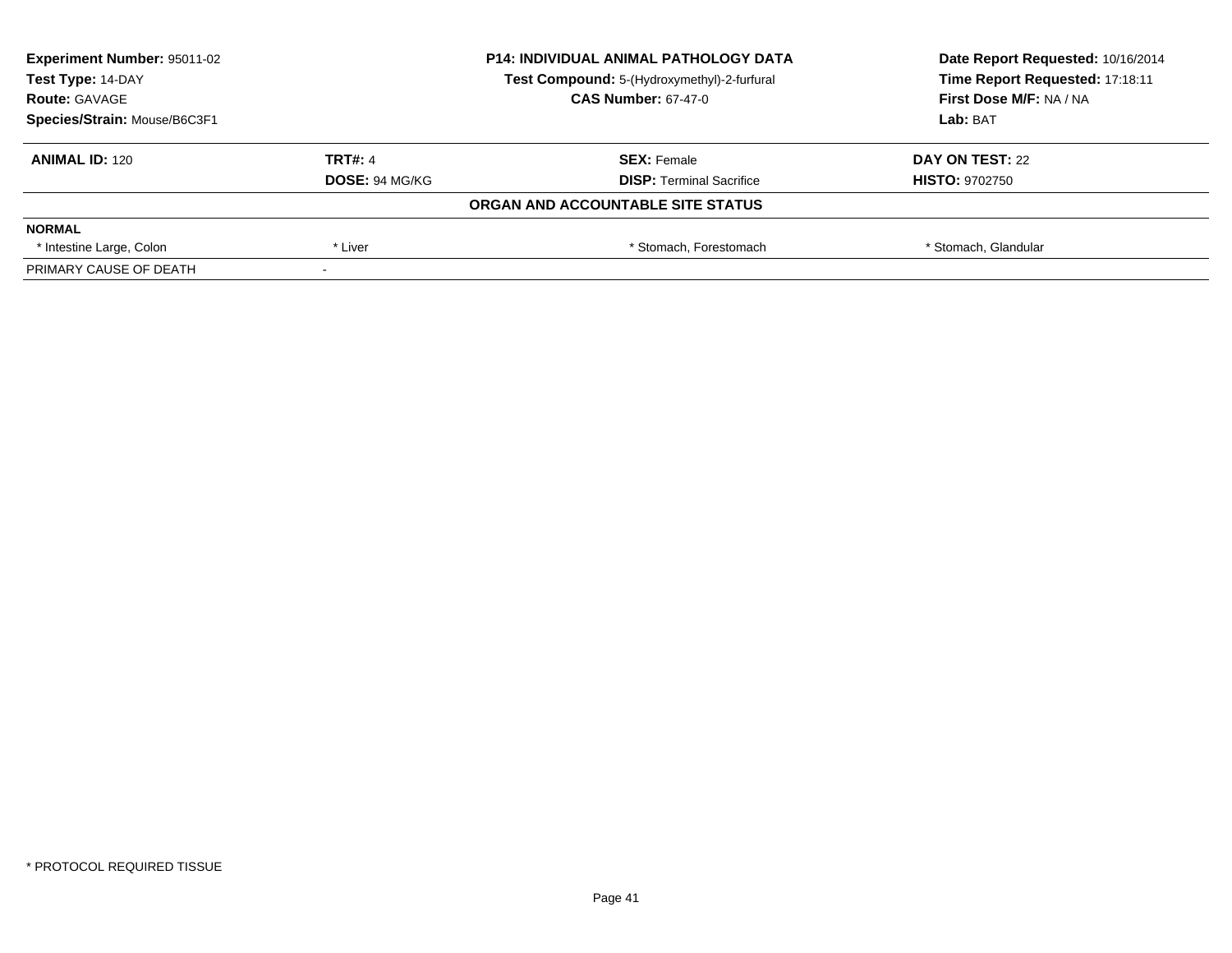| <b>Experiment Number: 95011-02</b> | <b>P14: INDIVIDUAL ANIMAL PATHOLOGY DATA</b> |                                             | Date Report Requested: 10/16/2014 |  |
|------------------------------------|----------------------------------------------|---------------------------------------------|-----------------------------------|--|
| Test Type: 14-DAY                  |                                              | Test Compound: 5-(Hydroxymethyl)-2-furfural | Time Report Requested: 17:18:11   |  |
| <b>Route: GAVAGE</b>               |                                              | <b>CAS Number: 67-47-0</b>                  | First Dose M/F: NA / NA           |  |
| Species/Strain: Mouse/B6C3F1       |                                              |                                             | Lab: BAT                          |  |
| <b>ANIMAL ID: 121</b>              | TRT#: 6                                      | <b>SEX: Female</b>                          | DAY ON TEST: 22                   |  |
|                                    | <b>DOSE: 188</b><br>MG/KG                    | <b>DISP:</b> Terminal Sacrifice             | <b>HISTO: 9702751</b>             |  |
|                                    |                                              | ORGAN AND ACCOUNTABLE SITE STATUS           |                                   |  |
| <b>NORMAL</b>                      |                                              |                                             |                                   |  |
| * Intestine Large, Colon           | * Liver                                      | * Stomach, Forestomach                      | * Stomach, Glandular              |  |
| PRIMARY CAUSE OF DEATH             |                                              |                                             |                                   |  |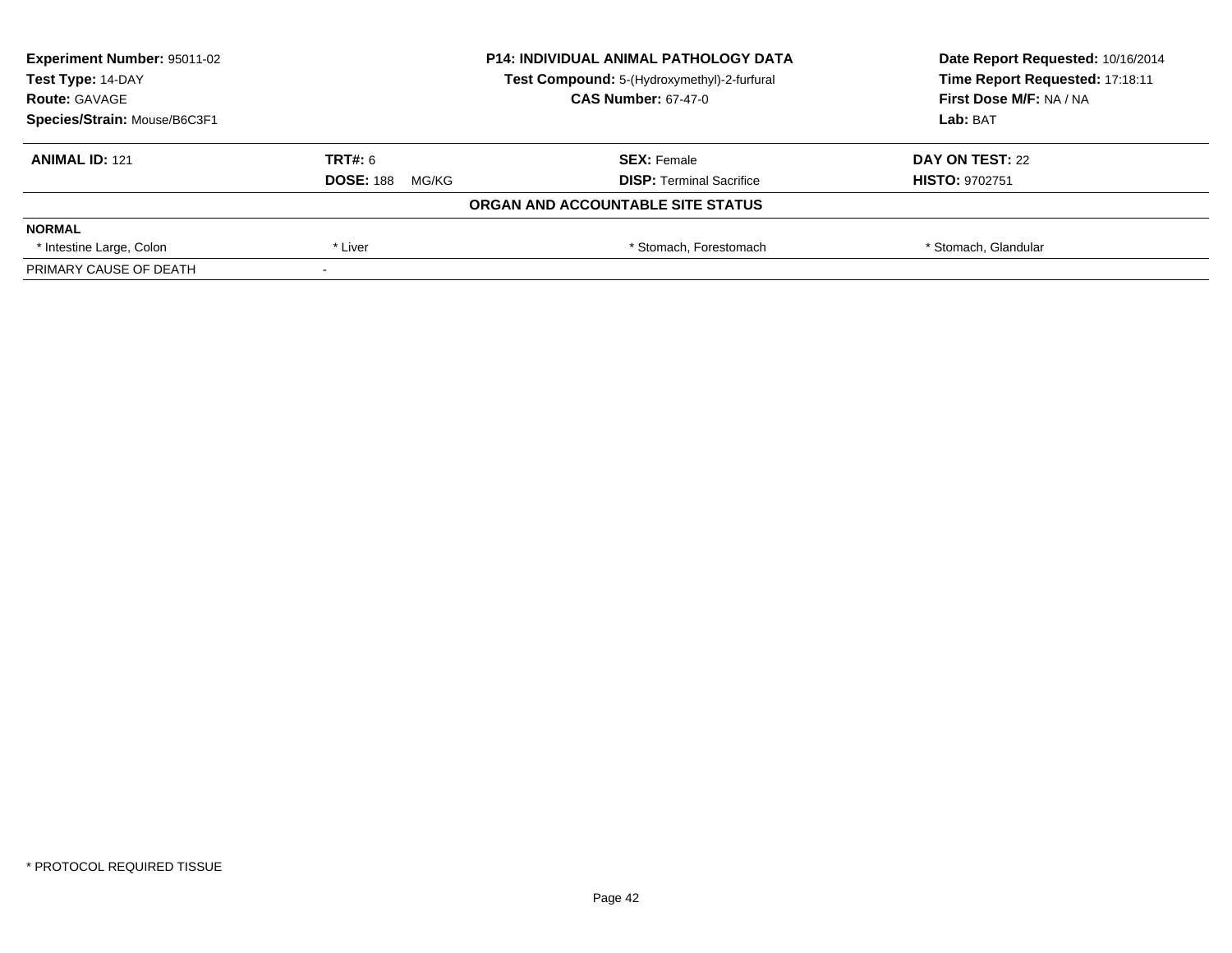| <b>Experiment Number: 95011-02</b> | <b>P14: INDIVIDUAL ANIMAL PATHOLOGY DATA</b><br>Test Compound: 5-(Hydroxymethyl)-2-furfural |                                   | Date Report Requested: 10/16/2014 |
|------------------------------------|---------------------------------------------------------------------------------------------|-----------------------------------|-----------------------------------|
| Test Type: 14-DAY                  |                                                                                             |                                   | Time Report Requested: 17:18:11   |
| <b>Route: GAVAGE</b>               |                                                                                             | <b>CAS Number: 67-47-0</b>        | <b>First Dose M/F: NA / NA</b>    |
| Species/Strain: Mouse/B6C3F1       |                                                                                             |                                   | Lab: BAT                          |
| <b>ANIMAL ID: 122</b>              | TRT#: 6                                                                                     | <b>SEX: Female</b>                | DAY ON TEST: 22                   |
|                                    | <b>DOSE: 188</b><br>MG/KG                                                                   | <b>DISP:</b> Terminal Sacrifice   | <b>HISTO: 9702752</b>             |
|                                    |                                                                                             | ORGAN AND ACCOUNTABLE SITE STATUS |                                   |
| <b>NORMAL</b>                      |                                                                                             |                                   |                                   |
| * Intestine Large, Colon           | * Liver                                                                                     | * Stomach, Forestomach            | * Stomach, Glandular              |
| PRIMARY CAUSE OF DEATH             |                                                                                             |                                   |                                   |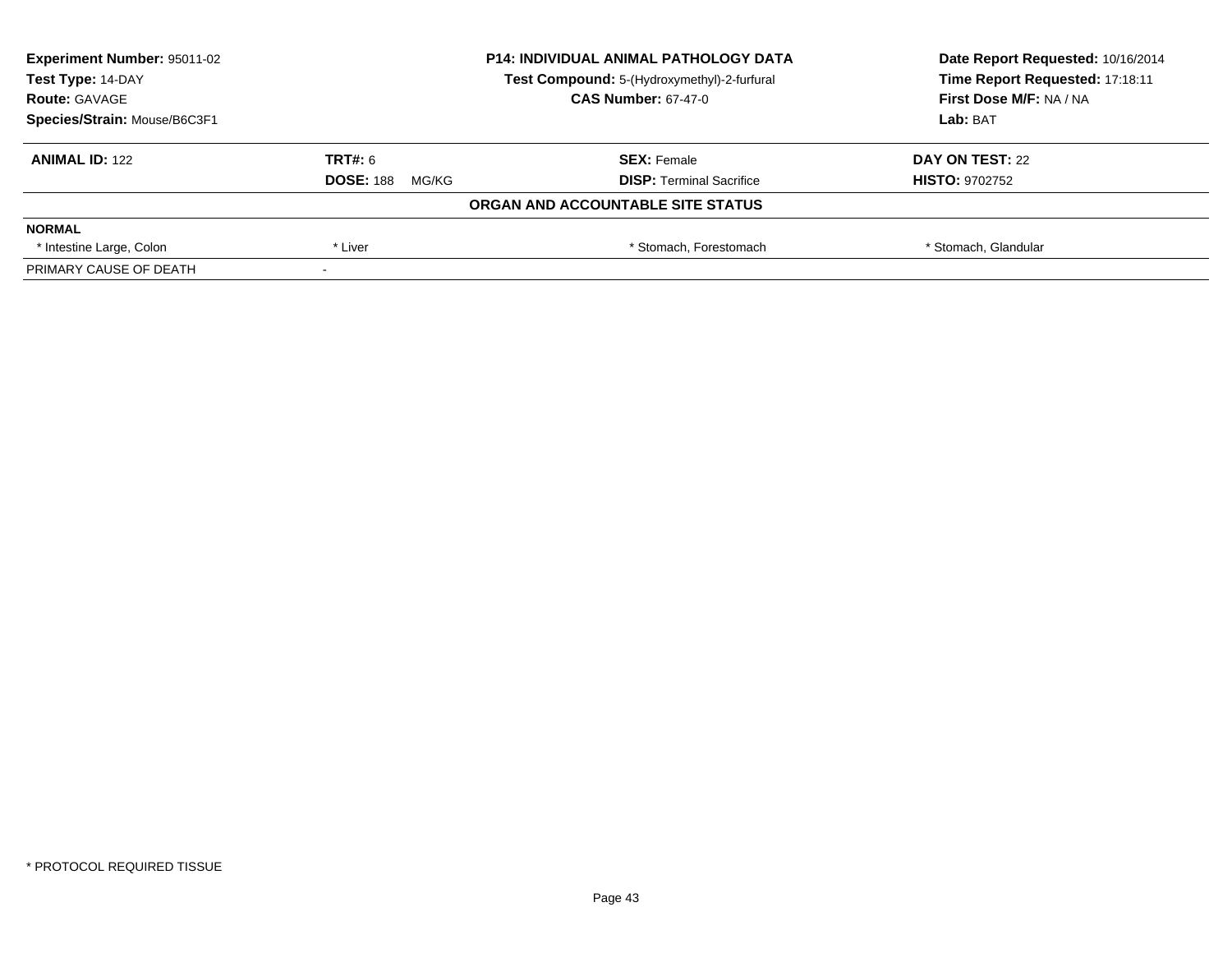| <b>Experiment Number: 95011-02</b> | <b>P14: INDIVIDUAL ANIMAL PATHOLOGY DATA</b> |                                             | Date Report Requested: 10/16/2014 |  |
|------------------------------------|----------------------------------------------|---------------------------------------------|-----------------------------------|--|
| Test Type: 14-DAY                  |                                              | Test Compound: 5-(Hydroxymethyl)-2-furfural | Time Report Requested: 17:18:11   |  |
| <b>Route: GAVAGE</b>               |                                              | <b>CAS Number: 67-47-0</b>                  | <b>First Dose M/F: NA / NA</b>    |  |
| Species/Strain: Mouse/B6C3F1       |                                              |                                             | Lab: BAT                          |  |
| <b>ANIMAL ID: 123</b>              | TRT#: 6                                      | <b>SEX: Female</b>                          | DAY ON TEST: 22                   |  |
|                                    | <b>DOSE: 188</b><br>MG/KG                    | <b>DISP:</b> Terminal Sacrifice             | <b>HISTO: 9702753</b>             |  |
|                                    |                                              | ORGAN AND ACCOUNTABLE SITE STATUS           |                                   |  |
| <b>NORMAL</b>                      |                                              |                                             |                                   |  |
| * Intestine Large, Colon           | * Liver                                      | * Stomach, Forestomach                      | * Stomach, Glandular              |  |
| PRIMARY CAUSE OF DEATH             |                                              |                                             |                                   |  |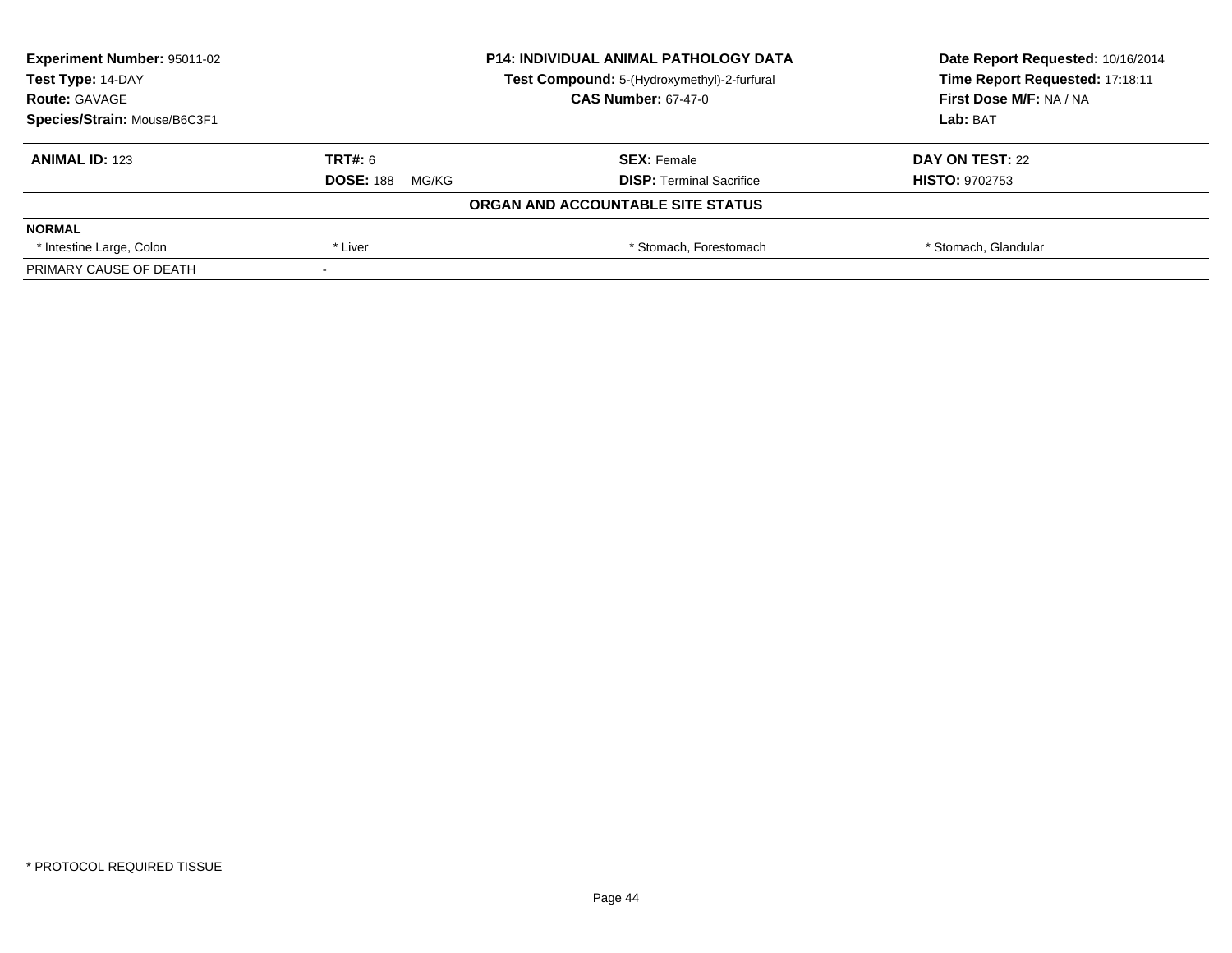| <b>Experiment Number: 95011-02</b> | <b>P14: INDIVIDUAL ANIMAL PATHOLOGY DATA</b><br>Test Compound: 5-(Hydroxymethyl)-2-furfural |                                   | Date Report Requested: 10/16/2014 |  |
|------------------------------------|---------------------------------------------------------------------------------------------|-----------------------------------|-----------------------------------|--|
| Test Type: 14-DAY                  |                                                                                             |                                   | Time Report Requested: 17:18:11   |  |
| <b>Route: GAVAGE</b>               |                                                                                             | <b>CAS Number: 67-47-0</b>        | <b>First Dose M/F: NA / NA</b>    |  |
| Species/Strain: Mouse/B6C3F1       |                                                                                             |                                   | Lab: BAT                          |  |
| <b>ANIMAL ID: 124</b>              | TRT#: 6                                                                                     | <b>SEX: Female</b>                | DAY ON TEST: 22                   |  |
|                                    | <b>DOSE: 188</b><br>MG/KG                                                                   | <b>DISP:</b> Terminal Sacrifice   | <b>HISTO: 9702754</b>             |  |
|                                    |                                                                                             | ORGAN AND ACCOUNTABLE SITE STATUS |                                   |  |
| <b>NORMAL</b>                      |                                                                                             |                                   |                                   |  |
| * Intestine Large, Colon           | * Liver                                                                                     | * Stomach, Forestomach            | * Stomach, Glandular              |  |
| PRIMARY CAUSE OF DEATH             |                                                                                             |                                   |                                   |  |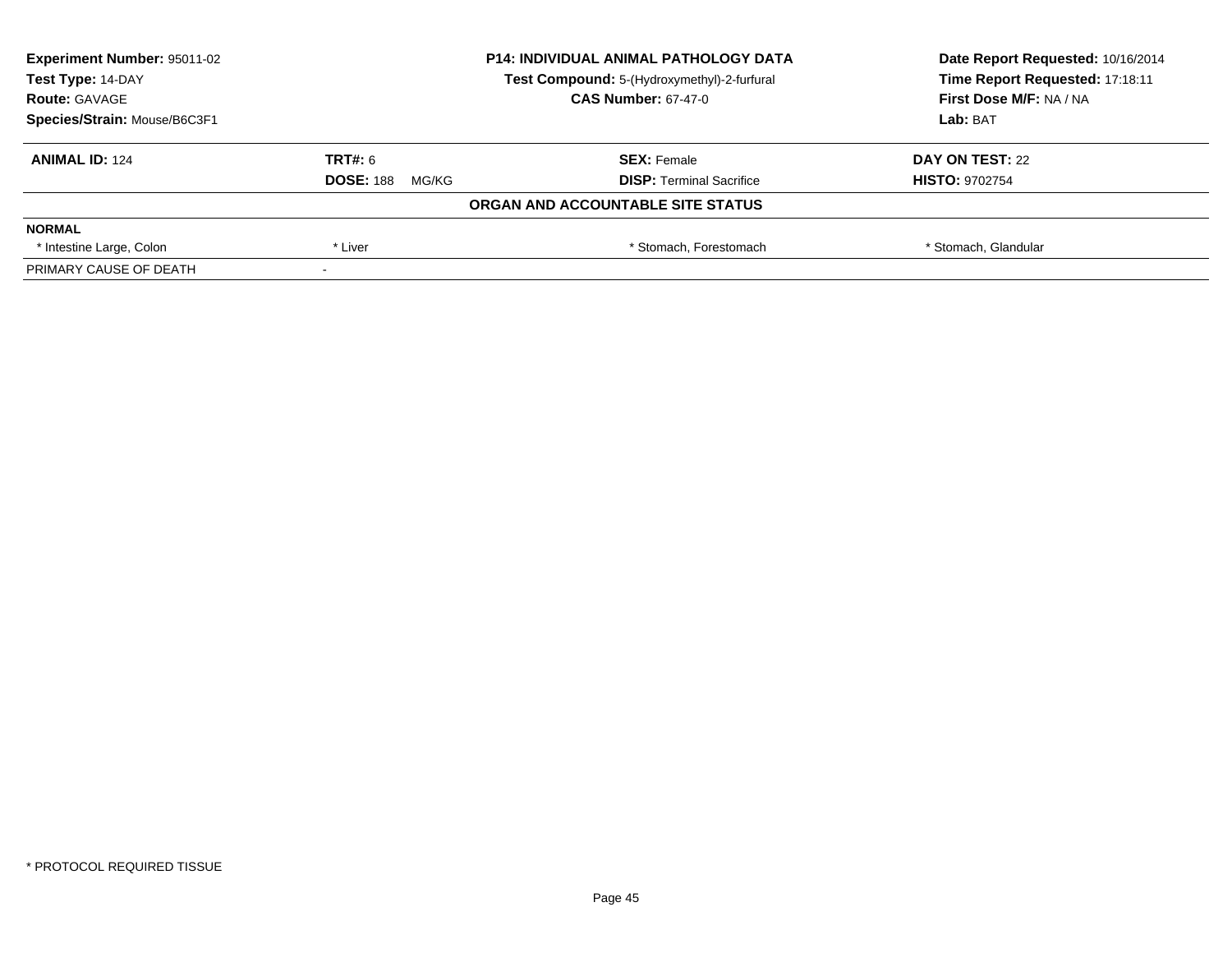| <b>Experiment Number: 95011-02</b> | <b>P14: INDIVIDUAL ANIMAL PATHOLOGY DATA</b> |                                             | Date Report Requested: 10/16/2014 |
|------------------------------------|----------------------------------------------|---------------------------------------------|-----------------------------------|
| Test Type: 14-DAY                  |                                              | Test Compound: 5-(Hydroxymethyl)-2-furfural | Time Report Requested: 17:18:11   |
| <b>Route: GAVAGE</b>               |                                              | <b>CAS Number: 67-47-0</b>                  | <b>First Dose M/F: NA / NA</b>    |
| Species/Strain: Mouse/B6C3F1       |                                              |                                             | Lab: BAT                          |
| <b>ANIMAL ID: 125</b>              | TRT#: 6                                      | <b>SEX: Female</b>                          | DAY ON TEST: 22                   |
|                                    | <b>DOSE: 188</b><br>MG/KG                    | <b>DISP:</b> Terminal Sacrifice             | <b>HISTO: 9702755</b>             |
|                                    |                                              | ORGAN AND ACCOUNTABLE SITE STATUS           |                                   |
| <b>NORMAL</b>                      |                                              |                                             |                                   |
| * Intestine Large, Colon           | * Liver                                      | * Stomach, Forestomach                      | * Stomach, Glandular              |
| PRIMARY CAUSE OF DEATH             |                                              |                                             |                                   |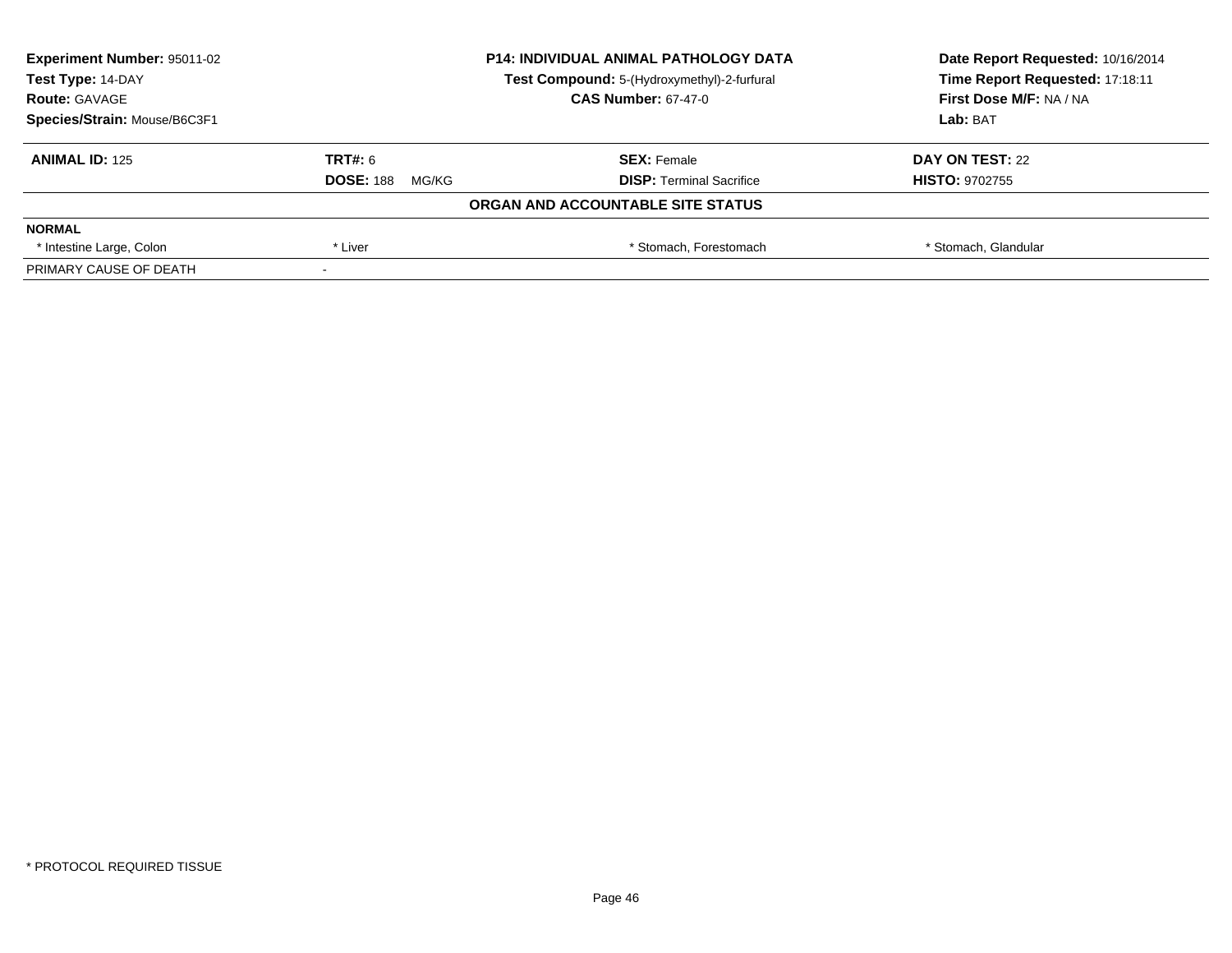| <b>Experiment Number: 95011-02</b> | <b>P14: INDIVIDUAL ANIMAL PATHOLOGY DATA</b> |                                             | Date Report Requested: 10/16/2014 |  |
|------------------------------------|----------------------------------------------|---------------------------------------------|-----------------------------------|--|
| Test Type: 14-DAY                  |                                              | Test Compound: 5-(Hydroxymethyl)-2-furfural | Time Report Requested: 17:18:11   |  |
| <b>Route: GAVAGE</b>               |                                              | <b>CAS Number: 67-47-0</b>                  | <b>First Dose M/F: NA / NA</b>    |  |
| Species/Strain: Mouse/B6C3F1       |                                              |                                             | Lab: BAT                          |  |
| <b>ANIMAL ID: 126</b>              | TRT#: 8                                      | <b>SEX: Female</b>                          | DAY ON TEST: 22                   |  |
|                                    | <b>DOSE: 375</b><br>MG/KG                    | <b>DISP:</b> Terminal Sacrifice             | <b>HISTO: 9702756</b>             |  |
|                                    |                                              | ORGAN AND ACCOUNTABLE SITE STATUS           |                                   |  |
| <b>NORMAL</b>                      |                                              |                                             |                                   |  |
| * Intestine Large, Colon           | * Liver                                      | * Stomach, Forestomach                      | * Stomach, Glandular              |  |
| PRIMARY CAUSE OF DEATH             |                                              |                                             |                                   |  |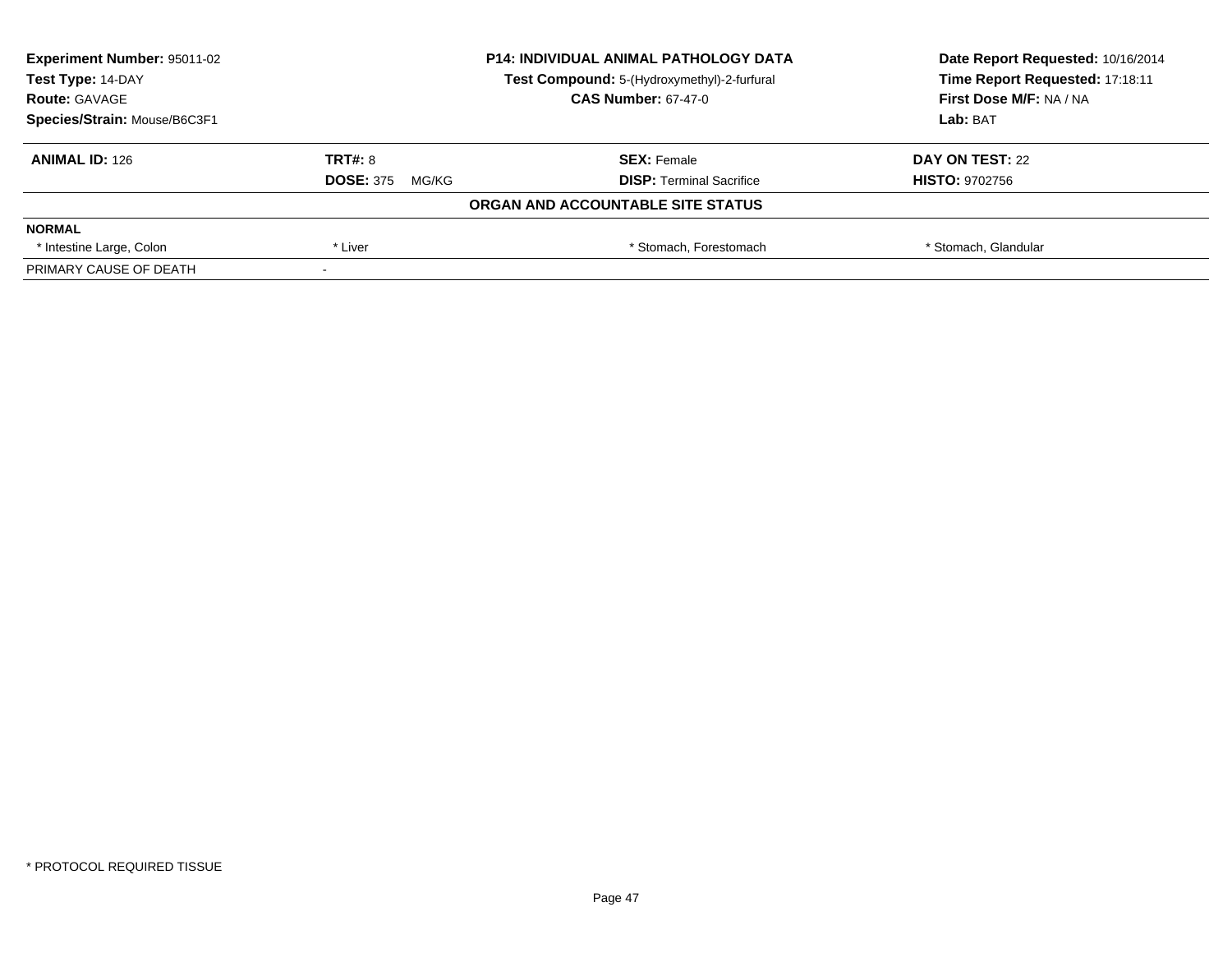| <b>Experiment Number: 95011-02</b> |                                             | <b>P14: INDIVIDUAL ANIMAL PATHOLOGY DATA</b> | Date Report Requested: 10/16/2014 |
|------------------------------------|---------------------------------------------|----------------------------------------------|-----------------------------------|
| Test Type: 14-DAY                  | Test Compound: 5-(Hydroxymethyl)-2-furfural |                                              | Time Report Requested: 17:18:11   |
| <b>Route: GAVAGE</b>               |                                             | <b>CAS Number: 67-47-0</b>                   | First Dose M/F: NA / NA           |
| Species/Strain: Mouse/B6C3F1       |                                             |                                              | Lab: BAT                          |
| <b>ANIMAL ID: 127</b>              | <b>TRT#: 8</b>                              | <b>SEX: Female</b>                           | DAY ON TEST: 22                   |
|                                    | <b>DOSE: 375</b><br>MG/KG                   | <b>DISP:</b> Terminal Sacrifice              | <b>HISTO: 9702757</b>             |
|                                    |                                             | ORGAN AND ACCOUNTABLE SITE STATUS            |                                   |
| <b>NORMAL</b>                      |                                             |                                              |                                   |
| * Intestine Large, Colon           | * Stomach, Forestomach                      | * Stomach, Glandular                         |                                   |
| <b>OBSERVATIONS</b>                |                                             |                                              |                                   |
| * Liver                            |                                             | Necrosis                                     | Minimal                           |
| PRIMARY CAUSE OF DEATH             |                                             |                                              |                                   |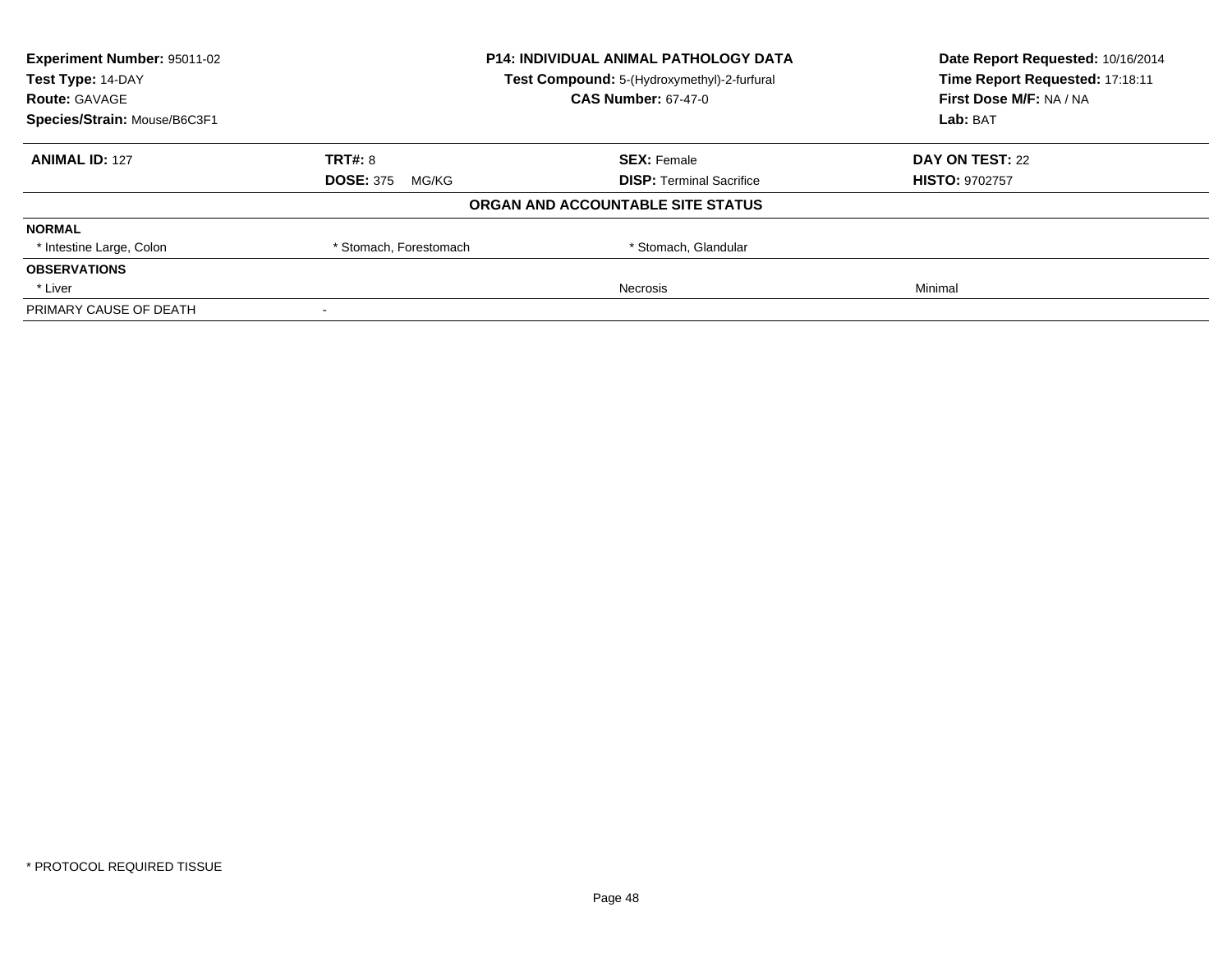| <b>Experiment Number: 95011-02</b> | <b>P14: INDIVIDUAL ANIMAL PATHOLOGY DATA</b> |                                             | Date Report Requested: 10/16/2014 |
|------------------------------------|----------------------------------------------|---------------------------------------------|-----------------------------------|
| Test Type: 14-DAY                  |                                              | Test Compound: 5-(Hydroxymethyl)-2-furfural | Time Report Requested: 17:18:11   |
| <b>Route: GAVAGE</b>               |                                              | <b>CAS Number: 67-47-0</b>                  | <b>First Dose M/F: NA / NA</b>    |
| Species/Strain: Mouse/B6C3F1       |                                              |                                             | Lab: BAT                          |
| <b>ANIMAL ID: 128</b>              | TRT#: 8                                      | <b>SEX: Female</b>                          | DAY ON TEST: 22                   |
|                                    | <b>DOSE: 375</b><br>MG/KG                    | <b>DISP:</b> Terminal Sacrifice             | <b>HISTO: 9702758</b>             |
|                                    |                                              | ORGAN AND ACCOUNTABLE SITE STATUS           |                                   |
| <b>NORMAL</b>                      |                                              |                                             |                                   |
| * Intestine Large, Colon           | * Liver                                      | * Stomach, Forestomach                      | * Stomach, Glandular              |
| PRIMARY CAUSE OF DEATH             |                                              |                                             |                                   |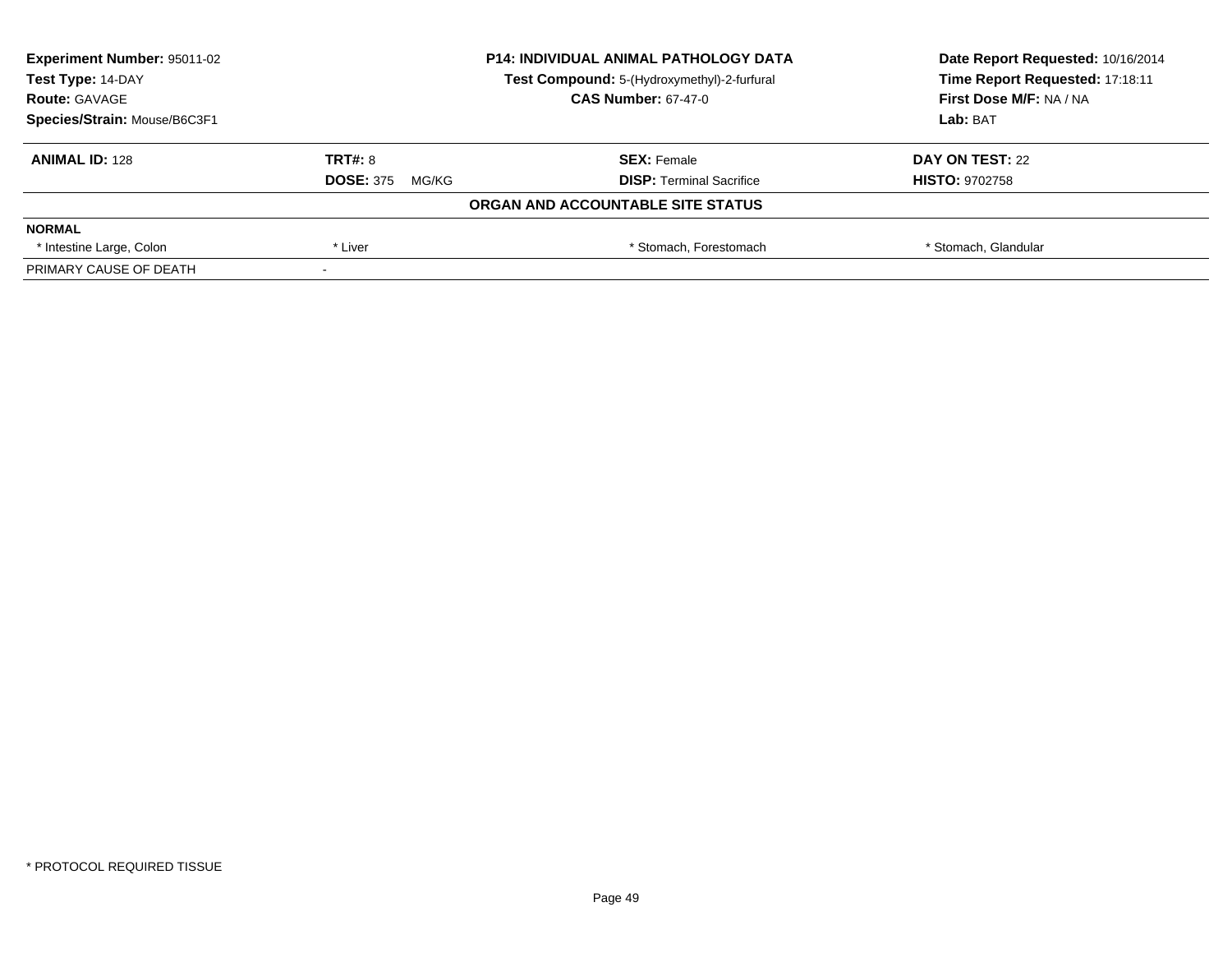| <b>Experiment Number: 95011-02</b> | <b>P14: INDIVIDUAL ANIMAL PATHOLOGY DATA</b> |                                             | Date Report Requested: 10/16/2014 |
|------------------------------------|----------------------------------------------|---------------------------------------------|-----------------------------------|
| Test Type: 14-DAY                  |                                              | Test Compound: 5-(Hydroxymethyl)-2-furfural | Time Report Requested: 17:18:11   |
| <b>Route: GAVAGE</b>               |                                              | <b>CAS Number: 67-47-0</b>                  | <b>First Dose M/F: NA / NA</b>    |
| Species/Strain: Mouse/B6C3F1       |                                              |                                             | Lab: BAT                          |
| <b>ANIMAL ID: 129</b>              | TRT#: 8                                      | <b>SEX: Female</b>                          | DAY ON TEST: 22                   |
|                                    | <b>DOSE: 375</b><br>MG/KG                    | <b>DISP:</b> Terminal Sacrifice             | <b>HISTO: 9702759</b>             |
|                                    |                                              | ORGAN AND ACCOUNTABLE SITE STATUS           |                                   |
| <b>NORMAL</b>                      |                                              |                                             |                                   |
| * Intestine Large, Colon           | * Liver                                      | * Stomach, Forestomach                      | * Stomach, Glandular              |
| PRIMARY CAUSE OF DEATH             |                                              |                                             |                                   |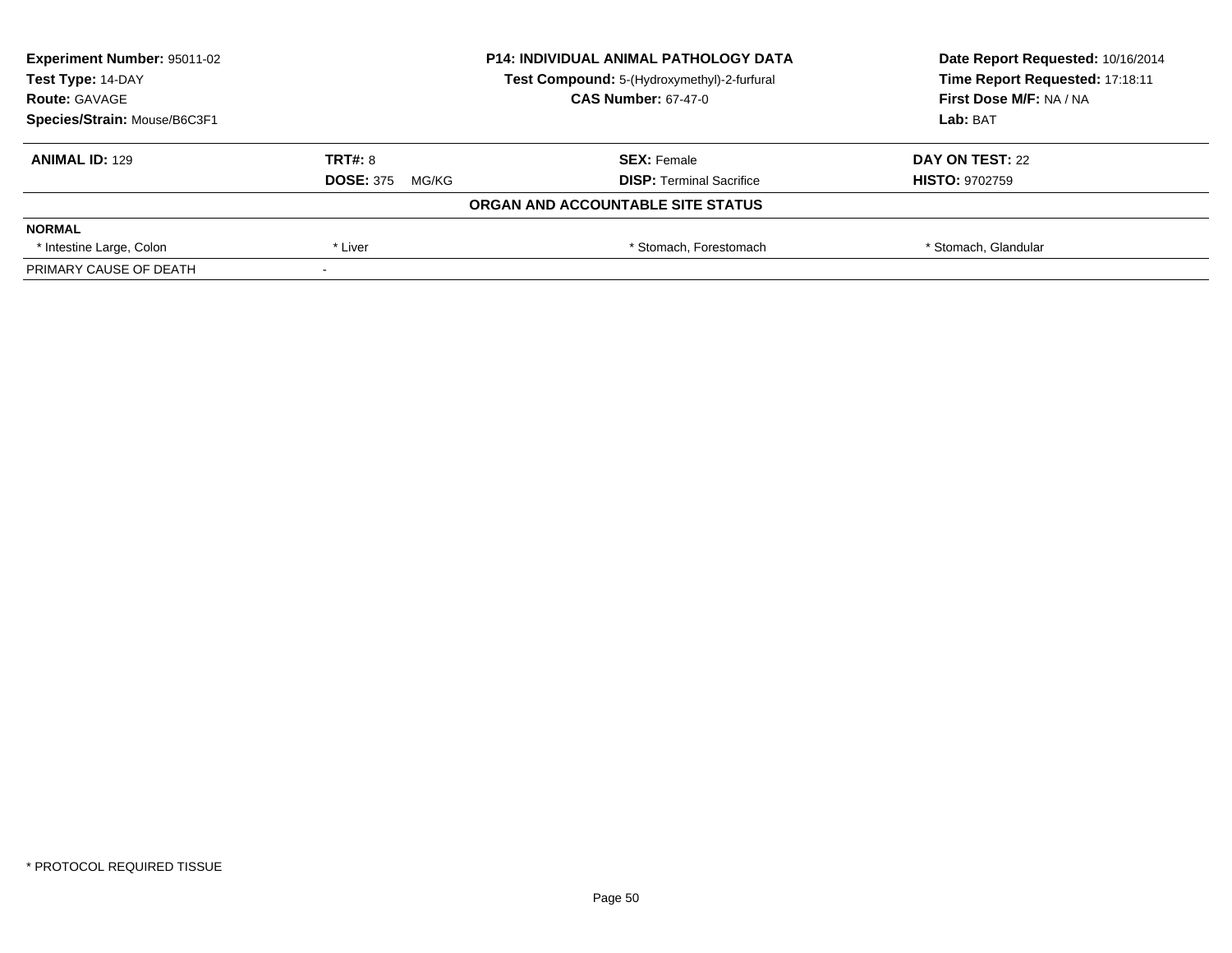| <b>Experiment Number: 95011-02</b> | <b>P14: INDIVIDUAL ANIMAL PATHOLOGY DATA</b><br>Test Compound: 5-(Hydroxymethyl)-2-furfural |                                   | Date Report Requested: 10/16/2014 |
|------------------------------------|---------------------------------------------------------------------------------------------|-----------------------------------|-----------------------------------|
| Test Type: 14-DAY                  |                                                                                             |                                   | Time Report Requested: 17:18:11   |
| <b>Route: GAVAGE</b>               |                                                                                             | <b>CAS Number: 67-47-0</b>        | <b>First Dose M/F: NA / NA</b>    |
| Species/Strain: Mouse/B6C3F1       |                                                                                             |                                   | Lab: BAT                          |
| <b>ANIMAL ID: 130</b>              | TRT#: 8                                                                                     | <b>SEX: Female</b>                | DAY ON TEST: 22                   |
|                                    | <b>DOSE: 375</b><br>MG/KG                                                                   | <b>DISP:</b> Terminal Sacrifice   | <b>HISTO: 9702760</b>             |
|                                    |                                                                                             | ORGAN AND ACCOUNTABLE SITE STATUS |                                   |
| <b>NORMAL</b>                      |                                                                                             |                                   |                                   |
| * Intestine Large, Colon           | * Liver                                                                                     | * Stomach, Forestomach            | * Stomach, Glandular              |
| PRIMARY CAUSE OF DEATH             |                                                                                             |                                   |                                   |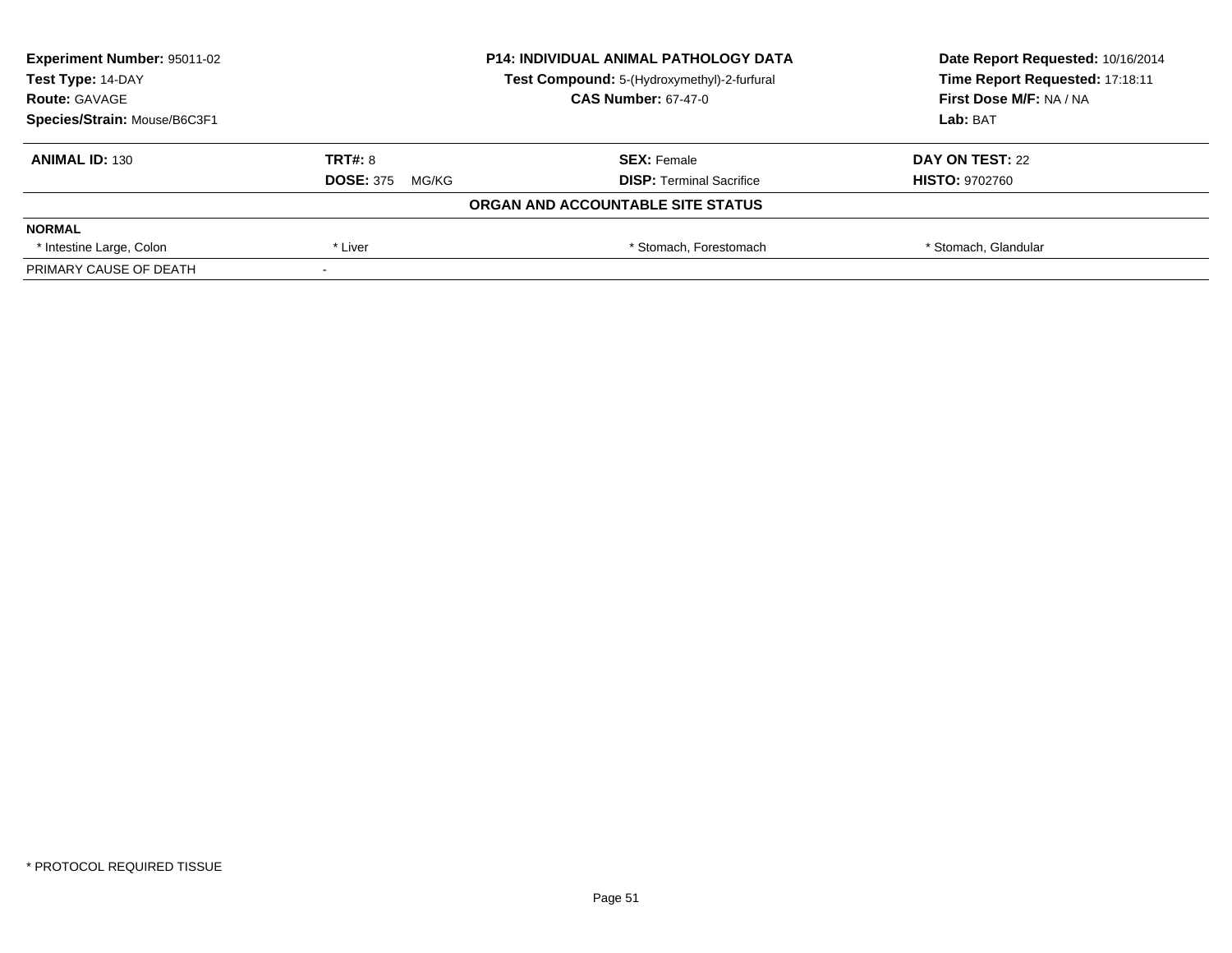| <b>Experiment Number: 95011-02</b> | <b>P14: INDIVIDUAL ANIMAL PATHOLOGY DATA</b><br>Test Compound: 5-(Hydroxymethyl)-2-furfural |                                   | Date Report Requested: 10/16/2014 |
|------------------------------------|---------------------------------------------------------------------------------------------|-----------------------------------|-----------------------------------|
| Test Type: 14-DAY                  |                                                                                             |                                   | Time Report Requested: 17:18:11   |
| <b>Route: GAVAGE</b>               |                                                                                             | <b>CAS Number: 67-47-0</b>        | <b>First Dose M/F: NA / NA</b>    |
| Species/Strain: Mouse/B6C3F1       |                                                                                             |                                   | Lab: BAT                          |
| <b>ANIMAL ID: 131</b>              | <b>TRT#: 10</b>                                                                             | <b>SEX: Female</b>                | DAY ON TEST: 22                   |
|                                    | <b>DOSE: 750</b><br>MG/KG                                                                   | <b>DISP:</b> Terminal Sacrifice   | <b>HISTO: 9702761</b>             |
|                                    |                                                                                             | ORGAN AND ACCOUNTABLE SITE STATUS |                                   |
| <b>NORMAL</b>                      |                                                                                             |                                   |                                   |
| * Intestine Large, Colon           | * Liver                                                                                     | * Stomach, Forestomach            | * Stomach, Glandular              |
| PRIMARY CAUSE OF DEATH             |                                                                                             |                                   |                                   |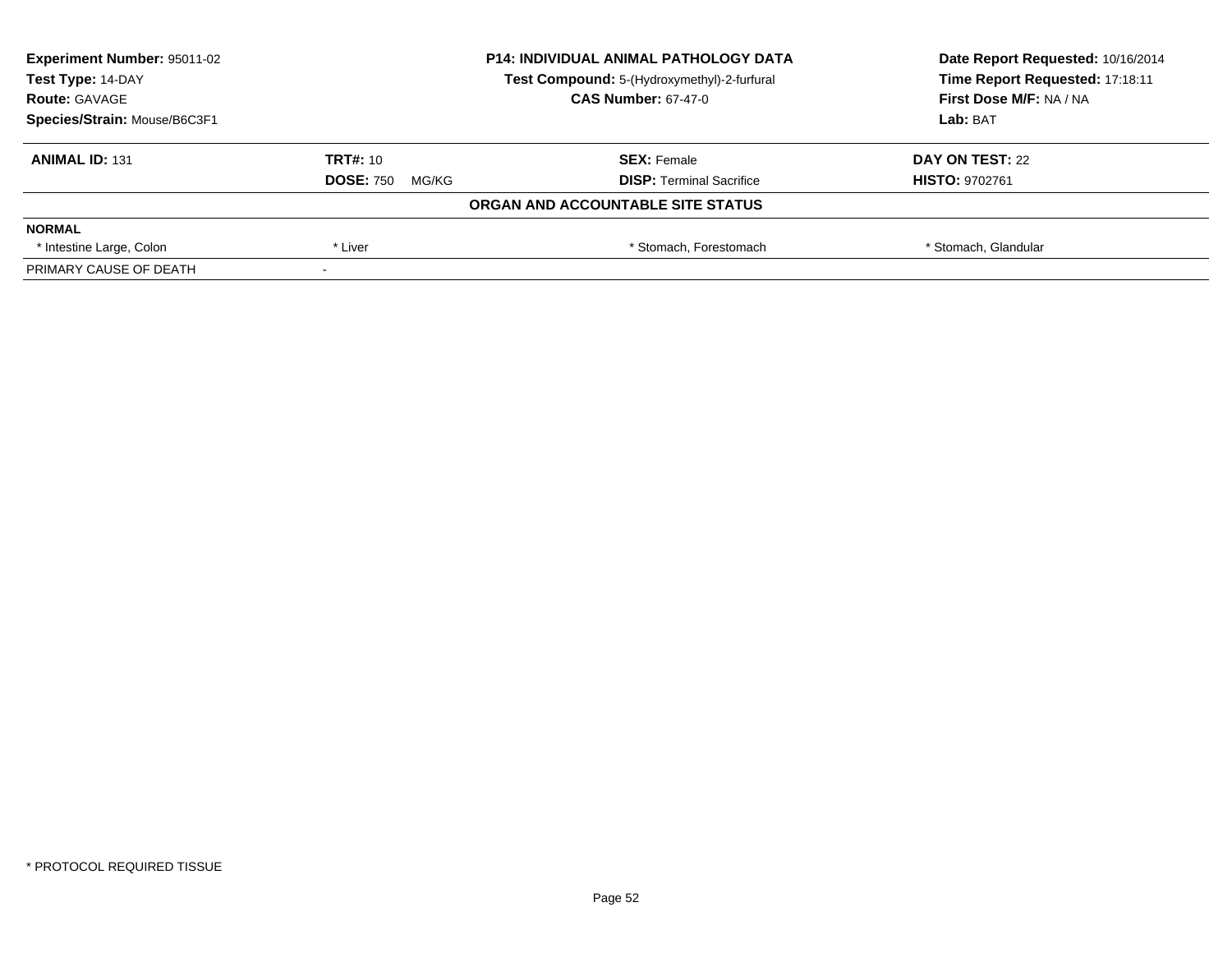| <b>Experiment Number: 95011-02</b> | <b>P14: INDIVIDUAL ANIMAL PATHOLOGY DATA</b><br>Test Compound: 5-(Hydroxymethyl)-2-furfural |                                   | Date Report Requested: 10/16/2014 |
|------------------------------------|---------------------------------------------------------------------------------------------|-----------------------------------|-----------------------------------|
| Test Type: 14-DAY                  |                                                                                             |                                   | Time Report Requested: 17:18:12   |
| <b>Route: GAVAGE</b>               |                                                                                             | <b>CAS Number: 67-47-0</b>        | <b>First Dose M/F: NA / NA</b>    |
| Species/Strain: Mouse/B6C3F1       |                                                                                             |                                   | Lab: BAT                          |
| <b>ANIMAL ID: 132</b>              | <b>TRT#: 10</b>                                                                             | <b>SEX: Female</b>                | DAY ON TEST: 22                   |
|                                    | <b>DOSE: 750</b><br>MG/KG                                                                   | <b>DISP:</b> Terminal Sacrifice   | <b>HISTO: 9702762</b>             |
|                                    |                                                                                             | ORGAN AND ACCOUNTABLE SITE STATUS |                                   |
| <b>NORMAL</b>                      |                                                                                             |                                   |                                   |
| * Intestine Large, Colon           | * Liver                                                                                     | * Stomach, Forestomach            | * Stomach, Glandular              |
| PRIMARY CAUSE OF DEATH             |                                                                                             |                                   |                                   |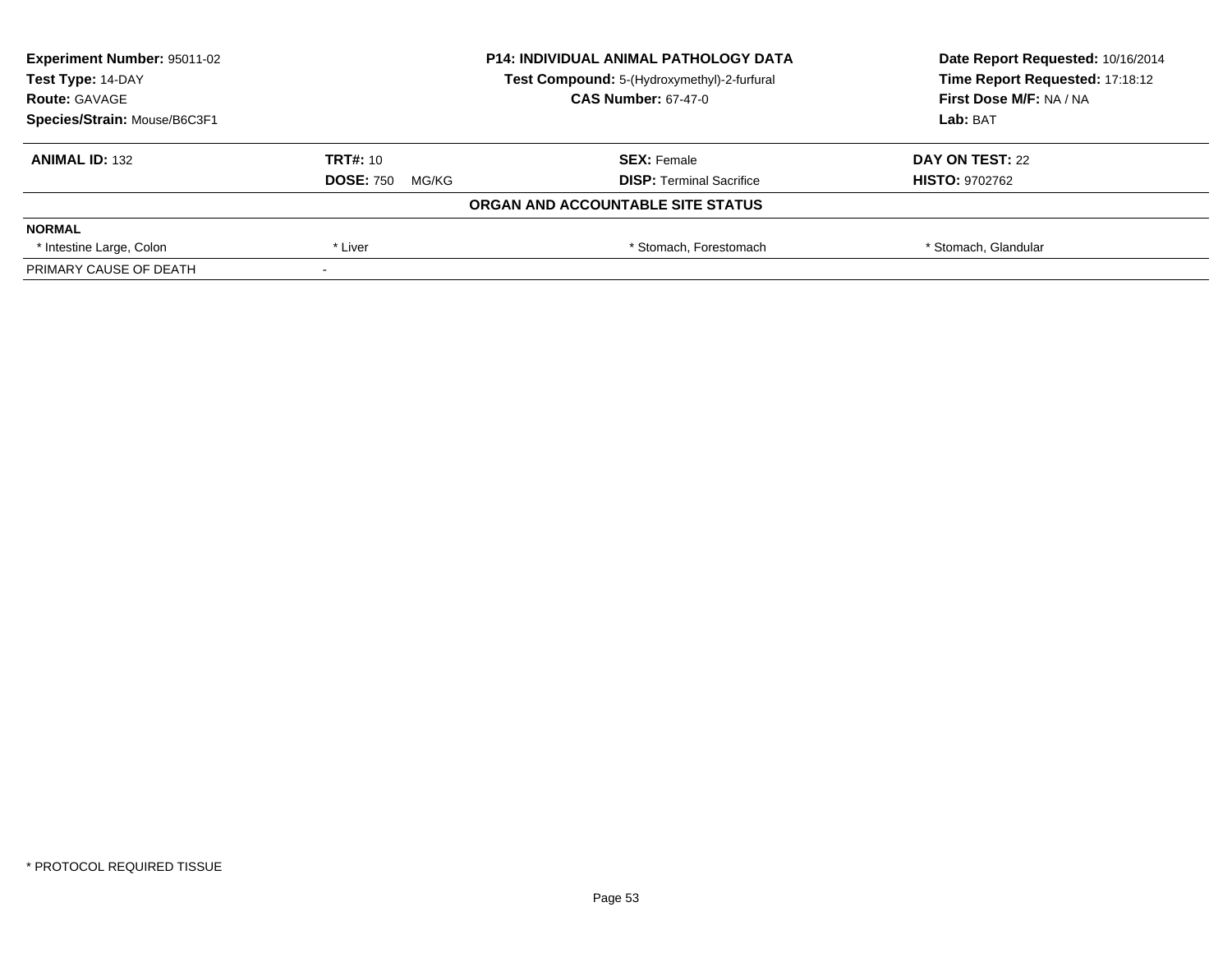| <b>Experiment Number: 95011-02</b> | <b>P14: INDIVIDUAL ANIMAL PATHOLOGY DATA</b><br>Test Compound: 5-(Hydroxymethyl)-2-furfural |                                   | Date Report Requested: 10/16/2014 |
|------------------------------------|---------------------------------------------------------------------------------------------|-----------------------------------|-----------------------------------|
| Test Type: 14-DAY                  |                                                                                             |                                   | Time Report Requested: 17:18:12   |
| <b>Route: GAVAGE</b>               |                                                                                             | <b>CAS Number: 67-47-0</b>        | <b>First Dose M/F: NA / NA</b>    |
| Species/Strain: Mouse/B6C3F1       |                                                                                             |                                   | Lab: BAT                          |
| <b>ANIMAL ID: 133</b>              | <b>TRT#: 10</b>                                                                             | <b>SEX: Female</b>                | DAY ON TEST: 22                   |
|                                    | <b>DOSE: 750</b><br>MG/KG                                                                   | <b>DISP:</b> Terminal Sacrifice   | <b>HISTO: 9702763</b>             |
|                                    |                                                                                             | ORGAN AND ACCOUNTABLE SITE STATUS |                                   |
| <b>NORMAL</b>                      |                                                                                             |                                   |                                   |
| * Intestine Large, Colon           | * Liver                                                                                     | * Stomach, Forestomach            | * Stomach, Glandular              |
| PRIMARY CAUSE OF DEATH             |                                                                                             |                                   |                                   |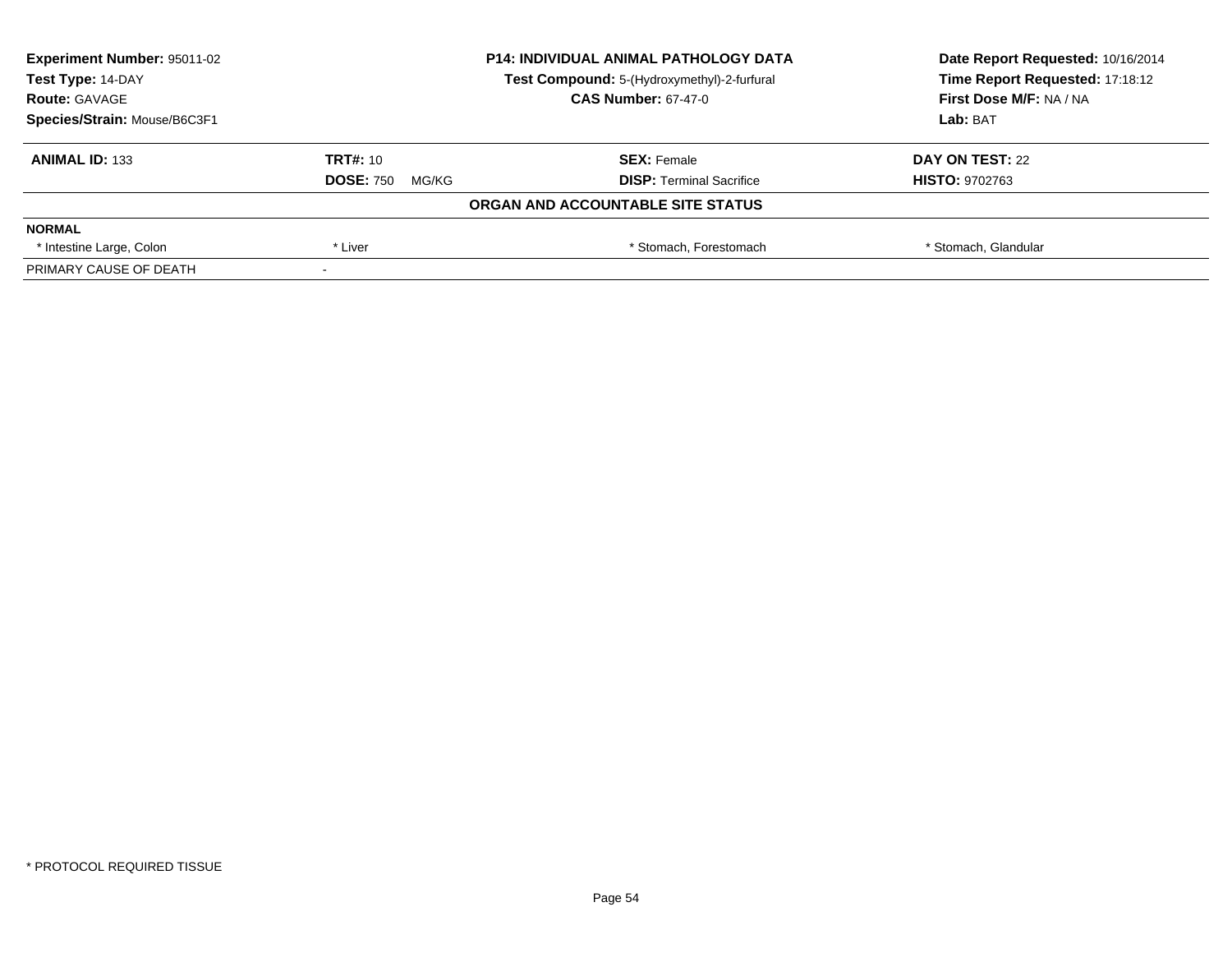| <b>Experiment Number: 95011-02</b> | <b>P14: INDIVIDUAL ANIMAL PATHOLOGY DATA</b><br>Test Compound: 5-(Hydroxymethyl)-2-furfural |                                   | Date Report Requested: 10/16/2014 |
|------------------------------------|---------------------------------------------------------------------------------------------|-----------------------------------|-----------------------------------|
| Test Type: 14-DAY                  |                                                                                             |                                   | Time Report Requested: 17:18:12   |
| <b>Route: GAVAGE</b>               |                                                                                             | <b>CAS Number: 67-47-0</b>        | <b>First Dose M/F: NA / NA</b>    |
| Species/Strain: Mouse/B6C3F1       |                                                                                             |                                   | Lab: BAT                          |
| <b>ANIMAL ID: 134</b>              | <b>TRT#: 10</b>                                                                             | <b>SEX: Female</b>                | DAY ON TEST: 22                   |
|                                    | <b>DOSE: 750</b><br>MG/KG                                                                   | <b>DISP:</b> Terminal Sacrifice   | <b>HISTO: 9702764</b>             |
|                                    |                                                                                             | ORGAN AND ACCOUNTABLE SITE STATUS |                                   |
| <b>NORMAL</b>                      |                                                                                             |                                   |                                   |
| * Intestine Large, Colon           | * Liver                                                                                     | * Stomach, Forestomach            | * Stomach, Glandular              |
| PRIMARY CAUSE OF DEATH             |                                                                                             |                                   |                                   |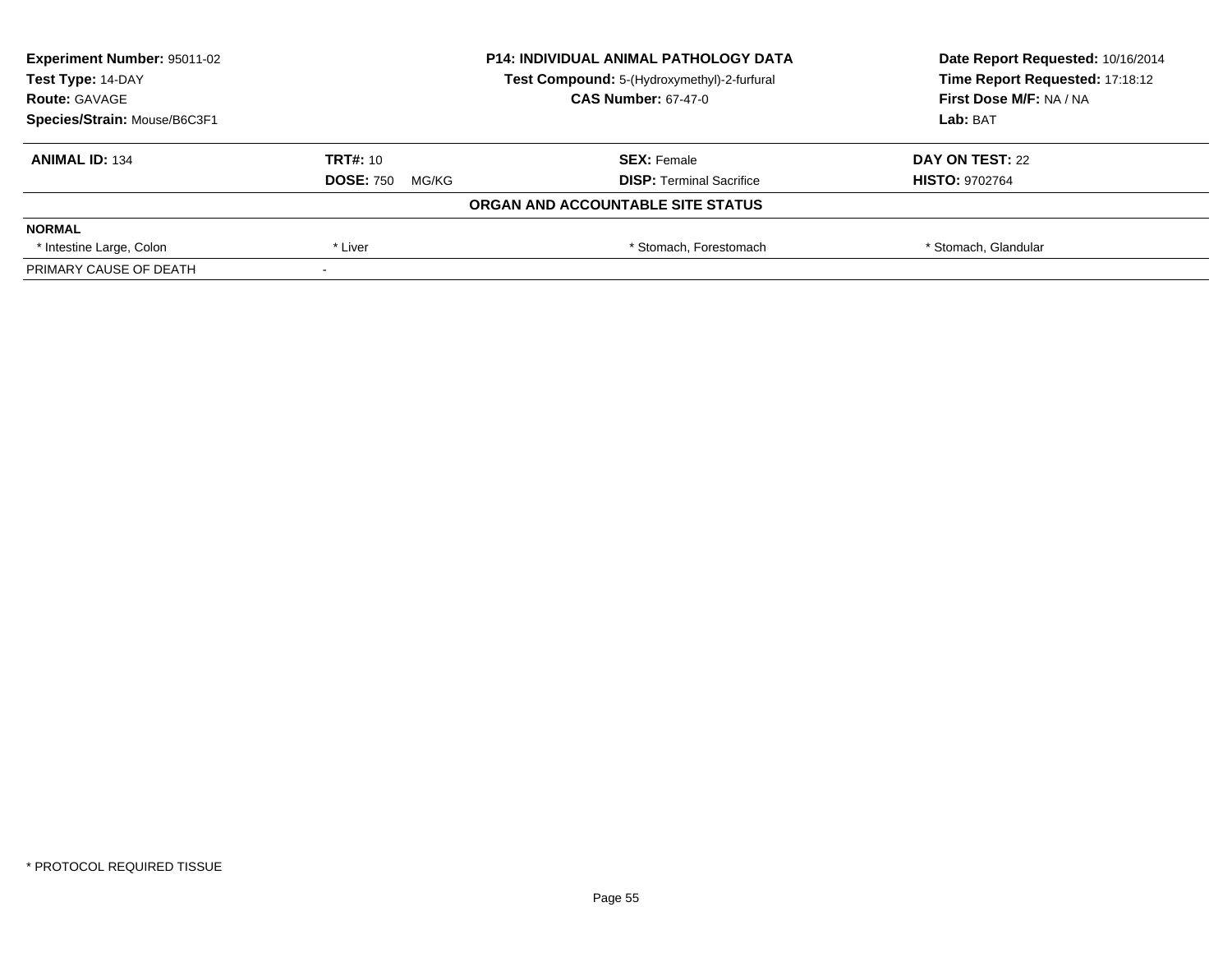| <b>Experiment Number: 95011-02</b> | <b>P14: INDIVIDUAL ANIMAL PATHOLOGY DATA</b><br>Test Compound: 5-(Hydroxymethyl)-2-furfural |                                   | Date Report Requested: 10/16/2014 |
|------------------------------------|---------------------------------------------------------------------------------------------|-----------------------------------|-----------------------------------|
| Test Type: 14-DAY                  |                                                                                             |                                   | Time Report Requested: 17:18:12   |
| <b>Route: GAVAGE</b>               |                                                                                             | <b>CAS Number: 67-47-0</b>        | <b>First Dose M/F: NA / NA</b>    |
| Species/Strain: Mouse/B6C3F1       |                                                                                             |                                   | Lab: BAT                          |
| <b>ANIMAL ID: 135</b>              | <b>TRT#: 10</b>                                                                             | <b>SEX: Female</b>                | DAY ON TEST: 22                   |
|                                    | <b>DOSE: 750</b><br>MG/KG                                                                   | <b>DISP:</b> Terminal Sacrifice   | <b>HISTO: 9702765</b>             |
|                                    |                                                                                             | ORGAN AND ACCOUNTABLE SITE STATUS |                                   |
| <b>NORMAL</b>                      |                                                                                             |                                   |                                   |
| * Intestine Large, Colon           | * Liver                                                                                     | * Stomach, Forestomach            | * Stomach, Glandular              |
| PRIMARY CAUSE OF DEATH             |                                                                                             |                                   |                                   |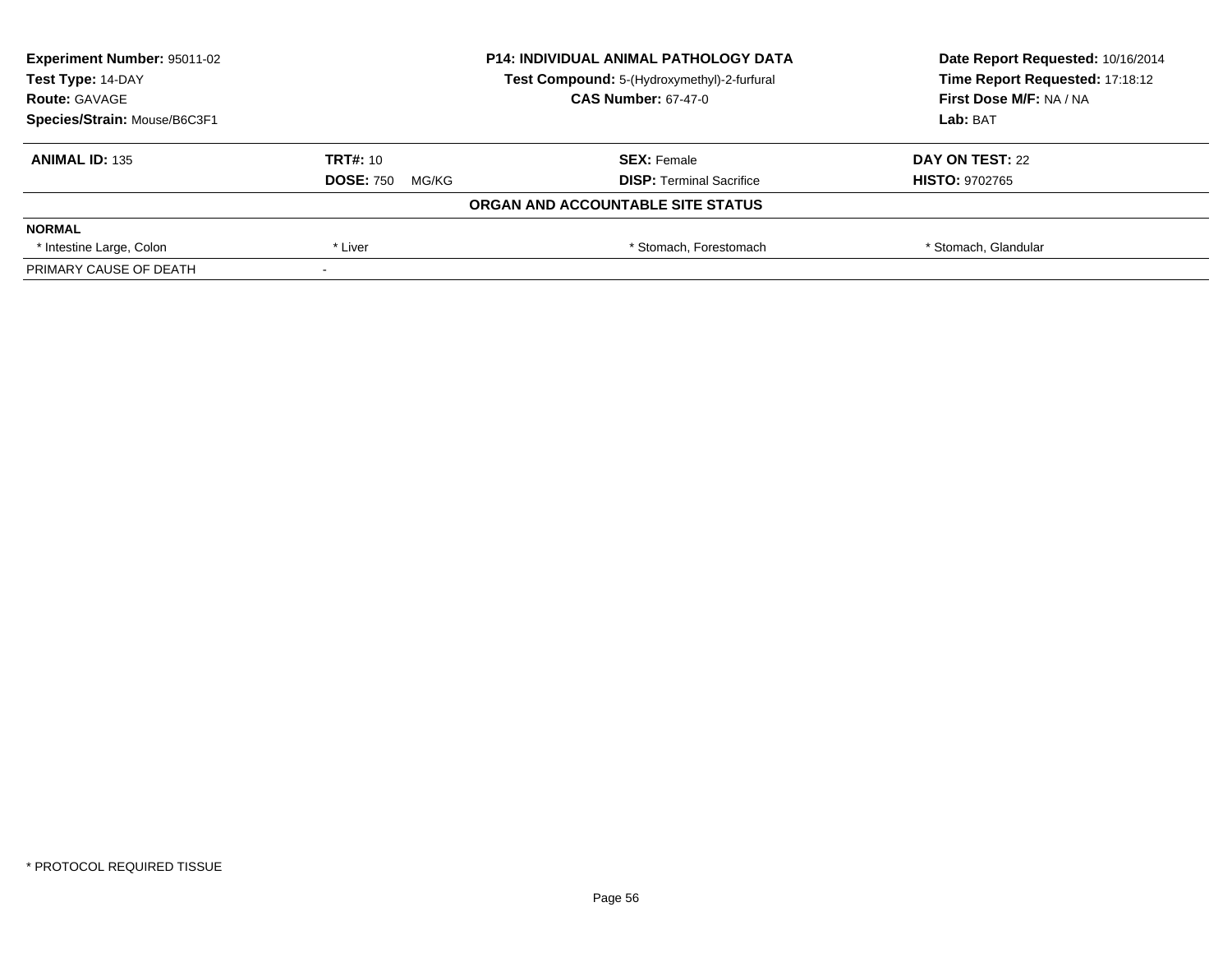| <b>Experiment Number: 95011-02</b> | <b>P14: INDIVIDUAL ANIMAL PATHOLOGY DATA</b> |                                             | Date Report Requested: 10/16/2014 |
|------------------------------------|----------------------------------------------|---------------------------------------------|-----------------------------------|
| Test Type: 14-DAY                  |                                              | Test Compound: 5-(Hydroxymethyl)-2-furfural | Time Report Requested: 17:18:12   |
| <b>Route: GAVAGE</b>               |                                              | <b>CAS Number: 67-47-0</b>                  | <b>First Dose M/F: NA / NA</b>    |
| Species/Strain: Mouse/B6C3F1       |                                              |                                             | Lab: BAT                          |
| <b>ANIMAL ID: 136</b>              | <b>TRT#: 12</b>                              | <b>SEX: Female</b>                          | DAY ON TEST: 22                   |
|                                    | <b>DOSE: 1500</b><br>MG/KG                   | <b>DISP:</b> Terminal Sacrifice             | <b>HISTO: 9702766</b>             |
|                                    |                                              | ORGAN AND ACCOUNTABLE SITE STATUS           |                                   |
| <b>NORMAL</b>                      |                                              |                                             |                                   |
| * Intestine Large, Colon           | * Liver                                      | * Stomach, Forestomach                      | * Stomach, Glandular              |
| PRIMARY CAUSE OF DEATH             |                                              |                                             |                                   |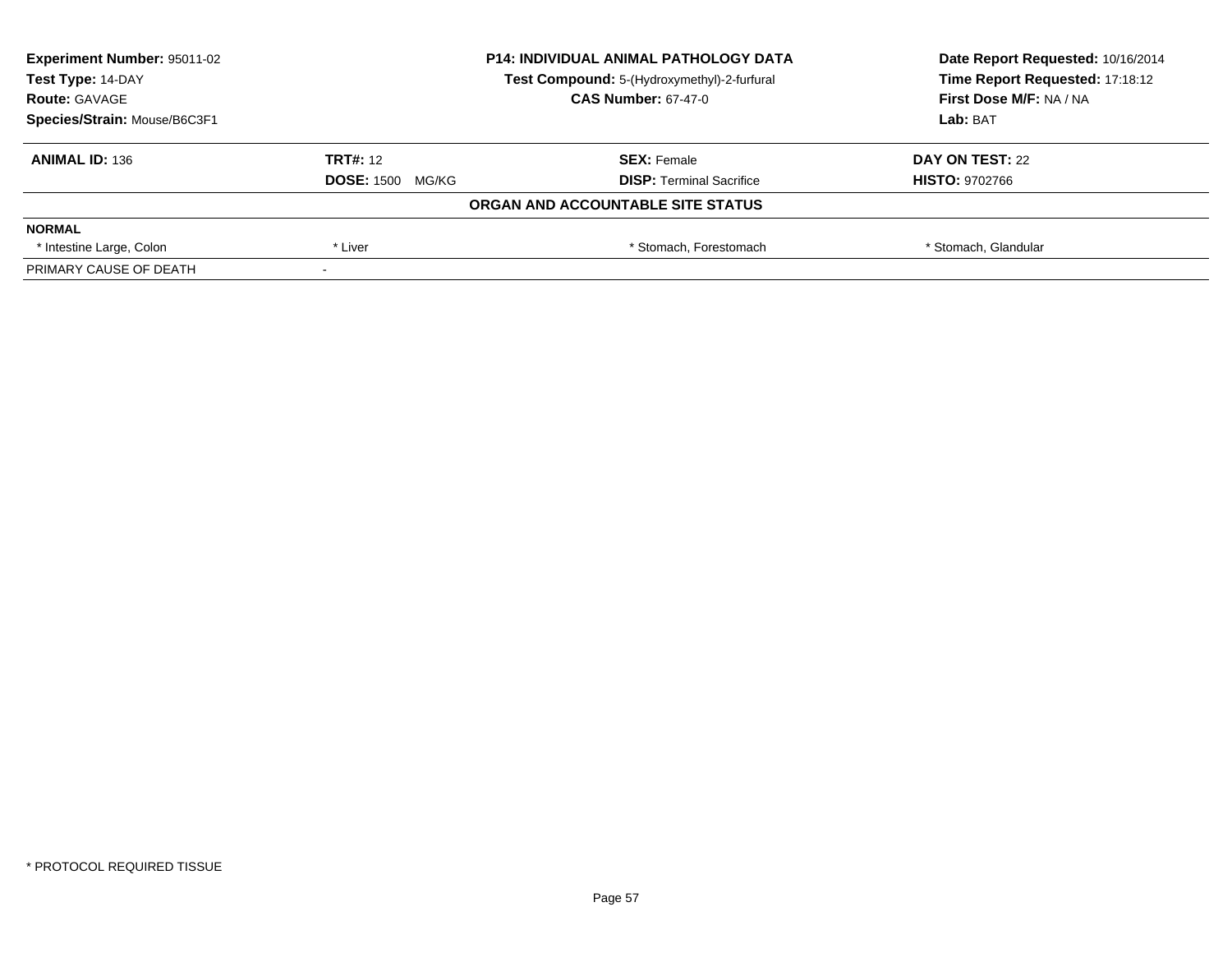| <b>Experiment Number: 95011-02</b> | <b>P14: INDIVIDUAL ANIMAL PATHOLOGY DATA</b><br>Test Compound: 5-(Hydroxymethyl)-2-furfural |                                   | Date Report Requested: 10/16/2014 |
|------------------------------------|---------------------------------------------------------------------------------------------|-----------------------------------|-----------------------------------|
| Test Type: 14-DAY                  |                                                                                             |                                   | Time Report Requested: 17:18:12   |
| <b>Route: GAVAGE</b>               |                                                                                             | <b>CAS Number: 67-47-0</b>        | <b>First Dose M/F: NA / NA</b>    |
| Species/Strain: Mouse/B6C3F1       |                                                                                             |                                   | Lab: BAT                          |
| <b>ANIMAL ID: 137</b>              | <b>TRT#: 12</b>                                                                             | <b>SEX: Female</b>                | DAY ON TEST: 8                    |
|                                    | <b>DOSE: 1500</b><br>MG/KG                                                                  | <b>DISP:</b> Moribund Sacrifice   | <b>HISTO: 9702767</b>             |
|                                    |                                                                                             | ORGAN AND ACCOUNTABLE SITE STATUS |                                   |
| <b>NORMAL</b>                      |                                                                                             |                                   |                                   |
| * Intestine Large, Colon           | * Liver                                                                                     | * Stomach, Forestomach            | * Stomach, Glandular              |
| PRIMARY CAUSE OF DEATH             |                                                                                             |                                   |                                   |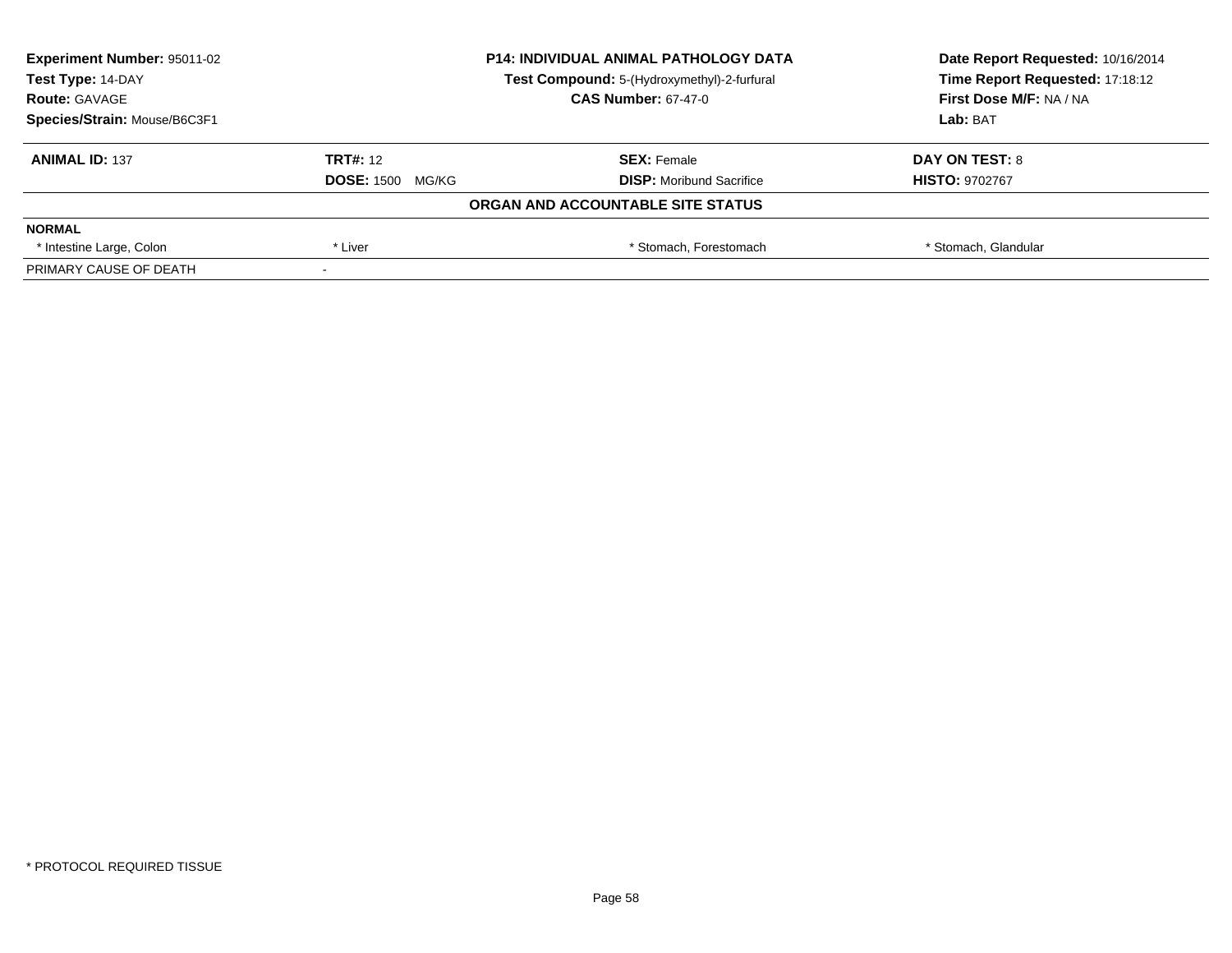| <b>Experiment Number: 95011-02</b> |                            | <b>P14: INDIVIDUAL ANIMAL PATHOLOGY DATA</b> | Date Report Requested: 10/16/2014 |
|------------------------------------|----------------------------|----------------------------------------------|-----------------------------------|
| Test Type: 14-DAY                  |                            | Test Compound: 5-(Hydroxymethyl)-2-furfural  | Time Report Requested: 17:18:12   |
| <b>Route: GAVAGE</b>               |                            | <b>CAS Number: 67-47-0</b>                   | <b>First Dose M/F: NA / NA</b>    |
| Species/Strain: Mouse/B6C3F1       |                            |                                              | Lab: BAT                          |
| <b>ANIMAL ID: 138</b>              | <b>TRT#: 12</b>            | <b>SEX: Female</b>                           | DAY ON TEST: 9                    |
|                                    | <b>DOSE: 1500</b><br>MG/KG | <b>DISP:</b> Moribund Sacrifice              | <b>HISTO: 9702768</b>             |
|                                    |                            | ORGAN AND ACCOUNTABLE SITE STATUS            |                                   |
| <b>NORMAL</b>                      |                            |                                              |                                   |
| * Intestine Large, Colon           | * Liver                    | * Stomach, Forestomach                       | * Stomach, Glandular              |
| PRIMARY CAUSE OF DEATH             |                            |                                              |                                   |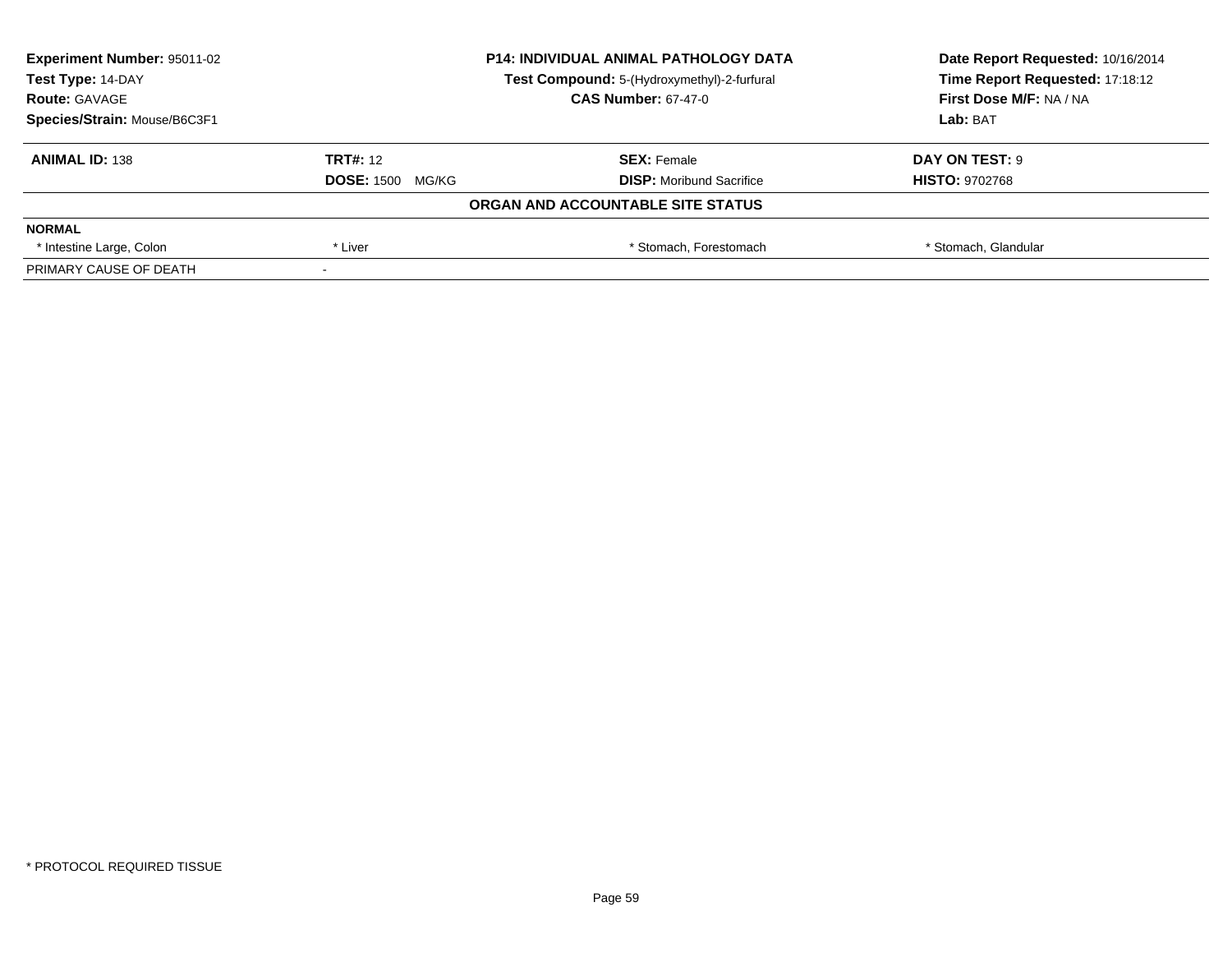| <b>Experiment Number: 95011-02</b>                               | <b>P14: INDIVIDUAL ANIMAL PATHOLOGY DATA</b> |                                   | Date Report Requested: 10/16/2014 |
|------------------------------------------------------------------|----------------------------------------------|-----------------------------------|-----------------------------------|
| Test Type: 14-DAY<br>Test Compound: 5-(Hydroxymethyl)-2-furfural |                                              | Time Report Requested: 17:18:12   |                                   |
| <b>Route: GAVAGE</b>                                             |                                              | <b>CAS Number: 67-47-0</b>        | First Dose M/F: NA / NA           |
| Species/Strain: Mouse/B6C3F1                                     |                                              |                                   | Lab: BAT                          |
| <b>ANIMAL ID: 139</b>                                            | <b>TRT#: 12</b>                              | <b>SEX: Female</b>                | DAY ON TEST: 8                    |
|                                                                  | <b>DOSE: 1500</b><br>MG/KG                   | <b>DISP:</b> Natural Death        | <b>HISTO: 9702769</b>             |
|                                                                  |                                              | ORGAN AND ACCOUNTABLE SITE STATUS |                                   |
| <b>NORMAL</b>                                                    |                                              |                                   |                                   |
| * Intestine Large, Colon                                         | * Liver                                      | * Stomach, Forestomach            | * Stomach, Glandular              |
| PRIMARY CAUSE OF DEATH                                           |                                              |                                   |                                   |